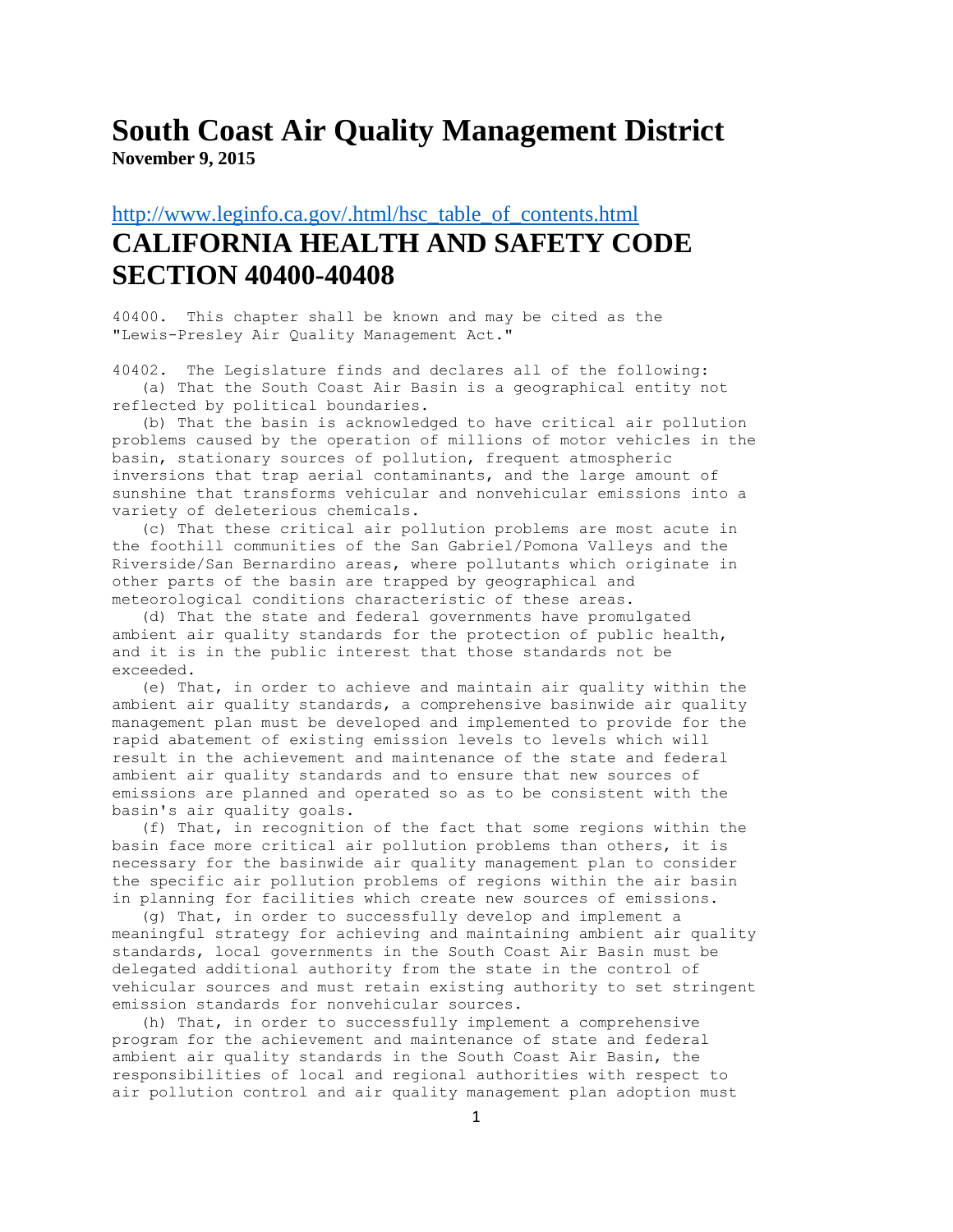be fully integrated into an agency with basinwide authority, largely to be governed by representatives of county and city governments.

40404. The Legislature further finds and declares that the south coast district shall take a leadership role to sponsor, coordinate, and promote projects which increase the use of clean-burning fuels in the transportation and stationary source sectors, and that it is the intent of the Legislature that the district establish voluntary programs to accelerate the utilization of clean-burning fuels within the South Coast Air Basin.

40404.5. The Legislature further finds and declares that the south coast district, in fulfilling its directive to require the use of best available control technology for new sources, and in consideration of the state policy to promote and encourage the use of solar energy systems, shall make reasonable efforts to incorporate solar energy technology into its air quality management plan in applications where it can be shown to be cost-effective. 40405. (a) As used in this chapter, "best available control technology" means an emission limitation that will achieve the lowest achievable emission rate for the source to which it is applied. Subject to subdivision (b), "lowest achievable emission rate," as used in this section, means the more stringent of the following:

 (1) The most stringent emission limitation that is contained in the state implementation plan for the particular class or category of source, unless the owner or operator of the source demonstrates that the limitation is not achievable.

 (2) The most stringent emission limitation that is achieved in practice by that class or category or source.

 (b) "Lowest achievable emission rate" shall not be construed to authorize the permitting of a proposed new source or a modified source that will emit any pollutant in excess of the amount allowable under the applicable new source standards of performance.

40406. As used in this chapter, "best available retrofit control technology" means an emission limitation that is based on the maximum degree of reduction achievable, taking into account environmental, energy, and economic impacts by each class or category of source.

40407. As used in this chapter, "electric plant" means an electric plant as defined in Section 217 of the Public Utilities Code, whether publicly or privately owned or operated.

40407.5. As used in this chapter, "electronic or computer data storage" means paperless record retention utilizing optical, electronic, magnetic, micrographic, or photographic media or other similar technology capable of accurately producing or reproducing data in accordance with minimum standards or guidelines for the preservation and reproduction of the medium adopted by the American National Standards Institute or the Association for Information and Image Management.

40408. As used in this chapter, "plan" means the south coast district air quality management plan.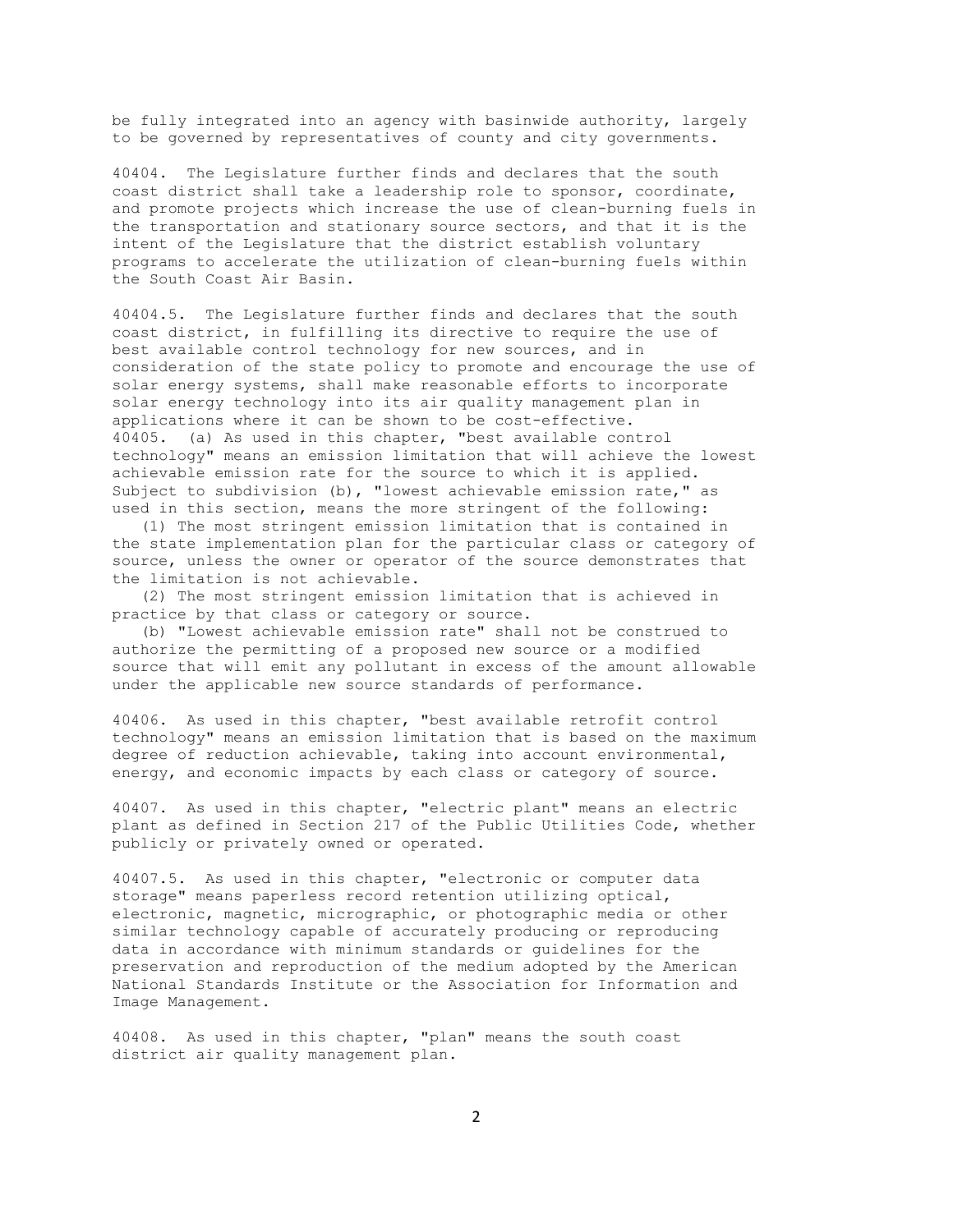# **HEALTH AND SAFETY CODE SECTION 40410-40414**

40410. There is hereby created the South Coast Air Quality Management District in those portions of the Counties of Los Angeles, Orange, Riverside, and San Bernardino included within the area of the South Coast Air Basin, as described in Section 60104 of Title 17 of the California Administrative Code, as now or hereafter amended.

40410.5. (a) There is hereby established within the south coast district a sensitive zone, which shall include the general forecast areas known as the San Gabriel/Pomona Valleys and the Riverside/San Bernardino areas.

 (b) In addition to every other requirement for the issuance of a permit, the following requirements shall be applicable to the issuance of a permit by the south coast district for the construction or operation of any stationary source within the sensitive zone:

 (1) When emission offsets are required to mitigate the air quality impacts of a stationary source, the offsets shall be secured by the applicant so as to bring about ambient air quality improvements within the sensitive zone. The applicant shall be required to demonstrate, to the satisfaction of the south coast district, that any emissions reductions acquired from stationary sources operating within the South Coast Air Basin will result in a demonstrable net ambient air quality improvement within the sensitive zone.

 (2) In considering an application for a permit to construct or operate a stationary source, the south coast district board shall, in addition to making a finding and determination that the impacts of the stationary source will be mitigated so as to result in a net improvement in ambient air quality within the South Coast Air Basin, also make a finding and determination that the impacts of the stationary source can be mitigated so as to result in a net improvement in ambient air quality within the sensitive zone.

 (c) The south coast district board shall adopt rules and regulations to implement this section by January 1, 1991.

40411. (a) The south coast district board may, by resolution, include all or part of the County of Santa Barbara or the County of Ventura within the south coast district, upon receipt of a resolution from the appropriate board of supervisors requesting inclusion.

 (b) The inclusion of the county, or portion thereof, as the case may be, shall take effect at the commencement of the first quarter commencing at least 60 days after the adoption of the resolution.

 (c) A copy of the resolution of approval shall be sent by the south coast district board to the board of supervisors and the state board.

40412. The south coast district shall be the sole and exclusive local agency within the South Coast Air Basin with the responsibility for comprehensive air pollution control, and it shall have the duty to represent the citizens of the basin in influencing the decisions of other public and private agencies whose actions might have an adverse impact on air quality in the basin.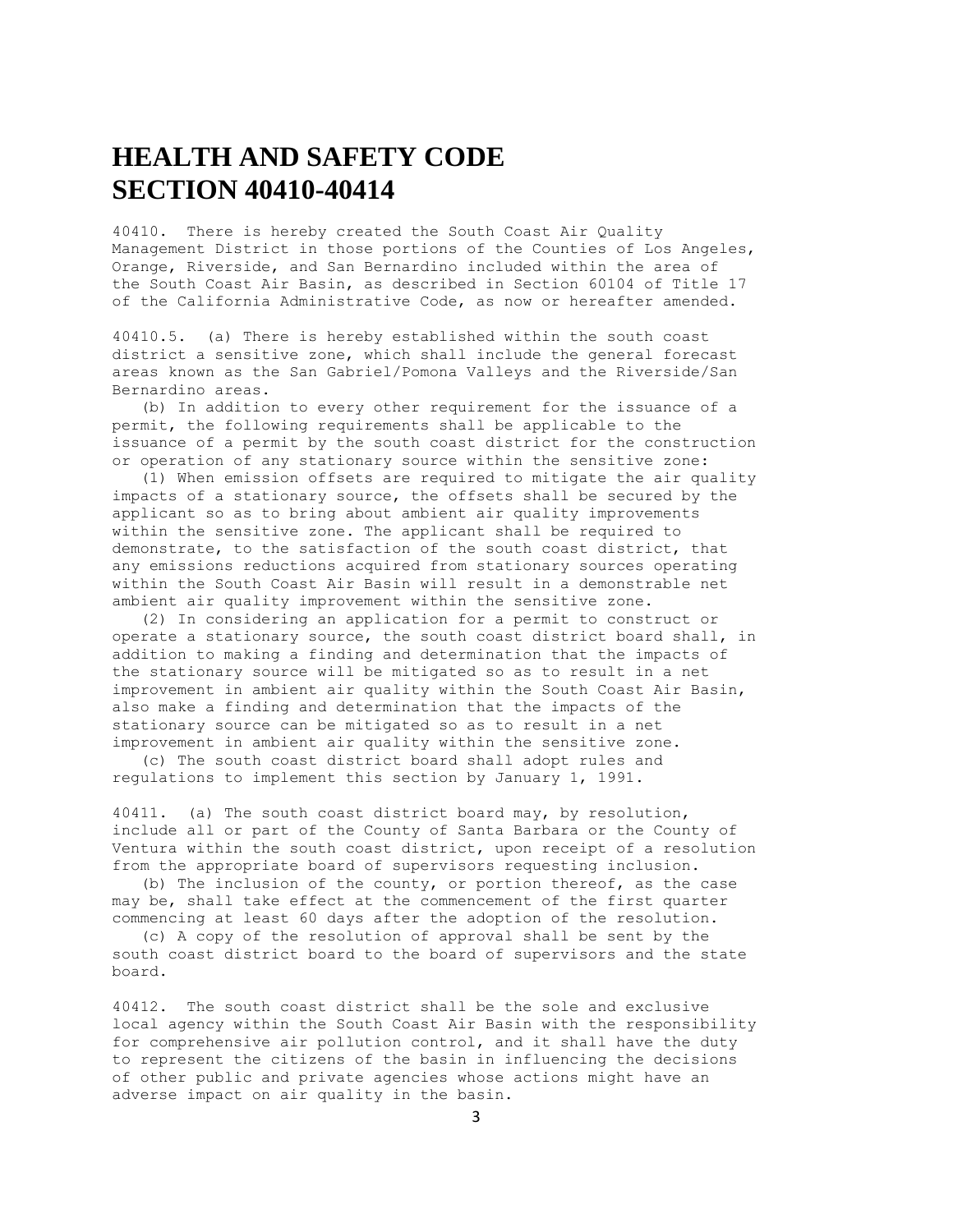40413. The board of supervisors of a county that is only included in part within the south coast district may, by resolution, request the south coast district board to have that area of the county not included within the South Coast Air Basin included in the south coast district, or the board of supervisors may request to contract with the south coast district to perform air pollution control functions in that area of the respective county not within the South Coast Air Basin. The south coast district board may, by resolution, agree to (1) have that area of the county not included within the South Coast Air Basin included in the south coast district, or (2) perform air pollution control functions for that area of the county not included within the South Coast Air Basin, or both (1) and (2).

40414. No provision of this chapter shall constitute an infringement on the existing authority of counties and cities to plan or control land use, and no provision of this chapter shall be interpreted as providing or transferring new authority over such land use to either the south coast district, the Southern California Association of Governments, or the state board.

## **HEALTH AND SAFETY CODE SECTION 40420-40428**

40420. (a) The south coast district shall be governed by a district board consisting of 13 members appointed as follows:

 (1) One member appointed by the Governor, with the advice and consent of the Senate.

(2) One member appointed by the Senate Committee on Rules.

(3) One member appointed by the Speaker of the Assembly.

 (4) Four members appointed by the boards of supervisors of the counties in the south coast district. Each board of supervisors shall appoint one of these members, who shall be one of the following:

 (A) A member of the board of supervisors of the county making the appointment.

 (B) A mayor or member of a city council from a city in the portion of the county making the appointment that is included in the south coast district.

 (5) Three members appointed by cities in the south coast district. The city selection committee of Orange, Riverside, and San Bernardino Counties shall each appoint one of these members, who shall be either a mayor or a member of the city council of a city in the portion of the county included in the south coast district.

 (6) A member appointed by the cities of the western region of Los Angeles County, consisting of the Cities of Agoura Hills, Artesia, Avalon, Bell, Bellflower, Bell Gardens, Beverly Hills, Calabasas, Carson, Cerritos, Commerce, Compton, Cudahy, Culver City, Downey, El Segundo, Gardena, Hawaiian Gardens, Hawthorne, Hermosa Beach, Hidden Hills, Huntington Park, Inglewood, La Habra Heights, La Mirada, Lakewood, Lawndale, Lomita, Long Beach, Lynwood, Malibu, Manhattan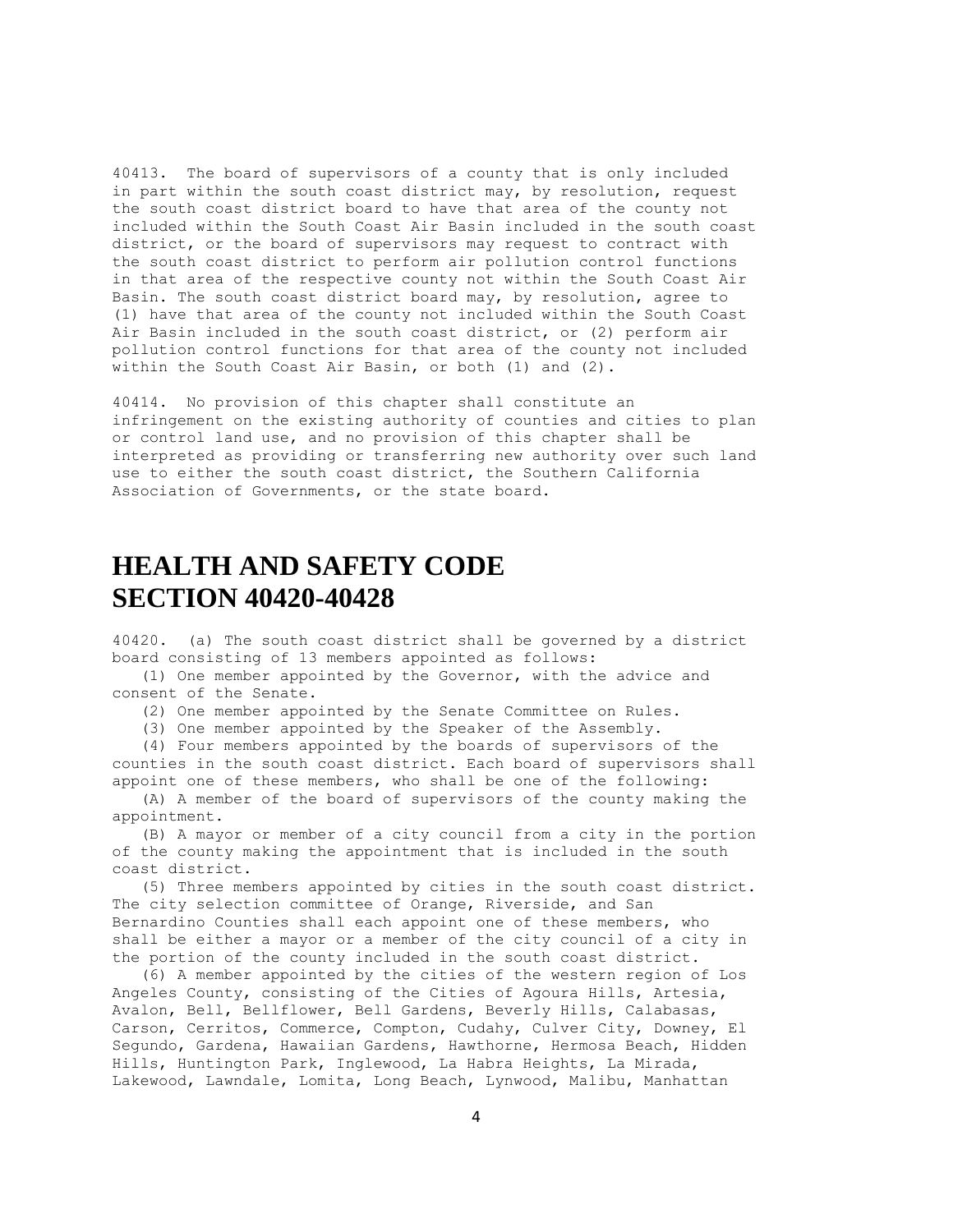Beach, Maywood, Montebello, Norwalk, Palos Verdes Estates, Paramount, Pico Rivera, Rancho Palos Verdes, Redondo Beach, Rolling Hills, Rolling Hills Estates, Santa Fe Springs, Santa Monica, Signal Hill, South Gate, Torrance, Vernon, West Hollywood, Westlake Village, and Whittier. These cities shall organize as a city selection committee for the purposes of subdivision (f), and shall be known as the city selection committee of the western region of Los Angeles County. The member appointed shall be either a mayor or a member of the city council of a city in the western region.

 (7) A member appointed by the cities of the eastern region of Los Angeles County, consisting of the cities in Los Angeles County that are not listed in paragraph  $(6)$  or  $(8)$ , and excluding the Cities of Lancaster, Los Angeles, and Palmdale. These cities shall organize as a city selection committee for the purposes of subdivision (f), and shall be known as the city selection committee of the eastern region of Los Angeles County. The member appointed shall be either a mayor or a member of the city council of a city in the eastern region.

 (8) A member appointed by the Mayor of the City of Los Angeles from among the members of the Los Angeles City Council.

 (b) All members shall be appointed on the basis of their demonstrated interest and proven ability in the field of air pollution control and their understanding of the needs of the general public in connection with air pollution problems of the South Coast Air Basin.

 (c) The member appointed by the Governor shall be either a physician who has training and experience in the health effects of air pollution, an environmental engineer, a chemist, a meteorologist, or a specialist in air pollution control.

 (d) Each member shall be appointed on the basis of his or her ability to attend substantially all meetings of the south coast district board, to discharge all duties and responsibilities of a member of the south coast district board on a regular basis, and to participate actively in the affairs of the south coast district. No member may designate an alternate for any purpose or otherwise be represented by another in his or her capacity as a member of the south coast district board.

 (e) Each appointment by a board of supervisors shall be considered and acted on at a duly noticed, regularly scheduled hearing of the board of supervisors, which shall provide an opportunity for testimony on the qualifications of the candidates for appointment.

 (f) The appointments by cities in the south coast district shall be considered and acted on at a duly noticed meeting of the city selection committee, which shall meet in a government building and provide an opportunity for testimony on the qualifications of the candidates for appointment. Each appointment shall be made by not less than a majority of all the cities in the portion of the county included in the south coast district having not less than a majority of the population of all the cities in the portion of the county included in the south coast district. Population shall be determined on the basis of the most recent verifiable census data developed by the Department of Finance. Persons residing in unincorporated areas or areas of a county outside the south coast district shall not be considered for the purposes of this subdivision.

 (g) The members appointed by the Senate Committee on Rules and the Speaker of the Assembly shall have one or more of the qualifications specified in subdivision (c) or shall be a public member. None of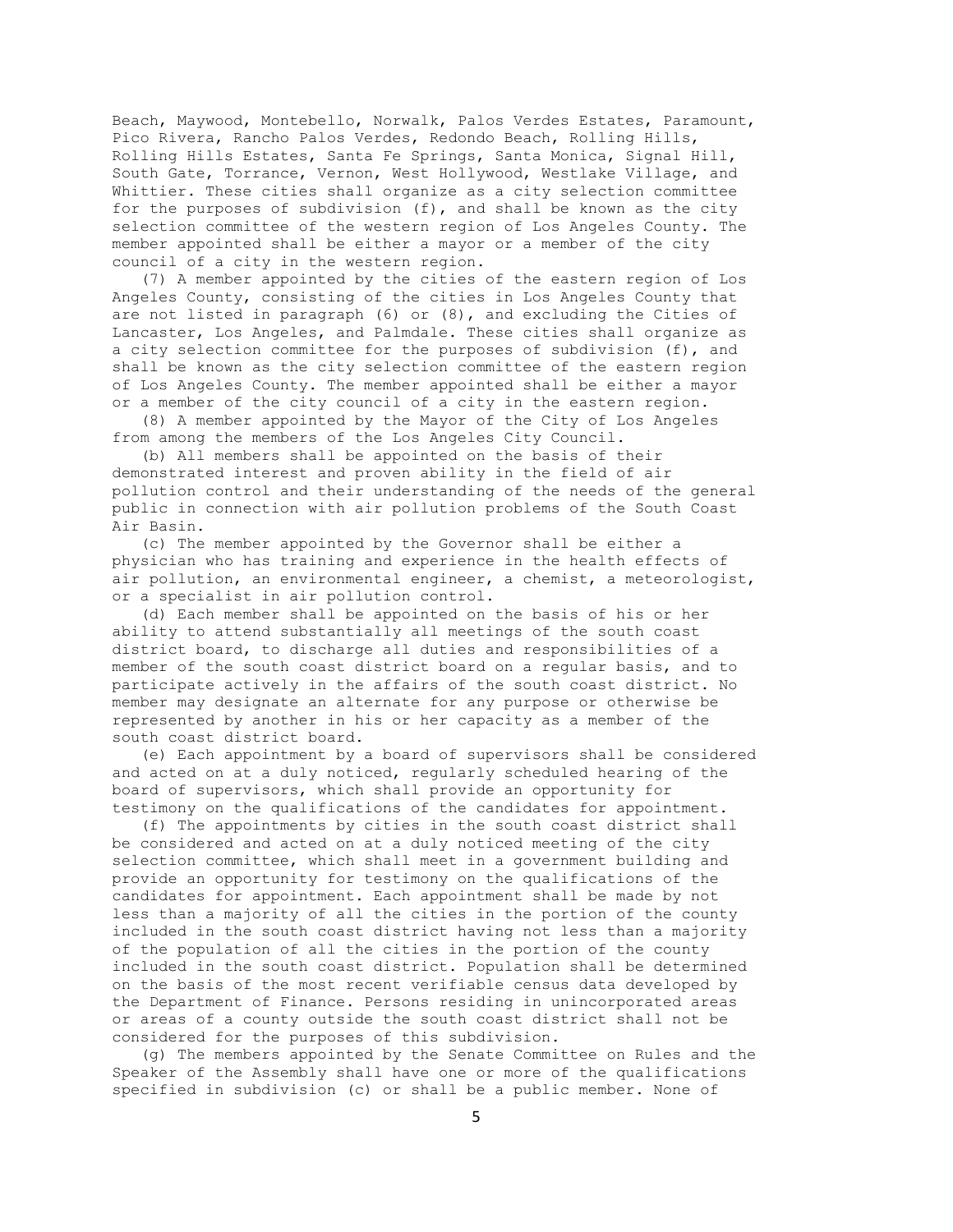those appointed members may be a locally elected official.

(h) All members shall be residents of the district.

 (i) (1) The member who was serving on the district board as of June 1, 2007, who had been appointed to represent the eastern region of Los Angeles County shall be deemed on January 1, 2008, to be the member appointed to represent the western region of Los Angeles County pursuant to paragraph (6) of subdivision (a) and shall serve from January 1, 2008, until the end of the term of office for the member who had been appointed to represent the western region of Los Angeles County. At the end of that term, the city selection committee of the western region of Los Angeles County shall make an appointment pursuant to paragraph (6) of subdivision (a).

 (2) The member who was serving on the district board as of June 1, 2007, who had been appointed to represent the western region of Los Angeles County shall be deemed on January 1, 2008, to be the member appointed pursuant to paragraph (8) of subdivision (a) until the end of that member's term. At the end of that term, the Mayor of the City of Los Angeles shall make an appointment pursuant to paragraph (8) of subdivision (a).

 (3) On or after January 1, 2008, the city selection committee of the eastern region of Los Angeles County shall convene promptly to make an appointment pursuant to paragraph (7) of subdivision (a).

40421.5. For the purpose of complying with Section 50271 of the Government Code, each mayor shall designate a member of the city's legislative body to attend and vote in his or her place and as his or her representative if the mayor is unable to attend any meeting of the city selection committee to be held pursuant to this article. If a mayor does not make this designation within 10 days preceding a meeting of the city selection committee, the legislative body shall designate one of its own members to represent the city.

40422. (a) The term of each member of the south coast district board shall be four years and until his or her successor is appointed. Upon the expiration of his or her term, a member who is a mayor from the County of Orange or a member of a city council from the County of Orange may be reappointed, in accordance with subdivision (f) of Section 40420, within 60 days, and the office shall become vacant if the member is not so reappointed within 60 days. Any vacancy on the south coast district board shall be filled within 60 days of its occurrence by its appointing authority.

 (b) The members first appointed to the board shall classify themselves by lot so that the terms of four members expire January 15, 1990, the terms of four members expire January 15, 1991, and the terms of three members expire January 15, 1992.

 (c) Notwithstanding subdivision (a), no member of a board of supervisors, mayor, or member of a city council shall hold office on the south coast district board for more than 60 days after ceasing to be supervisor, mayor, or member of the city council, respectively, and the membership on the board held by that person terminates upon the expiration of that 60-day period. However, any mayor who immediately resumes the office of member of the city council, and any member of a city council who becomes mayor, has not ceased to hold office for the purposes of this subdivision.

 (d) Any member who does not attend three consecutive meetings of the south coast district board without good and sufficient cause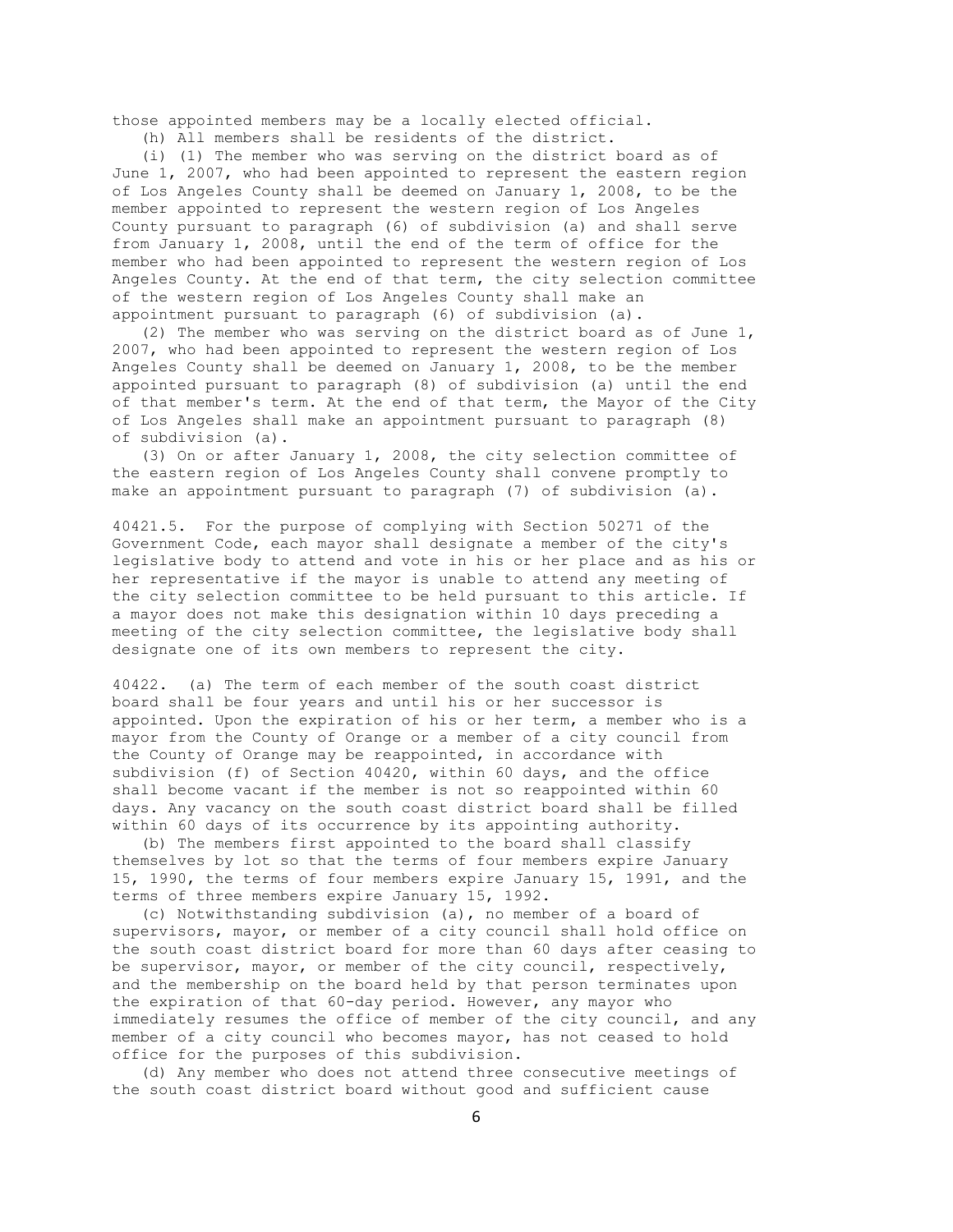therefor, shall be removed by the appointing authority. Any member who does not attend three consecutive meetings of the south coast district board, without good and sufficient cause therefor, and is not thereupon removed by the appointing authority, may be removed by the affirmative vote of at least eight members of the south coast district board.

40423. The south coast district board shall provide for the frequency and location of its meetings, except that no meeting of the south coast district board shall take place without public notice given at least seven days in advance of the scheduled date of the meeting or, as to special and emergency meetings, without complying with the requirements of Section 54956 or 54956.5, respectively, of the Government Code.

40424. (a) Except as provided in subdivision (b), seven members of the south coast district board shall constitute a quorum, and no official action shall be taken by the south coast district board except in the presence of a quorum and upon the affirmative votes of a majority of the members of the south coast district board.

 (b) Notwithstanding subdivision (a), whenever there are two or more vacancies on the south coast district board, six members shall constitute a quorum, and the two vacant positions shall not be counted toward the majority required for official action by the south coast district board. Thereafter, whenever at least one of those vacancies is filled, the quorum and voting requirements of subdivision (a) shall apply.

40424.5. Voting by the south coast district board on the adoption of all items on its agenda shall be by rollcall. Unless any board member objects, a substitute rollcall may be used on any agenda item. A substitute rollcall shall consist of a unanimous voice vote of the south coast district board members in attendance and shall be recorded by the clerk of the board as an "aye" vote for all members present. For purposes of this section, any consent calendar is a single item.

40425. The south coast district board shall elect a chairperson every two years from its membership.

40426. Each member of the south coast district board shall receive compensation of one hundred dollars (\$100) for each day, or portion thereof, but not to exceed one thousand dollars (\$1,000) per month, while attending meetings of the south coast district board or any committee thereof or, upon authorization of the south coast district board, while on official business of the south coast district, and the actual and necessary expenses incurred in performing the member's official duties.

40426.5. (a) Upon the request of any person, or on his or her own initiative, the Attorney General may file a complaint in the superior court for the county in which the south coast district board has its principal office alleging that a member of the south coast district board knowingly or willfully violated any provision of Title 9 (commencing with Section 81000) of the Government Code, setting forth the facts upon which the allegation is based, and asking that the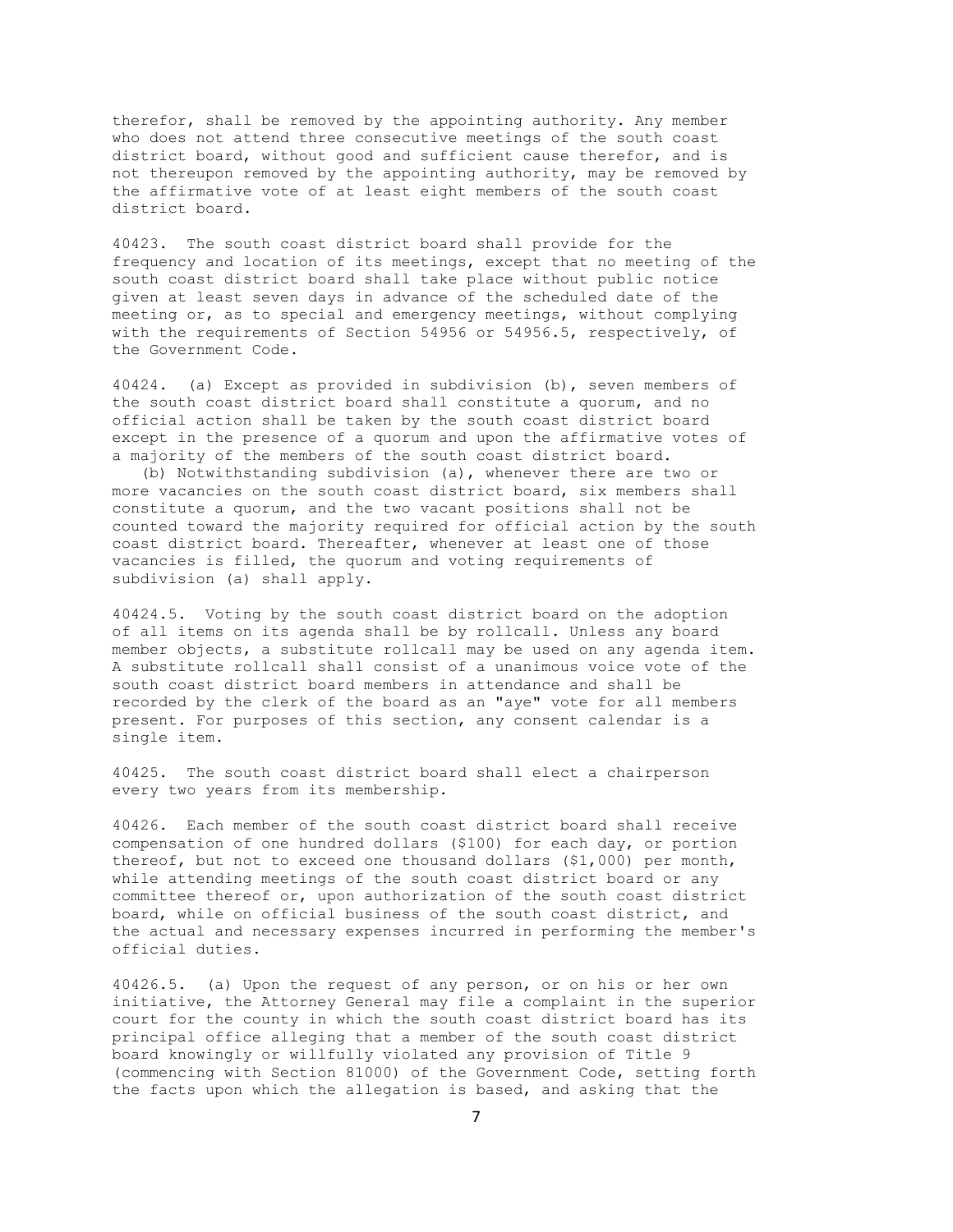member be removed from office. Further proceedings shall be in accordance as near as may be with rules governing civil actions. If, after trial, the court finds that the member of the south coast district board knowingly violated this section, it shall issue an order removing the member from office.

 (b) The remedy provided in this section is in addition to, and not to the exclusion of, any other remedy, sanction, or penalty available pursuant to law.

40426.7. (a) No retired, dismissed, or separated employee or officer of the south coast district, or member of the south coast district board, shall participate in any contract of the district in which he or she engaged in any of the negotiations, transactions, planning, arrangements, or any part of the decisionmaking process relevant to the contract while acting in the capacity of employee or officer of the south coast district, or member of the south coast district board, during the 24-month period commencing on the date the person became retired, dismissed, or separated from service with the south coast district or ceased being a member of the south coast district board.

 (b) For a period of 12 months following retirement, dismissal, or separation from service with the south coast district, no former employee or officer of the south coast district, or member of the south coast district board, shall enter into a contract with the south coast district if that person had been with the south coast district in a position involving making any decision, giving or withholding any approval, making any recommendation, rendering any advice, or conducting any investigation concerning the general subject of the proposed contract within 12 months prior to retirement, dismissal, or separation from service with the south coast district. Notwithstanding the prohibitions in this subdivision, the south coast district board may, by a two-thirds vote, enter into a contract with a retired employee of the south coast district or an employee who separated under conditions satisfactory to the south coast district if the south coast district board finds and determines that, at the time of the retirement or separation, the employee was working on one or more programs that are of great importance to the south coast district, that the services of the employee are necessary to assure the continued effectiveness of the program or programs, that the contract is only for that period of time necessary to complete the employee's work on the program or programs, and that the employee is the most qualified person to provide the needed services.

 (c) No former employee or officer of the south coast district previously holding a position designated in the conflict-of-interest code of the south coast district, and no member of the south coast district board, who was, at any time while in the service of the south coast district, involved in making any decision, giving or withholding any approval, making any recommendation, rendering any advice, or conducting any investigation involving a particular person shall, with respect to any of these matters that the former employee, officer, or member of the south coast district board was involved in, do any of the following:

 (1) Act as an agent or attorney, or otherwise represent, that person in an appearance before the south coast district board or the hearing board.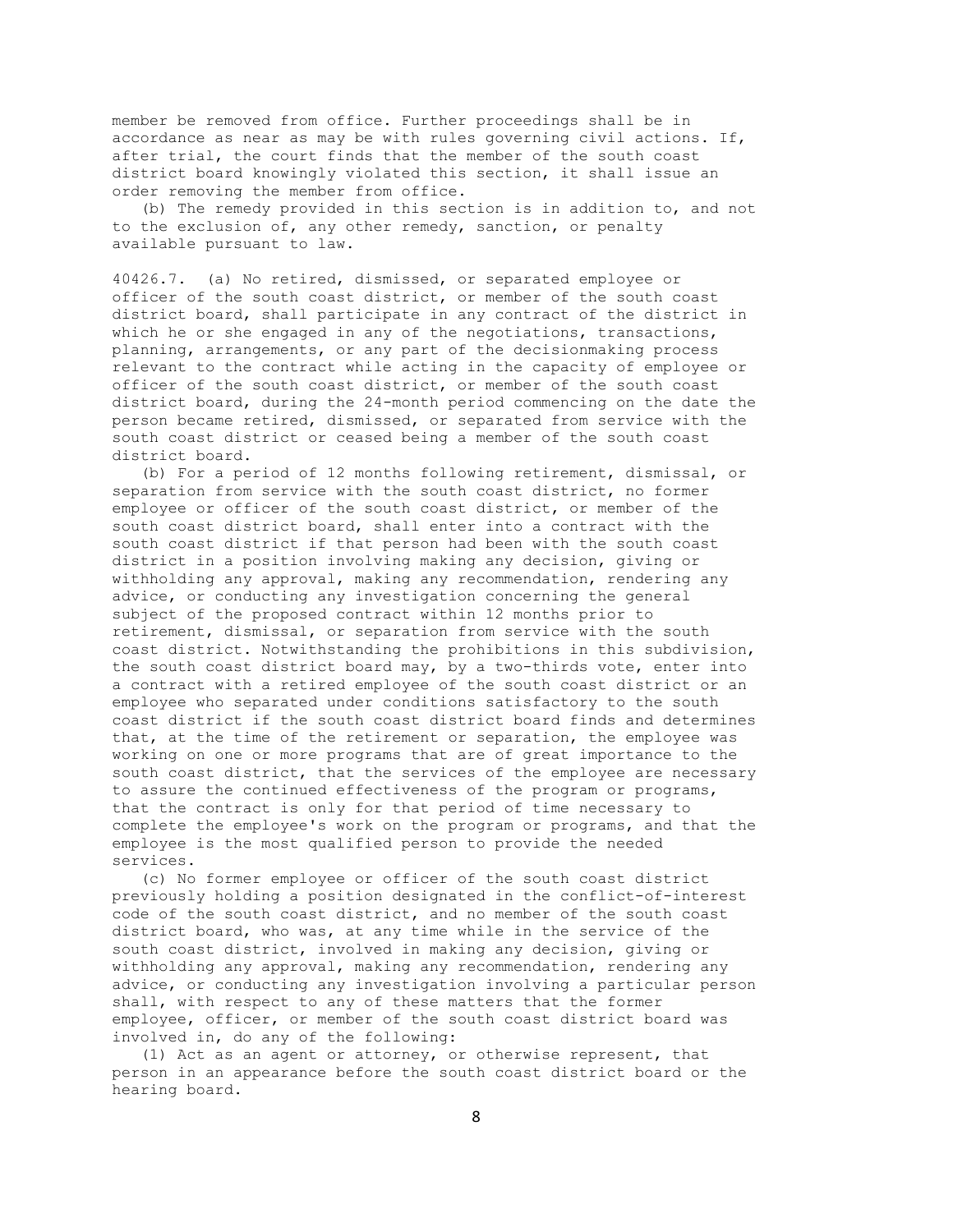(2) Make a communication on behalf of that person with the intent to influence the south coast district board or its officers or employees or the hearing board.

 (3) Represent, aid, counsel, advise, consult with, or otherwise assist that person in connection with any of these matters in any capacity.

 (4) Knowingly enter into a contract or accept employment for any purpose specified in this subdivision.

(d) Any violation of this section is a misdemeanor.

 (e) This section applies only to employees and officers who are in the employment of the south coast district on or after July 1, 1988, and members serving on the south coast district board on or after July 1, 1988.

(f) This section shall become operative on July 1, 1988.

40427. The south coast district board shall determine the location of its headquarters and may establish branch offices in each of the counties included, in whole or in part, within the south coast district, and in such other parts of the south coast district as it deems necessary.

40428. There is continued in existence the South Coast Air Quality Management District Advisory Council, which is appointed by the south coast district board, to advise and consult with the south coast district board in effectuating the purpose of this division.

 The membership and rules of the advisory council shall be as established by resolution of the south coast district board.

## **HEALTH AND SAFETY CODE SECTION 40440-40459**

40440. (a) The south coast district board shall adopt rules and regulations that carry out the plan and are not in conflict with state law and federal laws and rules and regulations. Upon adoption and approval of subsequent revisions of the plan, these rules and regulations shall be amended, if necessary, to conform to the plan.

 (b) The rules and regulations adopted pursuant to subdivision (a) shall do all of the following:

 (1) Require the use of best available control technology for new and modified sources and the use of best available retrofit control technology for existing sources.

(2) Promote cleaner burning alternative fuels.

 (3) Consistent with Section 40414, provide for indirect source controls in those areas of the south coast district in which there are high-level, localized concentrations of pollutants or with respect to any new source that will have a significant effect on air quality in the South Coast Air Basin.

 (4) Provide for transportation control measures, as listed in the plan.

 (c) The south coast district board shall adopt rules and regulations that will assure that all its administrative practices and the carrying out of its programs are efficient and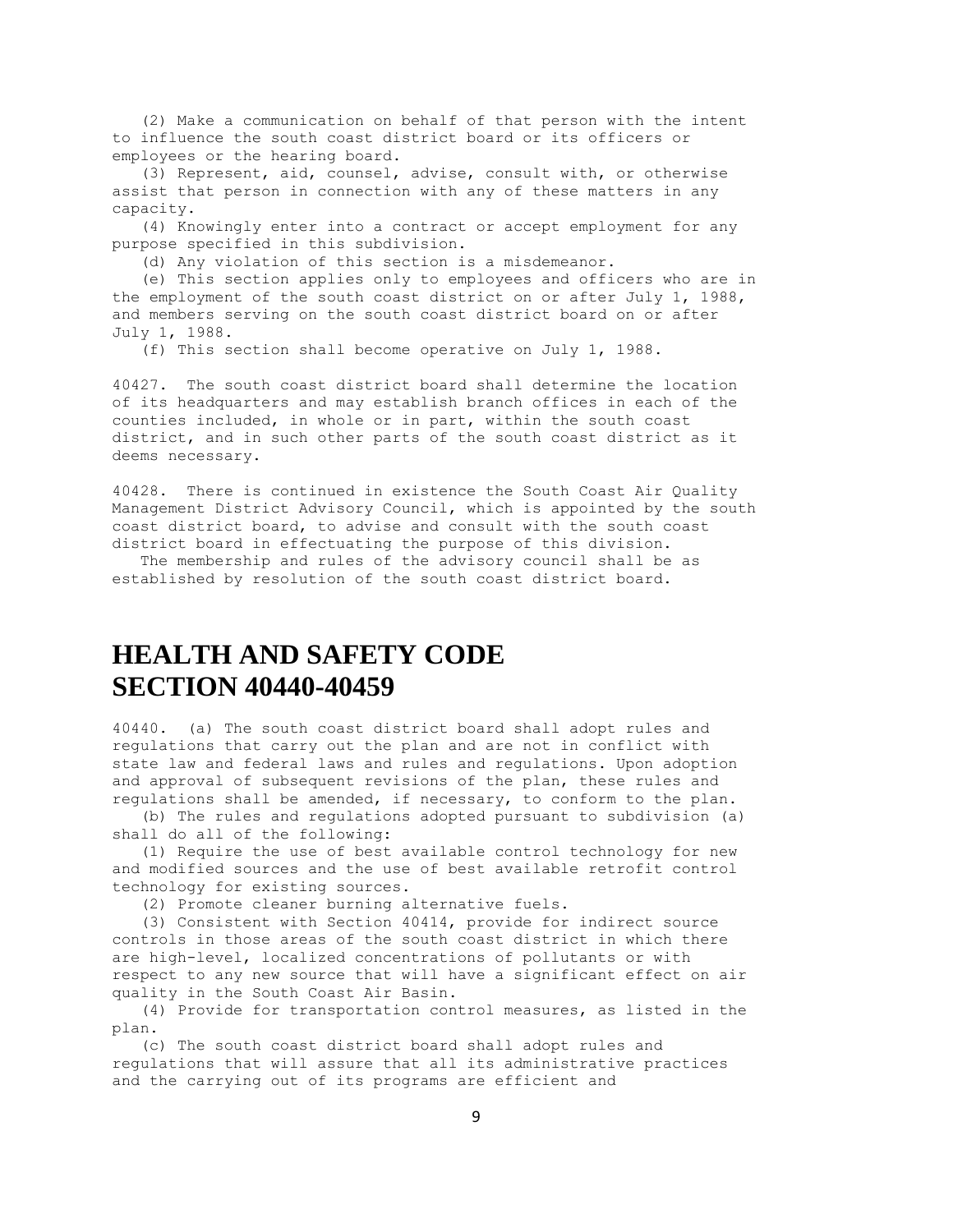cost-effective, consistent with the goals of achieving and maintaining federal and state ambient air quality standards and achieving the purposes of this chapter.

 (d) The south coast district board shall determine what is the best available retrofit control technology for existing electric plants, and shall adopt rules and regulations requiring the use of the best available retrofit control technology in existing electric plants, if the board finds and determines that to do so is necessary to carry out the plan.

 (e) In adopting any regulation, the south coast district board shall comply with Section 40703.

40440.1. (a) A market-based incentive program adopted pursuant to Section 39616 in the south coast district shall achieve emission reductions across a spectrum of sources by allowing for trading of emissions trading units for quantifiable reductions in emissions from a significant number of different sources, including mobile, area, and stationary, which are within the district's jurisdiction or which the district is authorized to include in a market-based emissions trading program.

 (b) The program may be, but is not required to be, initiated with only a limited number of sources, but, as soon as practical after adoption of the initial program, the district shall amend the program to allow the trading of reductions among the sources initially included in the program and mobile, area, and other stationary sources.

 (c) The intent of this section is to allow, not to require, the trading of reductions among a variety of sources. Nothing in this section confers any new authority on the district to regulate mobile, indirect, or areawide sources or to require those sources to participate in a market-based incentive program.

40440.2. In addition to, and notwithstanding the requirements of, Section 39616, all of the following shall be implemented as part of the south coast district's market-based incentive program, the Regional Clean Air Incentives Market, also known as RECLAIM:

 (a) (1) On or before July 1, 1998, the south coast district staff shall provide to the south coast district board a progress report based on the annual audits specified in subdivision (c). The progress report shall meet all of the following requirements:

 (A) The data in the report for the nitrogen oxides RECLAIM program shall be aggregated by three-digit SIC code and facility emission rate to the extent feasible. The categories of emission rates shall be under 4, 4 to 10, inclusive, 11 to 100, inclusive, and over 100 tons per year.

 (B) The data in the report for the sulfur oxides RECLAIM program shall be aggregated by three-digit SIC code only to the extent feasible.

 (C) In preparing the report, the south coast district shall publish in an appendix all final data and model outputs, except that it shall keep confidential any facility-specific information that is obtained by either the south coast district, or any independent contractor retained by the south coast district, in the course of preparing the report.

 (D) Any publication of the data obtained from facilities by the south coast district shall be in aggregate form only, as specified in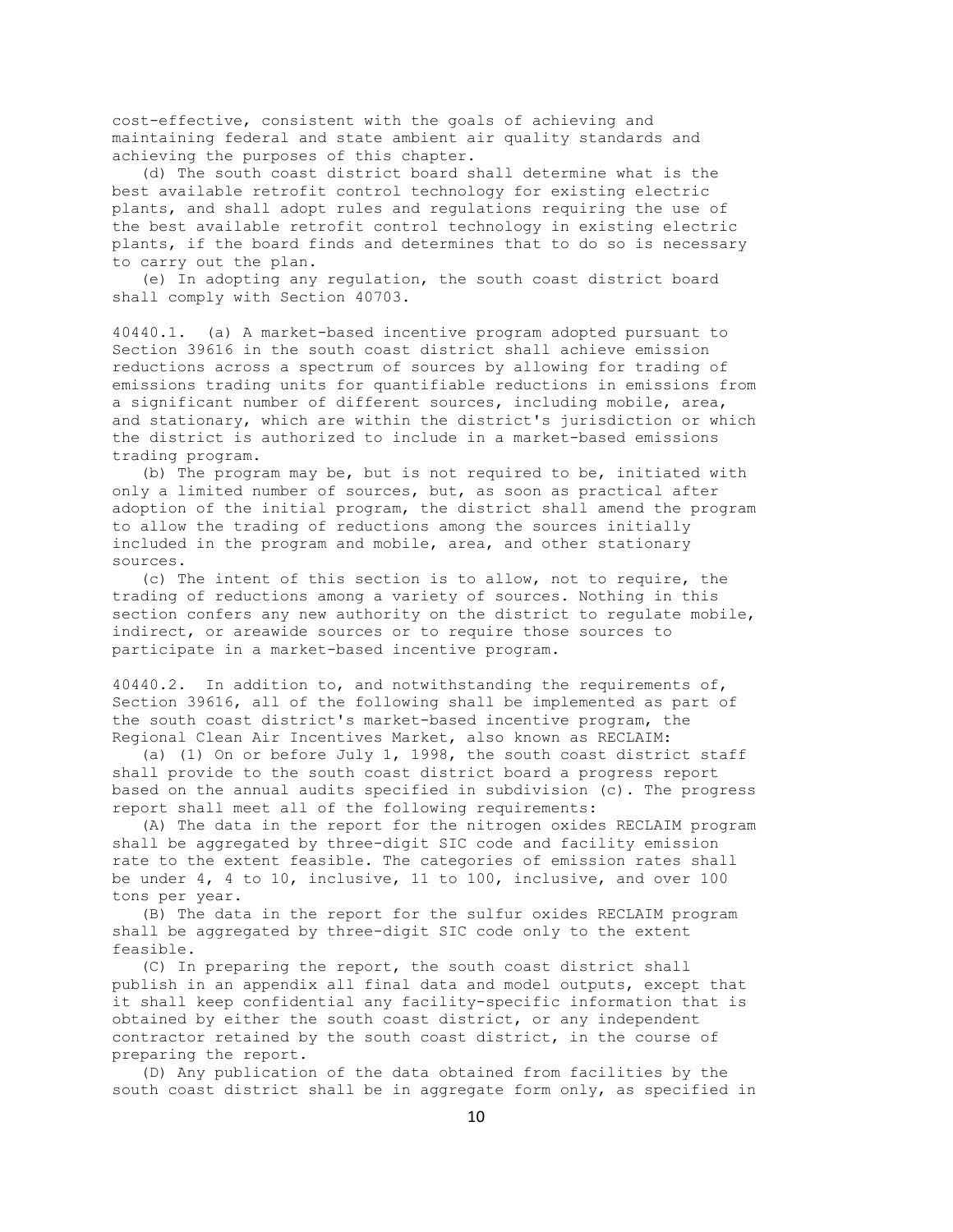this subdivision. The south coast district board shall make the raw data available to the public.

 (2) The south coast district board shall receive public comment on the progress report.

 (3) The south coast district shall not lower the emission threshold for mandatory participation in the RECLAIM program for nitrogen oxides and sulfur oxides from the threshold that was established on October 15, 1993, until the progress report is completed and a public hearing on the report has been held, unless the south coast district board finds, after a public hearing, that there will be no adverse environmental or economic effects resulting from a lowered emission threshold.

 (b) On or before July 1, 1997, an advisory committee shall be selected by the south coast district board. The advisory committee shall serve for a maximum of one year, or until the report required by subdivision (d) is made to the south coast district board, whichever is later. The advisory committee shall be composed of the following members:

(1) One representative from each of the following:

 (A) A facility that participates in one or both of the market-based incentive programs and emits more than 100 tons of nitrogen oxides or sulfur oxides annually.

 (B) A facility that emits from 11 to 100 tons, inclusive, of nitrogen oxides or sulfur oxides annually.

 (C) A facility that emits less than 10 tons of nitrogen oxides or sulfur oxides annually.

 (2) One representative from the south coast district staff, one representative from the state board, and one representative from the Environmental Protection Agency.

(3) One representative from a financial institution.

(4) One representative from an academic institution.

 (5) One representative from a market commodities or securities trading institution.

 (6) One representative from an economic analysis research institution.

(7) Two representatives from environmental organizations.

 (8) One representative from each of the investor-owned energy utilities serving the south coast district, and one representative from a municipal energy utility representing the City of Los Angeles.

 (9) One representative from a technical contractor specializing in installation and certification of emissions monitoring equipment.

(10) One representative from an oil company.

(11) One representative from the aerospace industry.

 (c) In addition to any other information required by subdivision (e) of Section 39616, the south coast district shall annually perform a detailed assessment of the program audit findings specified in paragraph (1) of subdivision (b) of south coast district Rule 2015, as adopted October 15, 1993.

 (d) The advisory committee shall conduct a peer review of the progress report to the south coast district board required pursuant to subdivision (a). The advisory committee shall present its peer review conclusions to the south coast district board as an independent report concurrently with the staff progress report. The advisory committee may request staff support from the south coast district in conducting its peer review and preparing the report.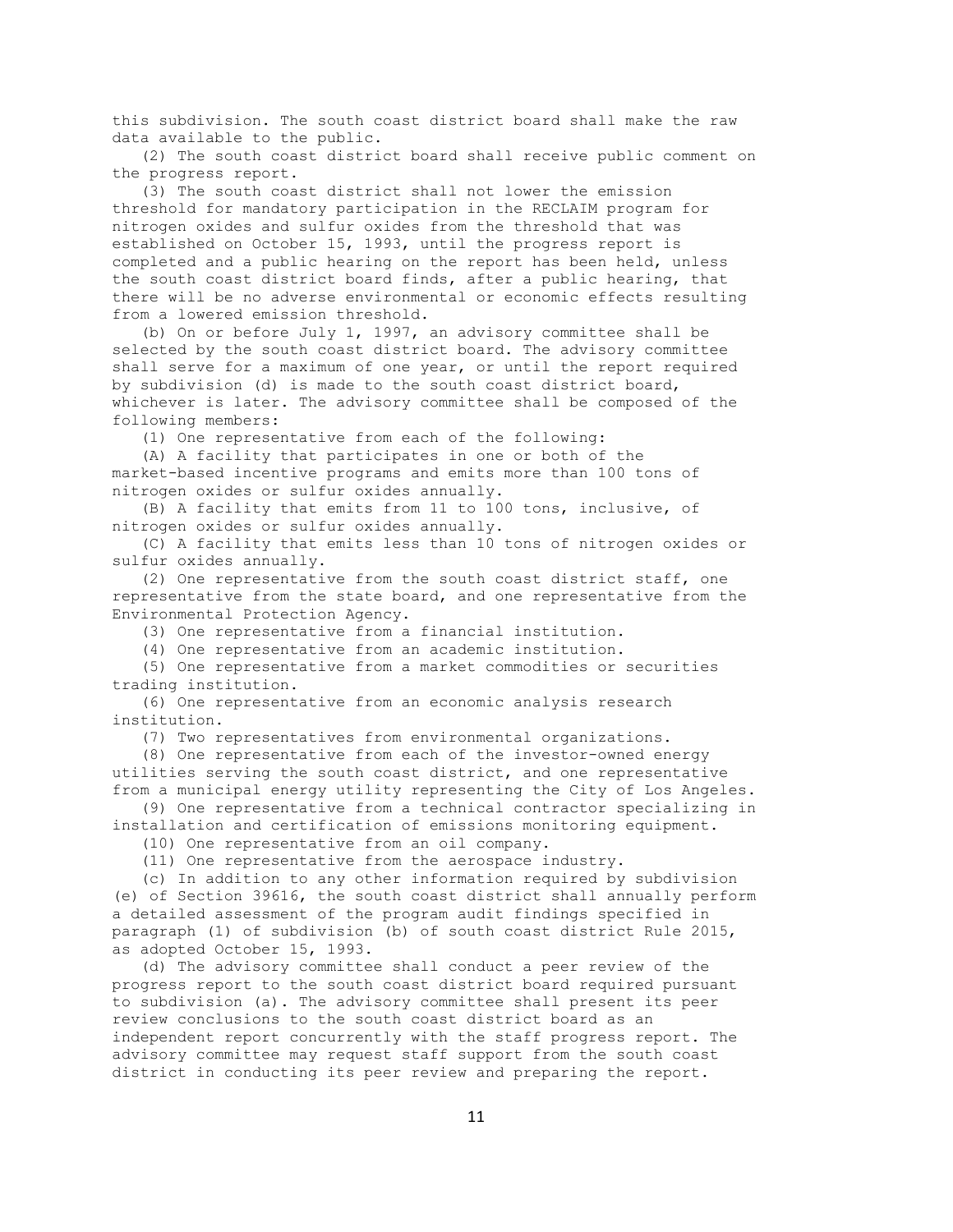40440.3. For the purpose of complying with emissions monitoring requirements, the south coast district shall allow sources the option of using an electronic or computer data storage system. The district may require the electronic or computer data storage system to have the same degree of signal path security as with existing strip chart recorder systems.

40440.5. (a) Notice of the time and place of a public hearing of the south coast district board to adopt, amend, or repeal any rule or regulation relating to an air quality objective shall be given not less than 30 days prior thereto and, notwithstanding subdivision (b) of Section 40725, shall be published in each county in the south coast district in accordance with the requirements of Section 6061 of the Government Code. The period of notice shall commence on the first day of publication.

 (b) In addition to the requirements of subdivision (b) of Section 40725, notice shall be mailed to every person who filed a written request for notice of proposed regulatory action with the south coast district, every person who requested notice for, or registered at, the workshop, if any, held in connection with the development of the proposed rule or regulation, and any person the south coast district believes to be interested in the proposed rule or regulation. The inadvertent failure to mail notice to any particular person as provided in this subdivision shall not invalidate any action taken by the south coast district board.

 (c) In addition to the summary description of the effect of the proposal, as required by subdivision (b) of Section 40725, the notice shall include the following:

 (1) A description of the air quality objective that the proposed rule or regulation is intended to achieve and the reason or reasons for the proposed rule or regulation.

 (2) A list of supporting information, documents, and other materials relevant to the proposed rule or regulation, prepared by the south coast district or at its direction, any environmental assessment, and the name, address, and telephone number of the district officer or employee from whom copies of the materials may be obtained.

 (3) A statement that a staff report on the proposed rule or regulation has been prepared, and the name, address, and telephone number of the district officer or employee from whom a copy of the report may be obtained. Whenever the proposed rule or regulation will significantly affect air quality or emissions limitations, the staff report shall include the full text of the proposed rule or regulation, an analysis of alternative control measures, a list of reference materials used in developing the proposed rule or regulation, an environmental assessment, exhibits, and draft findings for consideration by the south coast district board pursuant to Section 40727. Further, if an environmental assessment is prepared, the staff report shall also include social, economic, and public health analyses.

 (d) Regardless of whether a workshop was previously conducted on the subject of the proposed rule or regulation, the south coast district may conduct one or more supplemental workshops prior to the public hearing on the proposed rule or regulation.

 (e) If the south coast district board makes changes in the text of the proposed rule or regulation that was the subject of notice given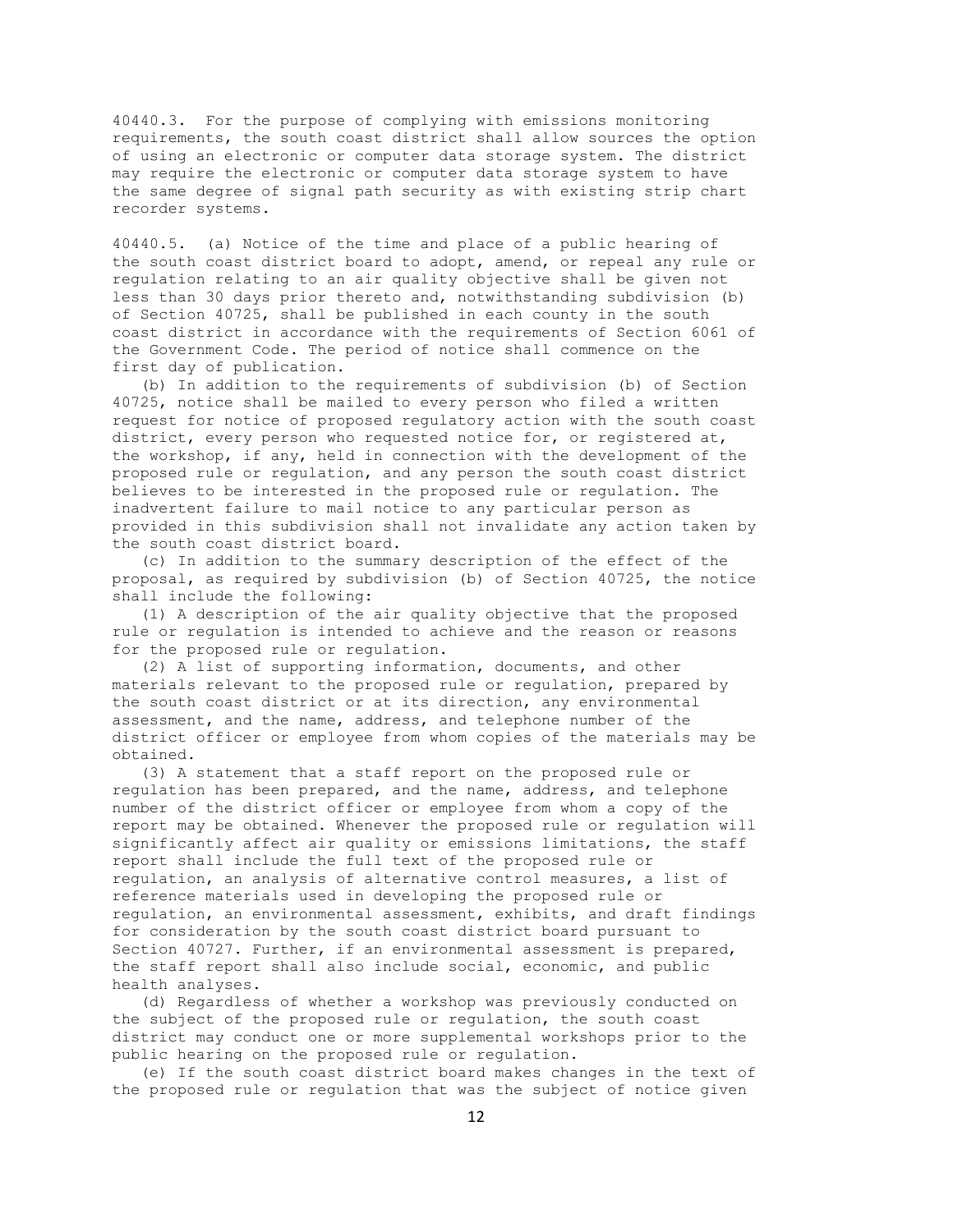pursuant to this section, further consideration of the rule or regulation shall be governed by Section 40726.

 (f) This section is not intended to change, and shall not be construed as changing, any entitlement or protection conferred by the California Public Records Act (Chapter 3.5 (commencing with Section 6250) of Division 7 of Title 1 of the Government Code).

40440.7. (a) Whenever the south coast district intends to propose the adoption, amendment, or repeal of a rule or regulation that will significantly affect air quality or emissions limitations, the south coast district shall conduct one or more public workshops.

 (b) Notice of the time and place of the first workshop shall be given not less than 75 days prior to the meeting at which the south coast district board will consider the proposed rule or regulation by publication in each county in the south coast district pursuant to Section 6061 of the Government Code and by mail to every person who filed a written request for notice of proposed regulatory action with the south coast district and any person the south coast district believes to be interested in attending the workshop.

(c) The notice shall include at least the following:

(1) A description of the air quality objective to be discussed.

 (2) A statement that the workshop is being held for the purposes of soliciting information and suggestions from the public on achieving the air quality objective.

 (3) A request for submittal of any documents, studies, and reports that may be relevant to the subject of the workshop, and the name, address, and telephone number of the district officer or employee to whom they should be sent.

 (4) A list of supporting information and documents, including a preliminary staff report, prepared by the south coast district or at its direction, and other materials relevant to the subject of the workshop that are available, and the name, address, and telephone number of the district officer or employee from whom copies of the materials may be obtained.

 (d) If the south coast district thereafter proposes the adoption, amendment, or repeal of a rule or regulation that was the subject of a workshop, the south coast district shall respond to all written comments submitted during the workshop in preparing the environmental assessment on the proposed rule or regulation.

 (e) The time and place for a workshop shall be selected on the basis of affording an opportunity to participate to the greatest number of persons expected to be interested in the workshop.

 (f) The requirements of this section are not intended to restrict the south coast district in conducting other public workshops and other meetings for the exchange of information under circumstances not specifically addressed in this section.

 (g) A workshop or other meeting shall not constitute consideration of a "regulatory measure" within the meaning of Section 40923.

 (h) This section is not intended to change, and shall not be construed as changing, any entitlement or protection conferred by the California Public Records Act (Chapter 3.5 (commencing with Section 6250) of Division 7 of Title 1 of the Government Code).

40440.8. (a) Whenever the south coast district intends to propose the adoption, amendment, or repeal of a rule or regulation that will significantly affect air quality or emissions limitations, the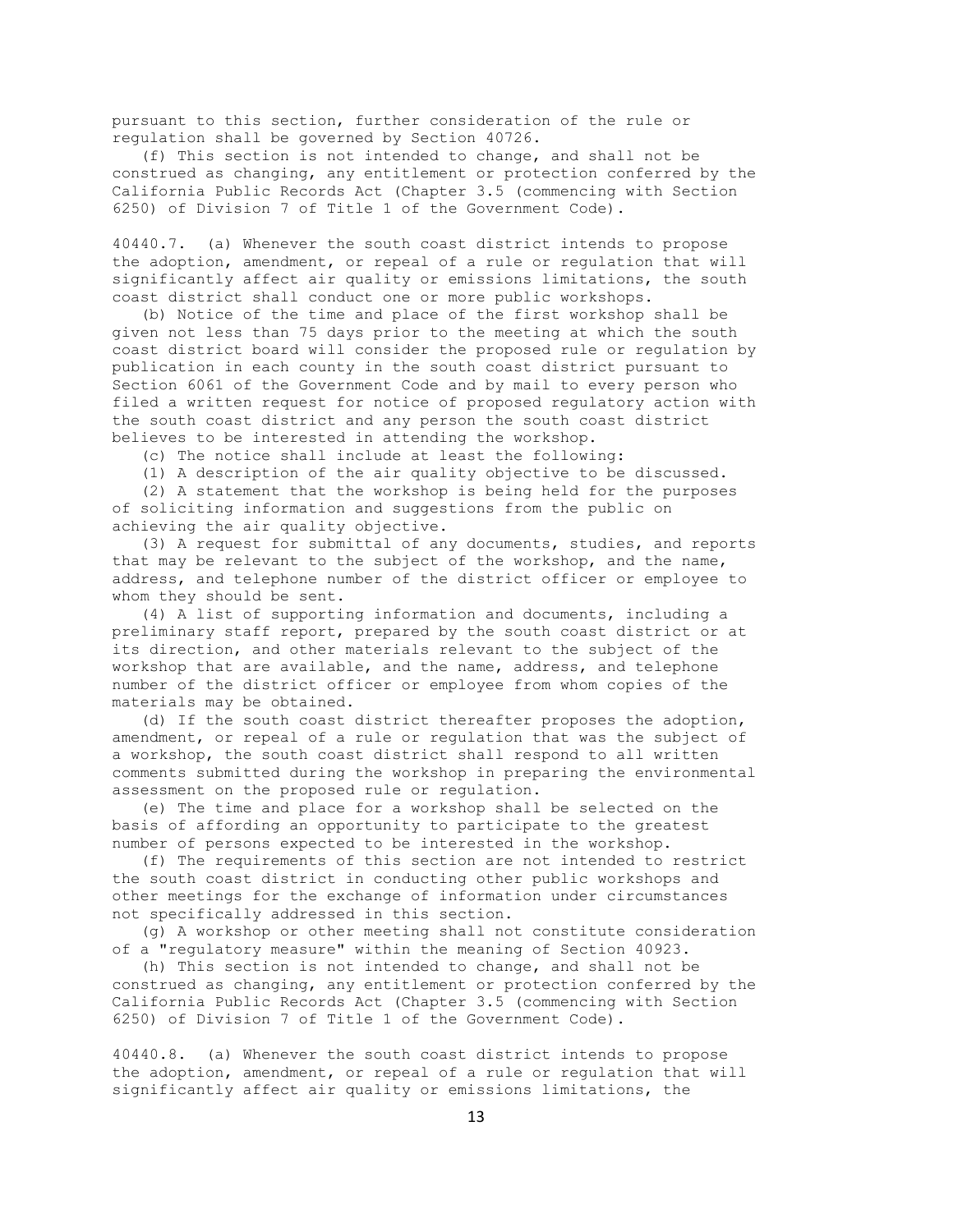district, to the extent data are available from the district's regional economic model or other sources, shall perform an assessment of the socioeconomic impacts of the adoption, amendment, or repeal of the rule or regulation.

 (b) For the purposes of this section, "socioeconomic impact" means only the following:

(1) The type of industries affected by the rule or regulation.

 (2) The impact of the rule or regulation on employment and the economy in the south coast basin attributable to the adoption of the rule or regulation.

 (3) The range of probable costs, including costs to industry, of the rule or regulation.

 (4) The availability and cost-effectiveness of alternatives to the rule or regulation, as determined pursuant to Section 40922.

(5) The emission reduction potential of the rule or regulation.

 (6) The necessity of adopting, amending, or repealing the rule or regulation in order to attain state and federal ambient air standards pursuant to Chapter 10 (commencing with Section 40910).

40440.10. The south coast district board, prior to approving any proposed revision to the best available control technology guidelines developed by the south coast district that amends any policy or implementation procedure for determining the best available control technology, shall hold a public hearing on the proposed revision.

40440.11. (a) In establishing the best available control technology that is more stringent than the lowest achievable emission rate pursuant to federal law for a proposed new or modified source, the south coast district shall consider only control options or emission limits to be applied to the basic production or process equipment existing in that source category or a similar source category.

 (b) In establishing the best available control technology for a source category or determining the best available control technology for a particular new or modified source, when a particular control alternative for one pollutant will increase emissions of one or more other pollutants, the south coast district's cost-effectiveness calculation for that particular control alternative shall include the cost of eliminating or reducing the increases in emissions of the other pollutants as required by the south coast district.

 (c) Prior to revising the best available control technology guideline for a source category to establish an emission limit that is more stringent than the existing best available control technology guideline for that source category, the south coast district shall do all of the following:

 (1) Identify one or more potential control alternatives that may constitute the best available control technology, as defined in Section 40405.

 (2) Determine that the proposed emission limitation has been met by production equipment, control equipment, or a process that is commercially available for sale, and has achieved the best available control technology in practice on a comparable commercial operation for at least one year, or a period longer than one year if a longer period is reasonably necessary to demonstrate the operating and maintenance reliability, and costs, for an operating cycle of the production or control equipment or process.

(3) Review the information developed to assess the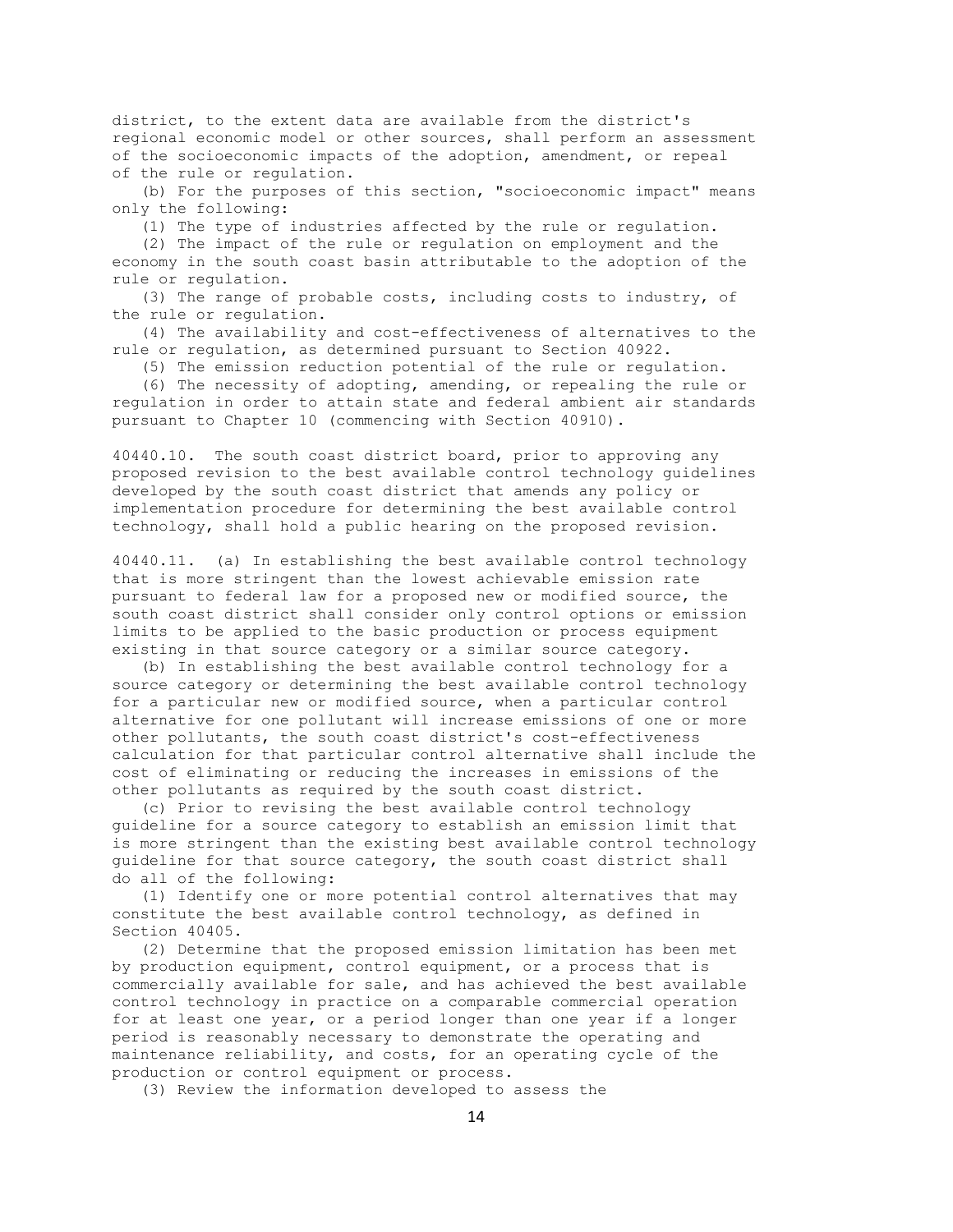cost-effectiveness of each potential control alternative. For purposes of this paragraph, "cost-effectiveness" means the annual cost, in dollars, of the control alternative, divided by the annual emission reduction potential, in tons, of the control alternative.

 (4) Calculate the incremental cost-effectiveness for each potential control option. To determine the incremental cost-effectiveness under this paragraph, the district shall calculate the difference in the annual dollar costs, divided by the difference in the annual emission reduction between each progressively more stringent control alternative, as compared either to the next less expensive control alternative, or to the current best available control technology, whichever is applicable.

 (5) Place the best available control technology revision for a source category proposed under this subdivision on the calendar of a regular meeting agenda of the south coast district board, for its acceptance or further action, as the board determines.

 (d) If the proposed control option is more stringent than the lowest achievable emission rate for a source category pursuant to federal law, the south coast district shall not establish an emission limit for best available control technology that is conditioned on the use of a particular control option unless the incremental cost-effectiveness value of that option is less than the district's established incremental cost-effectiveness value for each pollutant. Notwithstanding any other provision of law, the south coast district shall have the discretion to revise incremental cost-effectiveness value for each pollutant, provided it holds a public hearing pursuant to Section 40440.10 prior to revising the value.

 (e) After the south coast district determines what is the best available control technology for a source, it shall not change that determination for that application for a period of at least one year from the date that an application for authority to construct was determined to be complete by the district. For major capital projects in excess of ten million dollars (\$10,000,000), after the applicant has met and conferred with the south coast district in a preapplication meeting, the south coast district executive officer may approve existing best available control technology for the project, for a longer time period as long as the final design is consistent with the initial, preliminary project design presented in the preapplication meeting.

40441. After adoption of the plan, the south coast district shall have the responsibility for securing the cooperation of other public entities in the implementation of the plan, including all programs, plans, and projects relating to or affecting air quality within the south coast district.

 The south coast district board may adopt such rules and regulations as do not conflict with state and federal laws for the coordination of local, state, and federal programs affecting air quality.

40442. If the plan is not adopted or approved in compliance with the schedule set forth in Section 40463, the powers and duties of the south coast district board with respect to air quality control shall not be diminished or otherwise affected by such failure to adopt or approve the plan.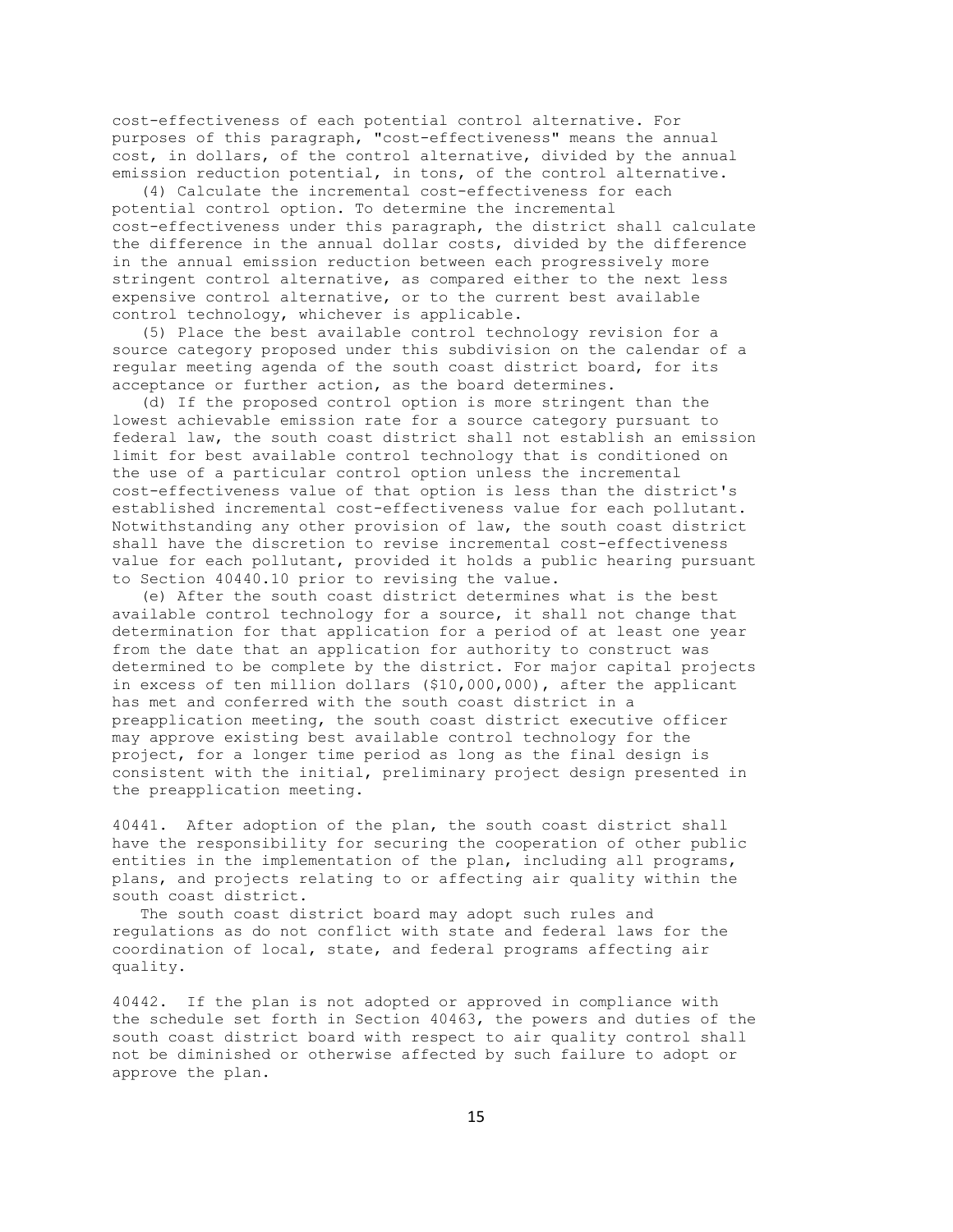40443. The south coast district board shall adopt revised and updated nonvehicular source emission limitations for inclusion in the state's implementation plan.

40444. The south coast district board shall adopt the necessary rules and regulations to implement the Air Pollution Emergency Plan developed by the state board.

40445. Pursuant to its authority under Section 40444 to implement the Air Pollution Emergency Plan of the state board, the south coast district board may adopt rules and regulations to limit the operation of motor vehicles within the south coast district during the period when an air pollution emergency has been called as defined by that plan. Such rules and regulations shall not apply to the operation of authorized emergency vehicles, as defined in Section 165 of the Vehicle Code, or repair vehicles of a public utility.

40445.5. (a) The south coast district board shall conduct hearings on the adoption and implementation of intermittent transportation controls which shall be applicable, upon order of the south coast district board, during periods in the months of June to October, inclusive, when an air pollution emergency, as defined in the Air Pollution Emergency Plan of the state board, has been called pursuant to the authority of the south coast district under Section 40444 to implement that plan.

 (b) The south coast district board shall conduct the hearings pursuant to subdivision (a) to define and designate the necessary transportation controls in cooperation with representatives of industry, transportation, and local governments in the south coast district.

 (c) The south coast district board shall incorporate its findings and determinations into the south coast district air quality management plan.

40446. If requested by the state board, the south coast district board may assist in the administration and enforcement of any state statute establishing an inspection program for motor vehicles with respect to their air pollution emissions and their air pollution control devices or systems and any rules and regulations adopted pursuant to such a statute.

40447. The south coast district board may request the state board to investigate the emission reduction capabilities of any motor vehicle pollution control devices which have not been previously tested by the state board.

40447.5. Notwithstanding any other provision of law, the south coast district board may adopt regulations that do all of the following:

 (a) Require operators of public and commercial fleet vehicles, consisting of 15 or more vehicles under a single owner or lessee and operating substantially in the south coast district, when adding vehicles to or replacing vehicles in an existing fleet or purchasing vehicles to form a new fleet, to purchase vehicles which are capable of operating on methanol or other equivalently clean burning alternative fuel and to require that these vehicles be operated, to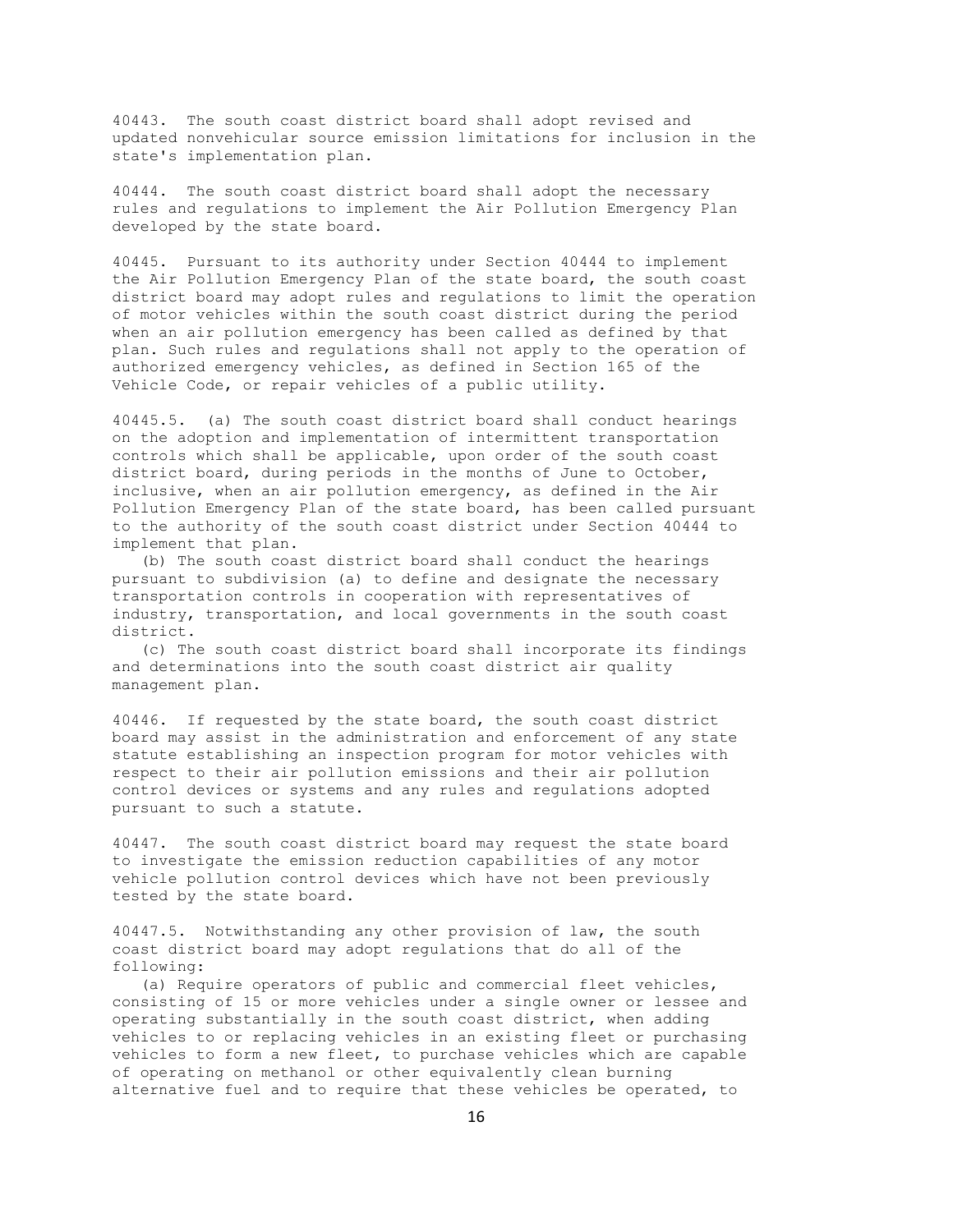the maximum extent feasible, on the alternative fuel when operating in the south coast district. Notwithstanding Section 39021, as used in this subdivision, the term "commercial fleet vehicles" is not limited to vehicles that are operated for hire, compensation, or profit. No regulation adopted pursuant to this paragraph shall apply to emergency vehicles operated by local law enforcement agencies, fire departments, or to paramedic and rescue vehicles until the south coast district board finds and determines that the alternative fuel is available at sufficient locations so that the emergency response capabilities of those vehicles is not impaired.

 (b) Encourage and facilitate ridesharing for commuter trips into, out of, and within the south coast district.

 (c) Prohibit or restrict the operation of heavy-duty trucks during hours of heaviest commuter traffic on freeways and other high traffic volume highways. In adopting regulations pursuant to this paragraph, the south coast district shall consult with the Department of Transportation and the Department of the California Highway Patrol and the transportation commission of each county in the south coast district. No regulation adopted pursuant to this paragraph shall, however, prohibit or restrict the operation of any heavy-duty truck engaged in hauling solid or hazardous waste or a toxic substance if that truck is required to be operated at certain times of day pursuant to an ordinance adopted for the protection of public health or safety by a city or county or any heavy-duty truck required to be operated at certain times of the day pursuant Section 25633 of the Business and Professions Code.

40447.6. (a) Notwithstanding any other provision of law, the south coast district board may, subject to the approval of the state board, adopt regulations that specify the composition of diesel fuel manufactured for sale in the south coast district. These regulations shall impose requirements at least as stringent as those of the state board. No regulation shall be adopted pursuant to this section until the south coast district has evaluated the safety of any fuel of a particular composition proposed to be required by the regulations. This section shall become operative January 1, 1989.

 (b) In adopting regulations pursuant to this section, the south coast district board shall consider the effect of the regulation on emissions, public health, ambient air quality, and visibility in the south coast air basin; the technological feasibility and economic costs and benefits of the regulation compared to other available measures; and the availability of low emission and alternative fueled vehicles and alternative fuels.

40448. (a) The south coast district shall maintain an office of public advisor and small business assistance to provide administrative and technical services and information to small businesses and the public. The executive officer shall appoint the public advisor.

 (b) The office shall facilitate and encourage compliance by small businesses with the rules and regulations of the south coast district, assist small businesses in applying for permits and variances, and facilitate the participation of small businesses in the development of rules and regulations and in other proceedings of the south coast district. The office shall provide information on the economic impact of the rules and regulations of the south coast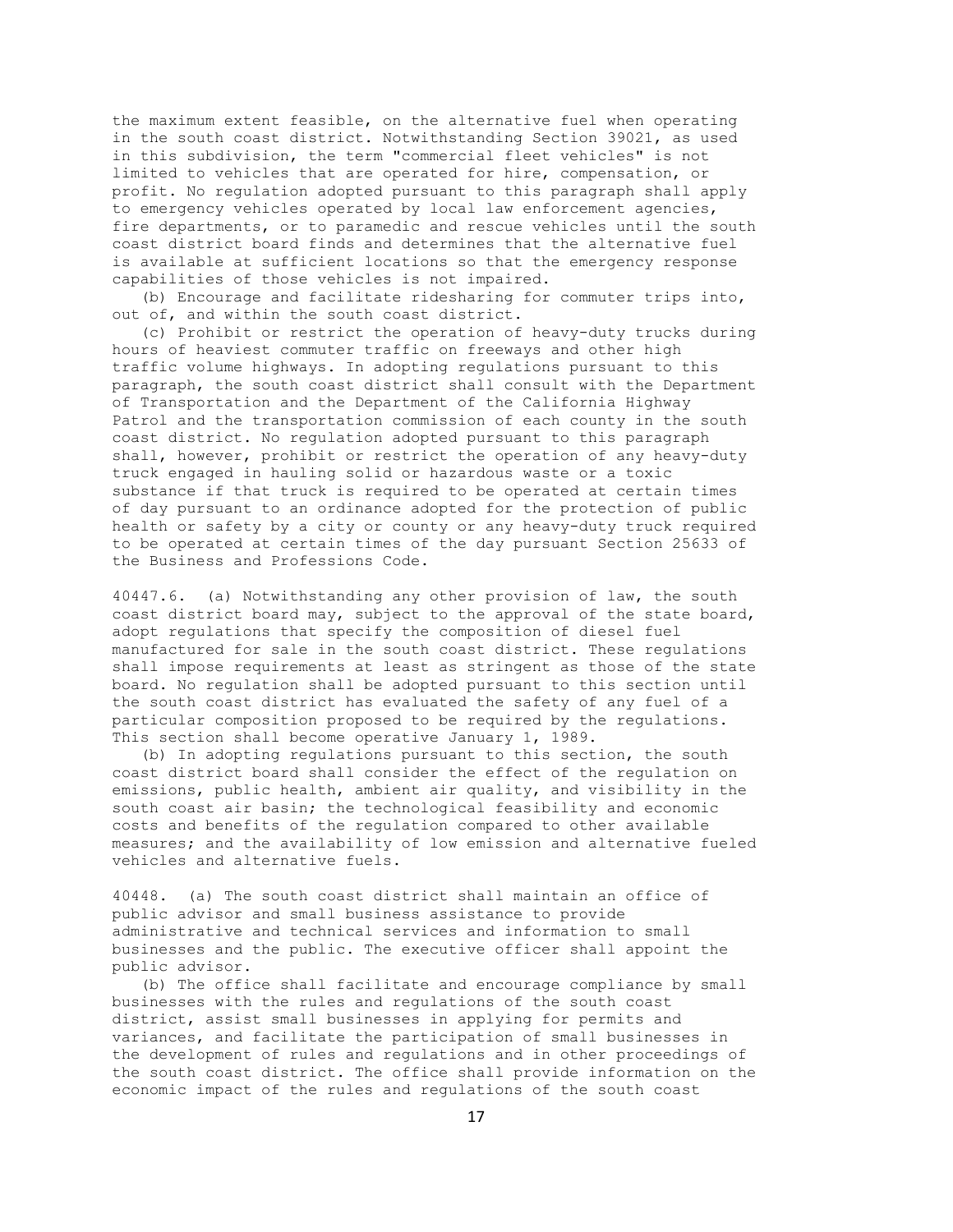district on small businesses in the south coast district. The office shall make available to small businesses information regarding alternative processes, cleaner fuels and solvents, and low-cost financing for air pollution control equipment. Upon receiving findings and recommendations from the public advisor, the south coast district board shall endeavor to coordinate compliance schedules with the availability to small businesses of financing for pollution control equipment and other measures to reduce emissions.

 (c) The office shall assure effective communication with interested groups and the public through means such as maintaining a staffing level adequate to respond to requests for its services and providing toll-free telephone lines. The office shall facilitate effective participation by all interested groups and the public in the development of rules and regulations and the plan and in the discharge of other responsibilities of the south coast district by assuring that, consistent with the express requirements of this chapter, Chapter 6.5 (commencing with Section 40725), Chapter 8 (commencing with Section 40800), and Chapter 10 (commencing with Section 40910), timely and complete notice of all proceedings of the south coast district board and the hearing board is disseminated to all interested groups and the public. Upon request, the office shall advise interested groups and the public as to effective ways of participating in these proceedings, provide more extensive information on any item on an agenda, and make referrals to sources of expert advice and assistance on the district staff and elsewhere. Upon request, the office shall obtain and make available the public record of any aspect of, or particular action taken at, these proceedings. The office shall recommend to the south coast district board and the hearing board additional measures to assure open consideration and public participation in all proceedings.

(d) As used in this section:

 (1) "Public" has the same meaning as "person," as defined in Section 39047.

 (2) "Proceedings" means any hearing, workshop, conference, or meeting which is held or conducted by the south coast district board, the hearing board, any committee of either board, or district staff, at which attendance by the public is allowed or required.

40448.5. (a) The south coast district shall establish an Office of Technology Advancement to administer the clean-burning fuels program established pursuant to this section. The program shall encourage projects that increase the utilization of clean-burning fuels that reduce public health hazards from air pollution. The south coast district shall coordinate the program with the state board, the State Energy Resources Conservation and Development Commission, and other appropriate state and federal agencies and private organizations that are conducting activities to promote the use of clean-burning fuels.

 (b) After holding at least two public hearings to solicit public comment on a clean-burning fuels program, the south coast district shall annually adopt a program of activities for increasing the use of clean-burning fuels in the transportation and stationary source sectors.

 (c) The program shall include an identification of potential funding sources, including, but not limited to, state and federal funds; private-sector funds; revenues from district permit, variance, and emission fees; proceeds from district penalty settlements and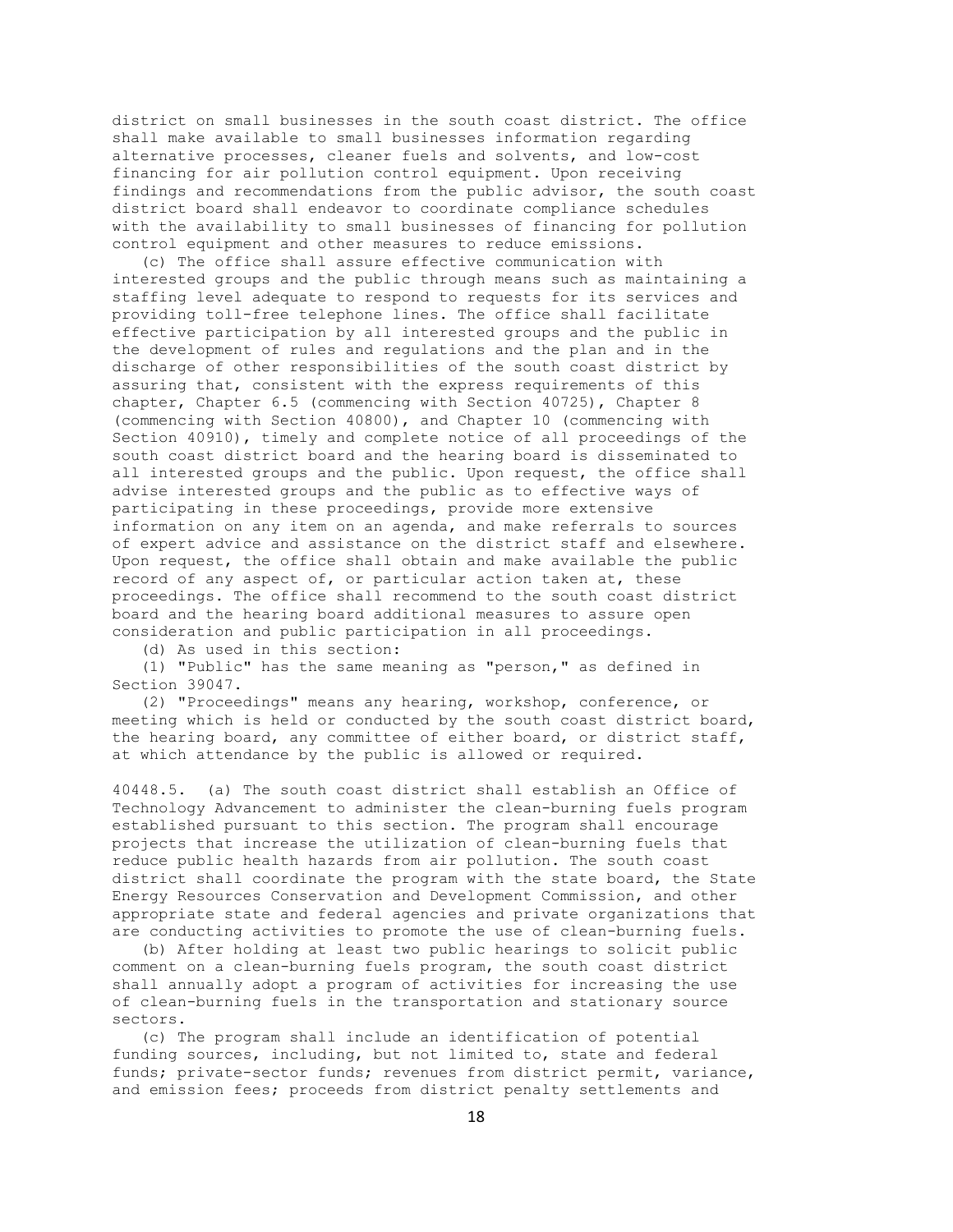judgments; and funds from other sources under the jurisdiction of the south coast district.

 (d) In developing its program, the south coast district shall consider promoting projects in the transportation and stationary source sectors utilizing methanol fuel, fuel cells, liquid petroleum gas, natural gas, including compressed natural gas, combination fuels, synthetic fuels, electricity, including electric vehicles, and other clean-burning fuels.

 (e) When considering which clean fuels projects to promote, the south coast district shall consider, among other factors, the current and projected economic costs and availability of fuels, the cost-effectiveness of emission reductions associated with clean fuels compared with other pollution control alternatives, the use of new pollution control technologies in conjunction with traditional fuels as an alternative means of reducing emissions, potential effects on public health, ambient air quality, visibility within the region, and other factors determined to be relevant by the south coast district.

 (f) When implementing clean fuels projects, the south coast district shall consider limiting the use of clean fuels to specific seasons, time of day, and locations if those limitations are found by the district to further the goals of the program.

 (g) The south coast district shall coordinate the clean-burning fuels program with transportation control measures adopted pursuant to paragraph (4) of subdivision (b) of Section 40440 to reduce traffic congestion, air pollution, and motor vehicle fuel consumption.

40448.5.1. (a) Prior to adopting the program specified in subdivision (b) of Section 40448.5 and prior to expending any funds for any research, development, or demonstration program or project relating to vehicles or vehicle fuels, the south coast district shall do both of the following:

 (1) Adopt and include in the program a plan describing any proposed expenditure that sets forth the expected costs and qualitative as well as quantitative benefits of the proposed program or project.

 (2) Find that the proposed program and projects funded as part of the program will not duplicate any other past or present program or project funded by the state board, the State Energy Resources Conservation and Development Commission, an air quality management district or air pollution control district, a public transit district or authority within the geographic jurisdiction of the south coast district, the San Diego Transit Corporation, the North County Transit District, the Sacramento Regional Transit District, the Alameda-Contra Costa Transit District, the San Francisco Bay Area Rapid Transit District, the Santa Barbara Metropolitan Transit District, the Los Angeles Department of Water and Power, the Sacramento Municipal Utility District, the Pacific Gas and Electric Company, the Southern California Gas Company, the Southern California Edison Company, the San Diego Gas and Electric Company, or the Office of Mobile Sources within the Environmental Protection Agency. This paragraph is not intended to prevent funding for programs or projects jointly funded with another public or private agency where there is no duplication.

 (b) (1) The Office of Technology Advancement shall provide notice to interested parties and the public at least 30 days prior to the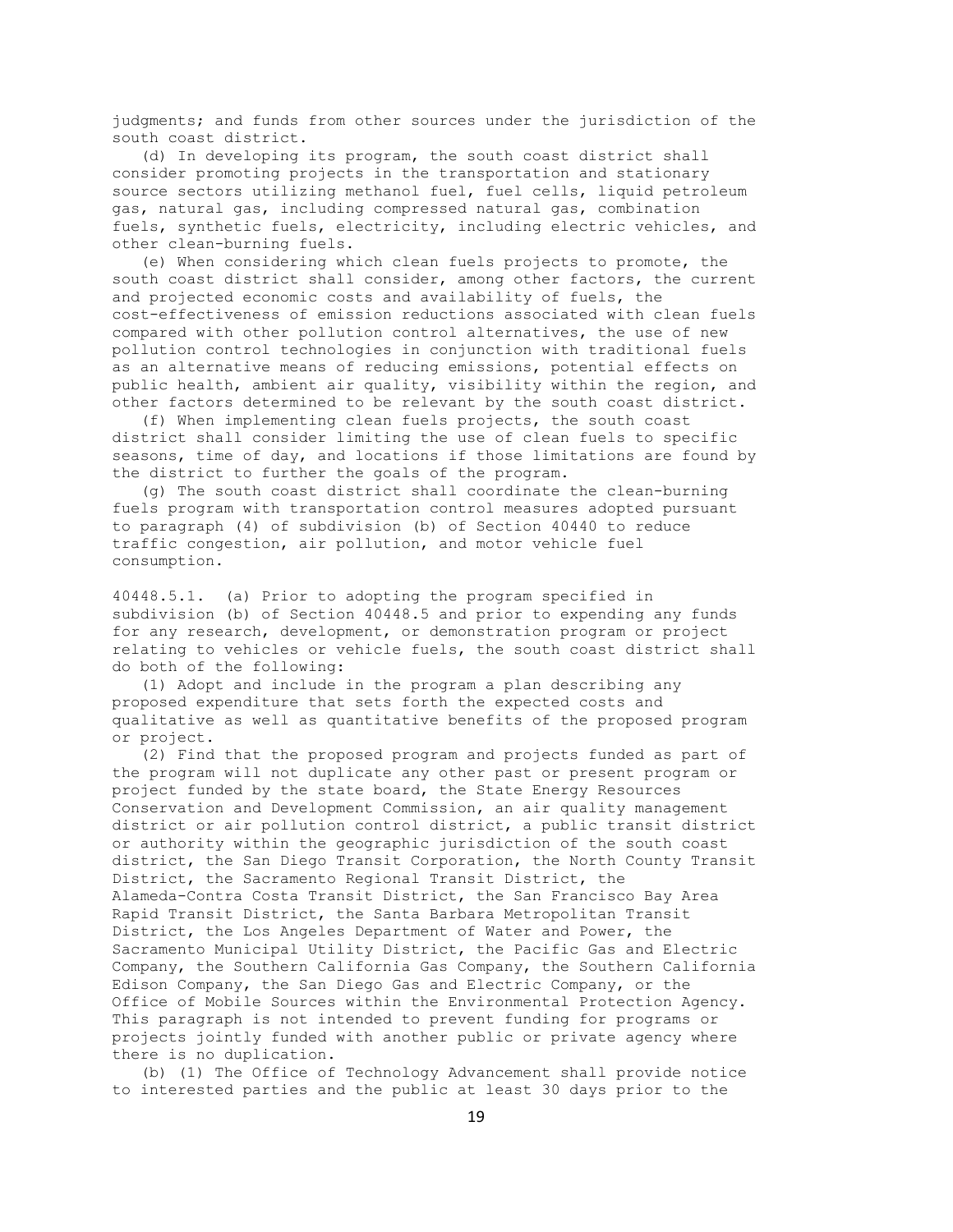annual public hearing at which the south coast district board or a committee of the board takes action to approve the clean-burning fuels program.

 (2) For the purpose of this subdivision, "interested parties" includes groups involved in research, development, and application of clean fuels technologies; public health and environmental organizations with expertise in air pollution related diseases and alternative energy technologies; relevant media; legislators, members of the county board of supervisors, and members of any city council that represent territory within the south coast district; and any member of the general public who has expressed interest in the program.

 (c) (1) The south coast district shall establish an advisory group to make recommendations to the south coast district board regarding the clean-burning fuels program, technology advancement, and pollution reduction. The advisory group shall make recommendations regarding the most cost-effective projects that advance and implement clean fuels technology and improve public health.

 (2) The advisory group shall consist of 13 members with expertise in either clean fuels technology and policy or public health, or both. The members shall be appointed from scientific, academic, entrepreneurial, environmental, and public health communities.

 (3) The members of the advisory group shall adopt conflict-of-interest guidelines that prohibit a member from advocating an expenditure involving a project in which the member has a professional or an economic interest.

 (4) The south coast district shall consult with the advisory group regarding approval of the annual report required by subdivision (d). The results of that consultation shall be provided to the south coast district board prior to its approval of the report.

 (d) Notwithstanding Section 7550.5 of the Government Code, on or before March 31 of each year that the clean-burning fuels program is in operation, the south coast district shall prepare and submit to the office of the Legislative Analyst and to the committees of the Legislature responsible for improving air quality a report that, at a minimum, includes all of the following:

 (1) A description of the core technologies that the south coast district considers critical to ensure the attainment and maintenance of national and state ambient air quality standards and a description of the efforts made to overcome barriers to commercialization of those technologies.

 (2) An analysis of the impact of the south coast district's clean-burning fuels program on the private sector and on research, development, and commercialization efforts by major automobile and energy firms, as determined by the district.

 (3) A description of clean-burning fuels projects funded by the south coast district, including a list of recipients, subcontractors, cofunders, and matching state or federal funds, and a description of expected and actual results of each project in advancing and implementing clean fuels technology and improving public health.

 (4) The title and purpose of all projects undertaken pursuant to the clean-burning fuels program, the names of the contractors and subcontractors involved in each project, and the amount of money expended for each project.

 (5) A summary of the actual progress made toward the goals of the clean-burning fuels program.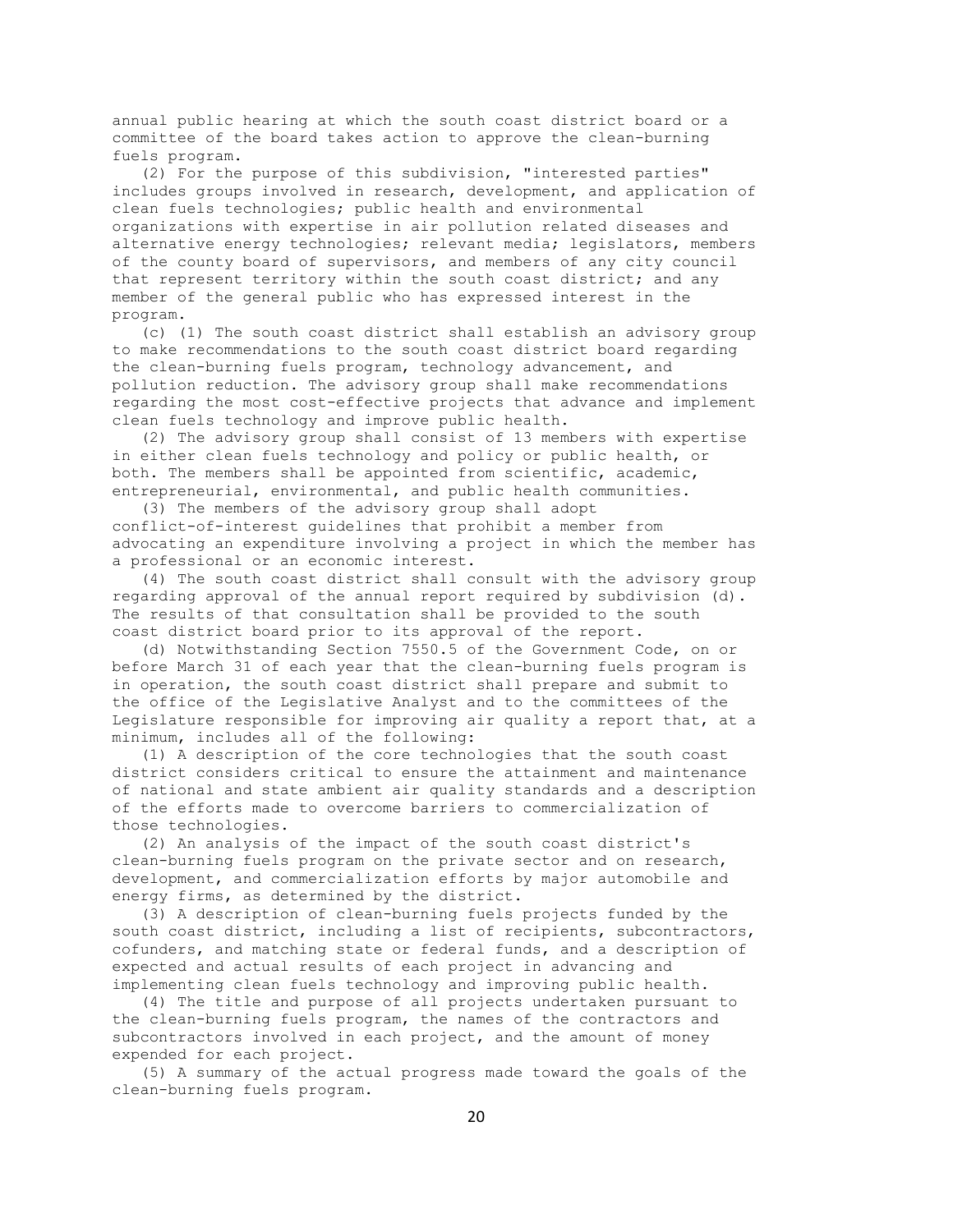(6) Funding priorities identified for the next fiscal year and relevant audit information for previous, current, and future fiscal years covered by the report.

 (e) Within 120 days from the date of the conclusion of a program or project subject to subdivision (a) that is funded by the south coast district, the south coast district shall issue a public report that sets forth the actual costs of the program or project, the results achieved and how they compare with expected costs and benefits determined pursuant to paragraph (1) of subdivision (a), and any problems that were encountered by the program or project.

 (f) Notwithstanding any other provision of law, the south coast district may recover the costs of implementing this section from the revenues it receives for alternative fuel research, development, and demonstration pursuant to Section 9250.11 of the Vehicle Code.

40448.6. The Legislature hereby finds and declares all of the following:

 (a) It is necessary to increase the availability of financial assistance to small businesses that are subject to the rules and regulations of the south coast district, in order to minimize economic dislocation and adverse socioeconomic impacts.

 (b) It is in the public interest that a portion of the funds collected by the south coast district from violators of air pollution regulations be allocated for the purpose of guaranteeing or otherwise reducing the financial risks of providing financial assistance to small businesses which face increased borrowing requirements in order to comply with air pollution control requirements.

 (c) Public agencies and private lenders have a variety of methods available for providing financing assistance to small businesses and other employers, including taxable bonds, composite or pooled financing instruments, loan guarantees, and credit insurance, which could be utilized in combination with the penalties collected by the south coast district to expand the availability and reduce the cost of financing assistance.

 (d) The California Pollution Control Financing Authority has funds set aside from previous bond issues, which could be used to guarantee the issuance of bonds or other financing for small businesses for the purchase and installation of pollution control equipment.

 (e) The Governor's Office of Business and Economic Development, through the small business financial development corporations established pursuant to Chapter 1 (commencing with Section 14000) of Part 5 of Division 3 of Title 1 of the Corporations Code, has the ability to provide state loan guarantees and technical assistance to small businesses needing financial assistance.

 (f) The Job Training Partnership Division of the Employment Development Department makes funds available for job training programs, including funds for dislocated workers, through the federal Job Training Partnership Act (29 U.S.C. Sec. 1501 et seq.).

 (g) It is the policy of the state that the Job Training Partnership Division of the Employment Development Department, in cooperation with the districts and the state board, are encouraged to provide job training programs for workers who, as determined by the department or the local private industry council, have been laid off or dislocated as a result of actions resulting from air quality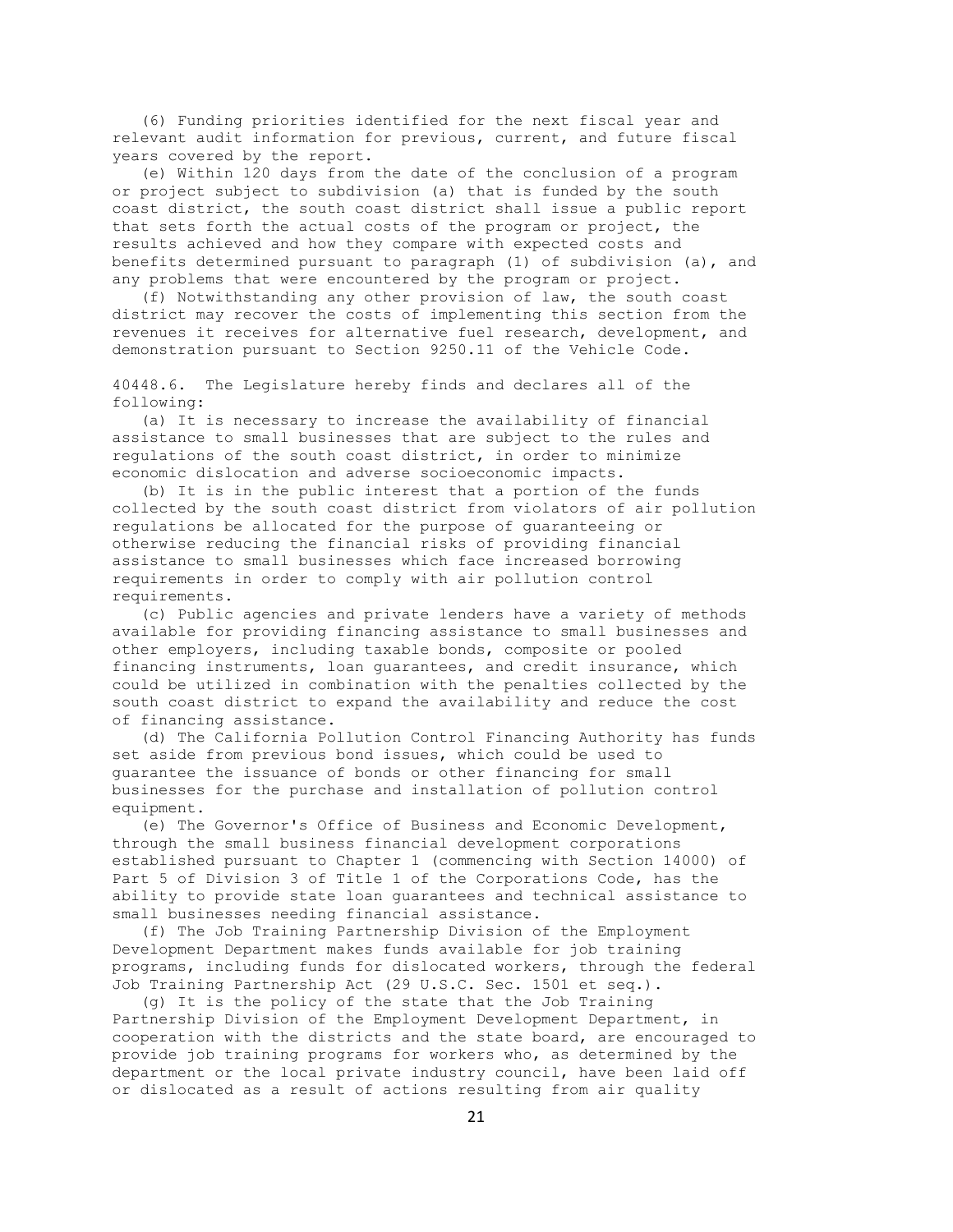regulations.

 (h) It is the policy of the state that the California Pollution Control Financing Authority and other state agencies implementing small business assistance programs, in cooperation with the districts and the state board, are encouraged to provide technical and financial assistance to small businesses to facilitate compliance with air quality regulations.

40448.8. (a) As used in this section, "small business" has the same meaning as defined by the federal Small Business Administration, except that no stationary source which is a major source, as defined by applicable provisions of the federal Clean Air Act (42 U.S.C. Sec. 7661(2)), is a small business.

 (b) The south coast district shall establish a small business technical and compliance assistance program. The program shall include all of the following components:

 (1) Mechanisms for developing, collecting, and coordinating information concerning air quality compliance methods and technologies for small businesses.

 (2) A program which assists small businesses in determining applicable requirements, applying for permits, and petitioning for variances.

 (3) Mechanisms to refer small businesses to qualified compliance auditors, or, at the option of the district, to provide compliance audits of the operations of those businesses.

 (4) Mechanisms to assist small businesses with air pollution control and air pollution prevention by providing information concerning alternative technologies, process changes, products, and methods of operation that reduce air pollution.

 (5) Mechanisms to provide small businesses with information regarding financing for air pollution control equipment.

 (6) Procedures to consider requests of small businesses for modification, as authorized by district regulations, of any work practice or technological method of compliance.

 (7) Programs to encourage lawful cooperation among small businesses and other persons to further compliance with air quality regulations.

 (8) Mechanisms to assure that small businesses receive notice of the assistance available pursuant to this section.

40449. (a) No provision of this chapter is a limitation on the power of any city or county included, in whole or in part, within the south coast district to adopt any ordinance with respect to air pollution control which is stricter than the rules and regulations adopted by the south coast district board and not in conflict therewith. The south coast district board shall enforce any such ordinance.

 (b) At the request of the governing body of any city or county included, in whole or in part, within the south coast district, the south coast district board may make available, on a temporary basis, the necessary personnel, equipment, and services to assist in adopting any ordinance stricter than the rules and regulations adopted by the south coast district.

40450. Except as provided in Section 40449 regarding the adoption of stricter orders, rules, and regulations than those of the south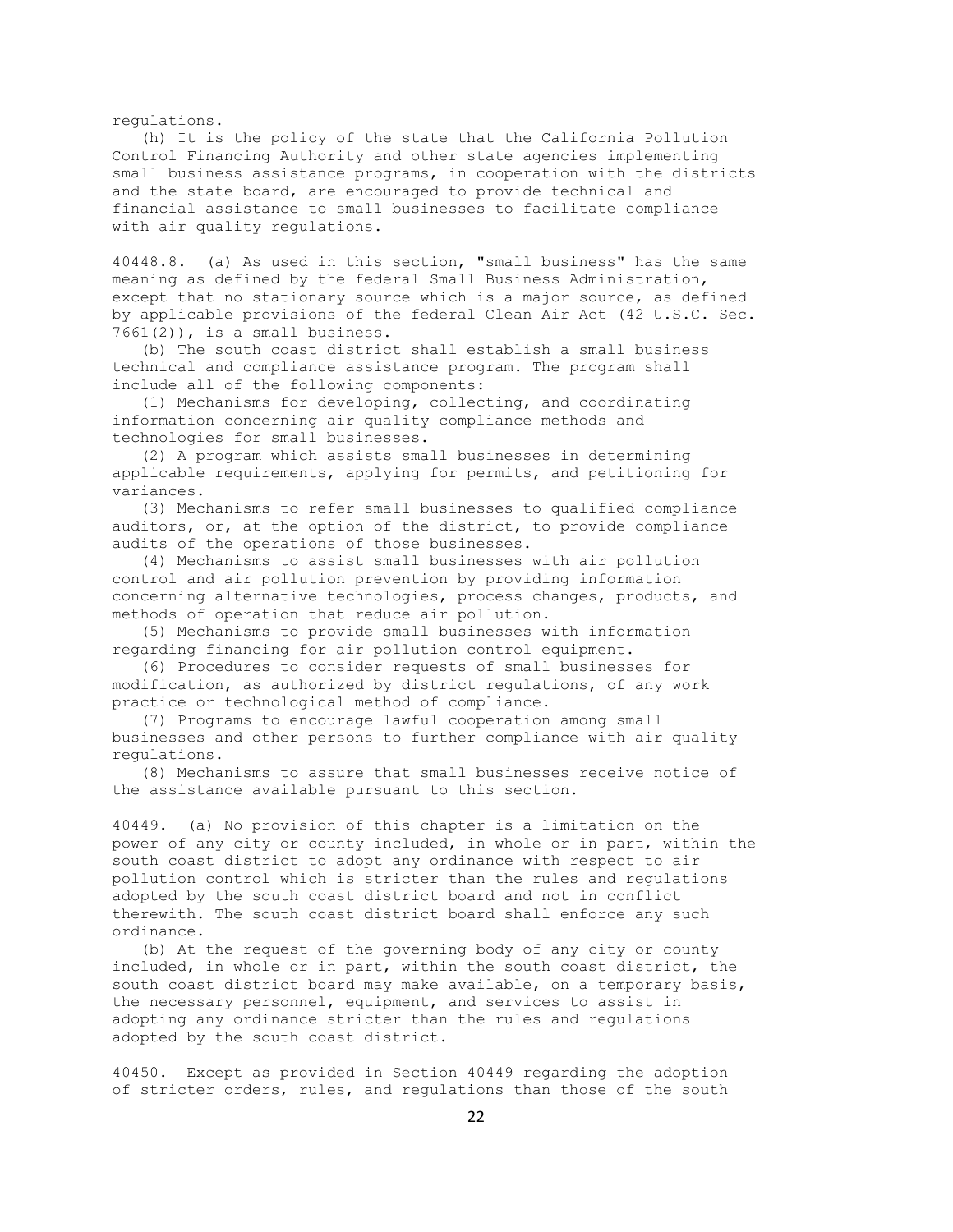coast district board, the board of supervisors of any county included, in whole or in part, within the south coast district shall have no authority, with respect to the control of air pollution in that part of the county included within the south coast district.

40451. (a) The south coast district shall use the Pollutant Standards Index developed by the United States Environmental Protection Agency and shall report and forecast pollutant levels daily for dissemination in the print and electronic media. Commencing July 1, 2001, the south coast district shall also include in its report and forecast levels of PM2.5 in excess of the 24-hour federal ambient air standard, as adopted in July 1997, or any standard adopted by the United States Environmental Protection Agency that succeeds that standard.

 (b) Using existing communication facilities available to it, the south coast district shall notify all schools and, to the extent feasible and upon request, daycare centers in the South Coast Air Basin whenever any federal primary ambient air quality standard is predicted to be exceeded. Commencing July 1, 2001, using communication facilities available to it, the south coast district shall also notify all schools in the South Coast Air Basin when the ambient level of PM2.5 is predicted to exceed the 24-hour federal ambient air standard, as adopted in July 1997, or any standard adopted by the United States Environmental Protection Agency that succeeds that standard.

 (c) Whenever it becomes available, the south coast district shall disseminate to schools, amateur adult and youth athletic organizations, and all public agencies operating parks and recreational facilities in the south coast district the latest scientific information and evidence regarding the need to restrict exercise and other outdoor activities during periods when federal primary air quality standards and the 24-hour federal ambient air standard for PM2.5, as adopted in July 1997, or any standards adopted by the United States Environmental Protection Agency that succeed those standards, are exceeded.

 (d) Once every two months and annually, the south coast district shall report on the number of days and locations that federal and state ambient air quality standards were exceeded. Commencing July 1, 2001, the south coast district shall also include in that report the number of days and locations on and at which the 24-hour federal ambient air standard for PM2.5, as adopted in July 1997, or any standard adopted by the United States Environmental Protection Agency that succeeds that standard, is exceeded.

40451.5. On or before January 1, 2001, the south coast district shall revise its forecasting models to allow the district to predict, using state-of-the-science techniques, when the 24-hour federal ambient air standard for PM2.5, as adopted in July 1997, or any standard adopted by the United States Environmental Protection Agency that succeeds that standard, may be expected to be exceeded.

40452. The south coast district shall submit an annual report to the state board and the Legislature summarizing its regulatory activities for the preceding calendar year. The report shall include all of the following:

(a) A summary of each major rule and rule amendment adopted by the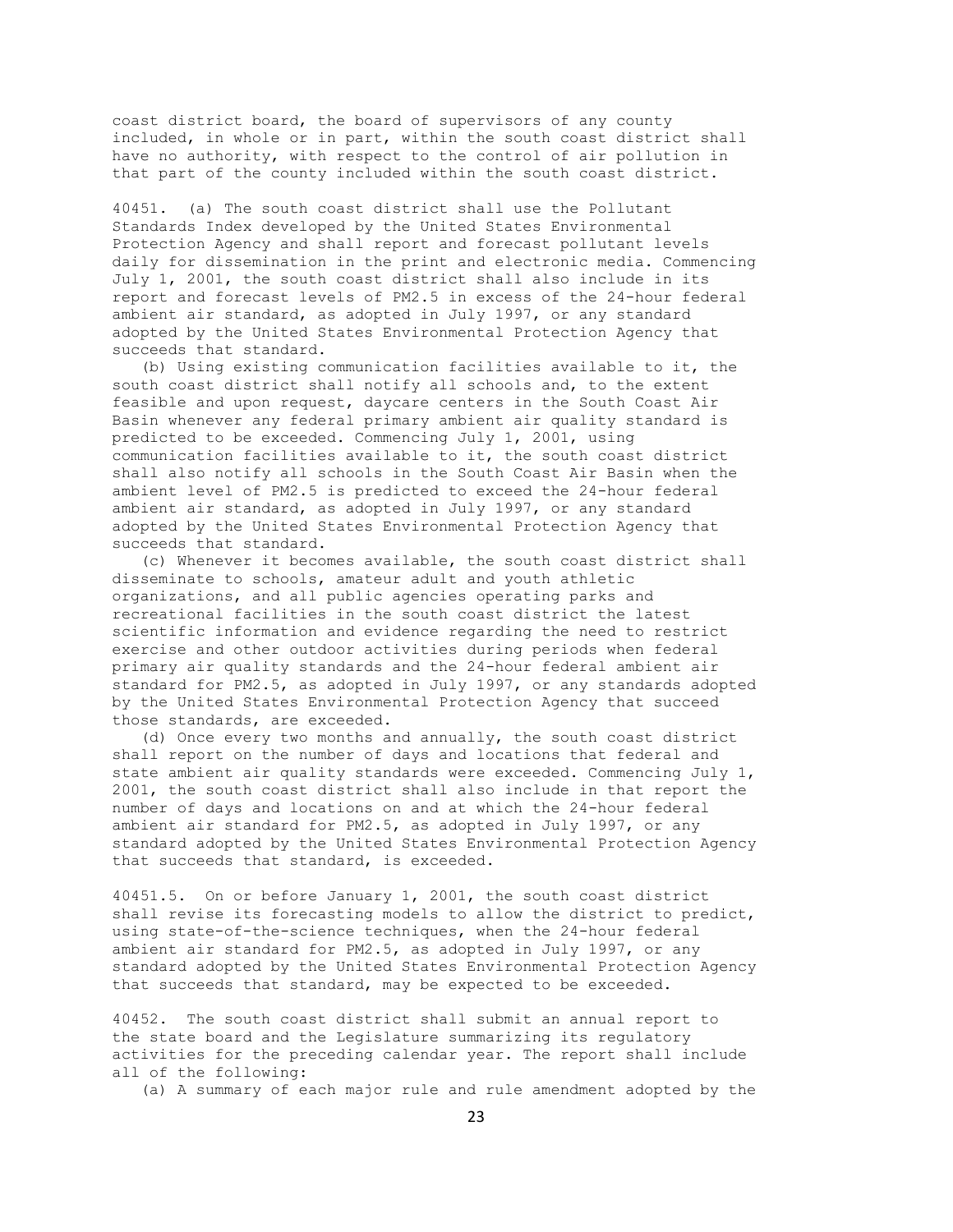south coast district board. The summary shall include emission reductions to be accomplished by each rule or regulation; the cost per ton of emission reduction to be achieved from each rule or regulation; other alternatives that were considered through the environmental assessment process; the cost per ton of comparable emission reductions that could have been achieved from each alternative; a statement of the reason why a given alternative was chosen; the conclusions and recommendations of the district's socioeconomic analysis, including any evaluations of employment impacts; and the source of funding for the rule or regulation. For the purposes of this subdivision, a major rule or rule amendment is one that is intended to significantly affect air quality or that imposes emission limitations.

 (b) The number of permits to operate or to construct, by type of industry, that are issued and denied, and the number of permits to operate that are not renewed.

 (c) Data on emission offset transactions and applications, by pollutant, during the previous fiscal year, including an accounting of the number of applications for permits for new or modified sources that were denied because of the unavailability of emission offsets.

 (d) The district's forecast of budget and staff increases proposed for the following fiscal year, and projected for the next two fiscal years. Budget and staff increases shall be related to existing programs and rules, and to new programs or rules to be adopted during the following years. The budget forecast shall provide a workload justification for proposed budget and staff changes and shall identify any cost savings to be achieved by program or staff changes. The budget forecast shall include increases in permit fees and other fees proposed for the following fiscal year and projected for the next two fiscal years.

 (e) An identification of the source of all revenues collected that are used, or proposed to be used, to finance activities related to either stationary or nonstationary sources.

 (f) The results of the clean fuels program as specified in Section 40448.5. This element of the report shall be submitted biennially.

40454. (a) Notwithstanding Section 40716 or 40717, or subdivision (c) of Section 40717.5, the south coast district shall not adopt or enforce any rule or regulation that would require any employer to submit a trip reduction plan.

 (b) The south coast district may require employers with 100 or more employees at a single worksite to provide ride-matching information and transit information to employees at that worksite.

40455. Notwithstanding subdivision (e) of Section 40717, the south coast district shall not require any local agency to implement any transportation control measure that the district itself is prohibited from enacting pursuant to Section 40454, unless required by the federal Clean Air Act.

40456. Except as provided in Section 43845, the south coast district shall not require any employer to charge its employees for parking.

40457. (a) The south coast district board shall convene a task force, that shall, on or before July 1, 2000, review, and assist in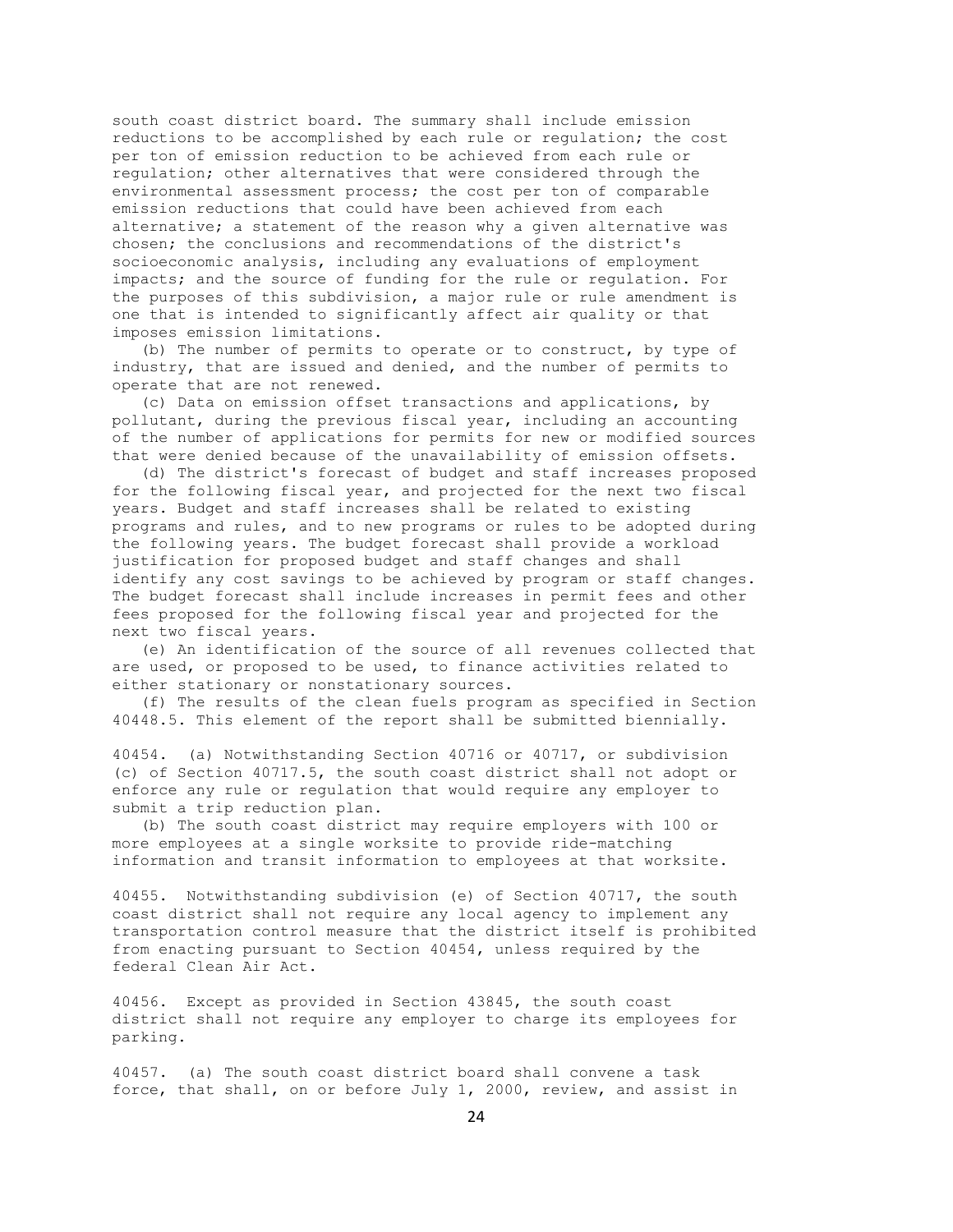updating, the south coast district's data base to ensure that any small business, as determined by the task force, that is located within the district and that may be affected by the adoption, amendment, or repeal of an air quality regulation by the district board, is included on the south coast district's mailing list.

 (b) On and after July 1, 2000, the district shall mail, to each small business identified pursuant to subdivision (a) and to each local or regional authority within the district, notice of the time and place of any public workshop scheduled by the south coast district pursuant to Section 40440.7, to consider the adoption, amendment, or repeal of any district rule or regulation that may affect that small business or local or regional authority. The inadvertent failure to mail notice to any particular business or local or regional authority, as required by this subdivision, shall not invalidate any action taken by the district board regarding the adoption, amendment, or repeal of the district rule or regulation.

 (c) In addition to the office of public adviser and small business assistance required to be maintained pursuant to Section 40448, the south coast district board shall establish a small business advisory group comprised of district board members, industry trade association representatives, and small business owners. The advisory group shall provide guidance to the district board in implementing this section and shall provide recommendations for public outreach, business assistance, and rulemaking activities. The advisory group shall meet on a regular basis, as determined by the district board.

 (d) To the extent that the requirements of this section duplicate or overlap with the requirements established pursuant to Section 40448 or 40448.8, the district may combine or consolidate its activities in order to promote efficiency and nonduplication of effort.

40458. (a) Rules 1501 and 1501.1 adopted by the south coast district are void.

 (b) Rule 2202 adopted by the south coast district shall be amended in the following manner:

(1) The worksite employee threshold shall be raised to 250.

 (2) Nothing in this section is intended to prevent an early replacement and repeal of Rule 2202. The south coast district shall replace Rule 2202 as soon as possible with alternative direct light-duty mobile source emission reduction measures, other than new vehicle emission standards or reformulated fuel standards.

40459. (a) (1) Except as provided in paragraph (4), on or before January 1, 2001, the operator of any facility within either the Port of Los Angeles or the Port of Long Beach that stores, handles, or transports petroleum coke and is subject to the enclosed storage pile deadlines of Rule 1158 shall comply with the enclosure requirement of Rule 1158.

 (2) Except as provided in paragraph (4), on or before January 1, 2002, the facility operator at the Port of Los Angeles shall enclose the ready pile referenced in subparagraph (k)(10) of Rule 1158.

 (3) On or before January 1, 2004, the facility operator at the Port of Long Beach shall discontinue the use of, or replace the shiploader referenced in subparagraph (k)(6) of Rule 1158.

 (4) Notwithstanding paragraphs (1) and (2), if the construction of additional enclosed storage within the Port of Los Angeles is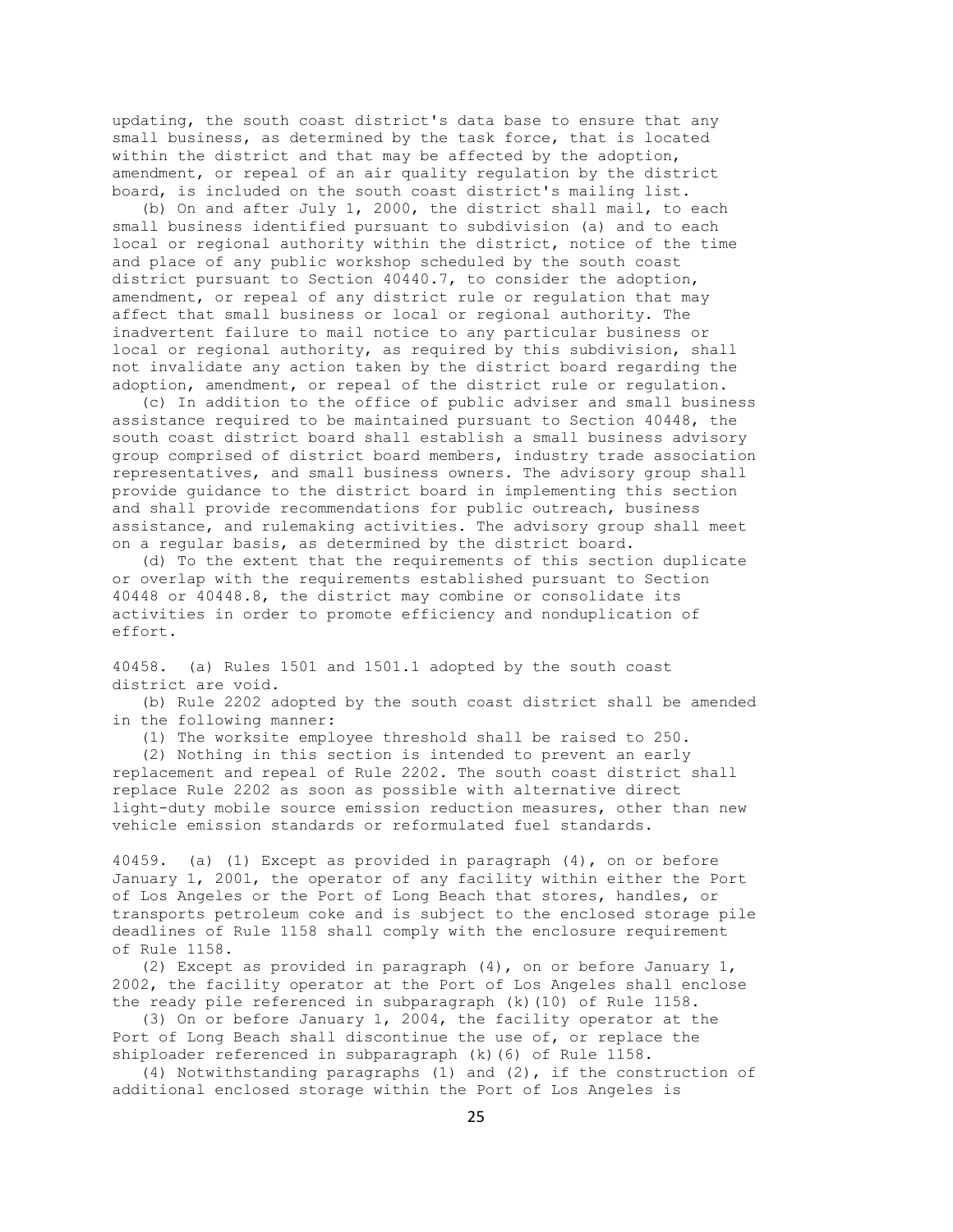commenced on or before April 1, 2001, the facility operator is not required to comply with subparagraph (k)(10) of Rule 1158 until April 1, 2002.

 For purposes of this paragraph, "construction of additional enclosed storage" means any storage enclosure for which the south coast district issues a permit to construct on or after January 1, 2001, but before April 1, 2001, and construction begins on or before April 1, 2001.

 (b) The south coast district, in conjunction with the state board, shall annually submit a study to the Legislature that examines the frequency and severity of violations of south coast district rules related to the storage, transportation, and handling of petroleum coke.

 (c) Until the facility operator at the Port of Los Angeles encloses the outdoor ready pile, as specified in paragraph (2) of subdivision (a), the south coast district shall monitor the size of that ready pile to ensure compliance with the 50,000 metric ton limit requirement in that facility's March 31, 1999, Rule 1158 interim storage plan.

 (d) On and after January 1, 2003, the south coast district shall maintain a program to monitor particulates within the Port of Los Angeles and the Port of Long Beach and shall assess prevalent coke particulates and improvements in air quality.

 (e) For purposes of this section, "Rule 1158" means the rule adopted by the south coast district on December 2, 1983, and amended June 11, 1999, pursuant to this chapter. Any terms used in this section and in Rule 1158 shall have the same meaning as provided in Rule 1158.

## **HEALTH AND SAFETY CODE SECTION 40460-40471**

40460. (a) No later than January 31, 1979, the south coast district board shall adopt a plan to achieve and maintain the state and federal ambient air quality standards for the South Coast Air Basin. The plan shall be revised and adopted by the south coast district board by January 31, 1982, according to a schedule consistent with subdivision (a) of Section 40463. The plan revisions shall be compiled by the south coast district board, with the cooperation of the state board and the Department of Transportation, and the active participation of the Southern California Association of Governments and the counties and cities within the South Coast Air Basin.

 (b) With the assistance of counties and cities, the Southern California Association of Governments shall have responsibility for preparing and approving the portions of the plan relating to regional demographic projections and integrated regional land use, housing, employment, and transportation programs, measures, and strategies. The Southern California Association of Governments shall analyze and provide emissions data related to its planning responsibilities.

 (c) The south coast district shall have the responsibility for preparing and analyzing the portions of the plan elements relating to existing air quality, emissions data, results of air quality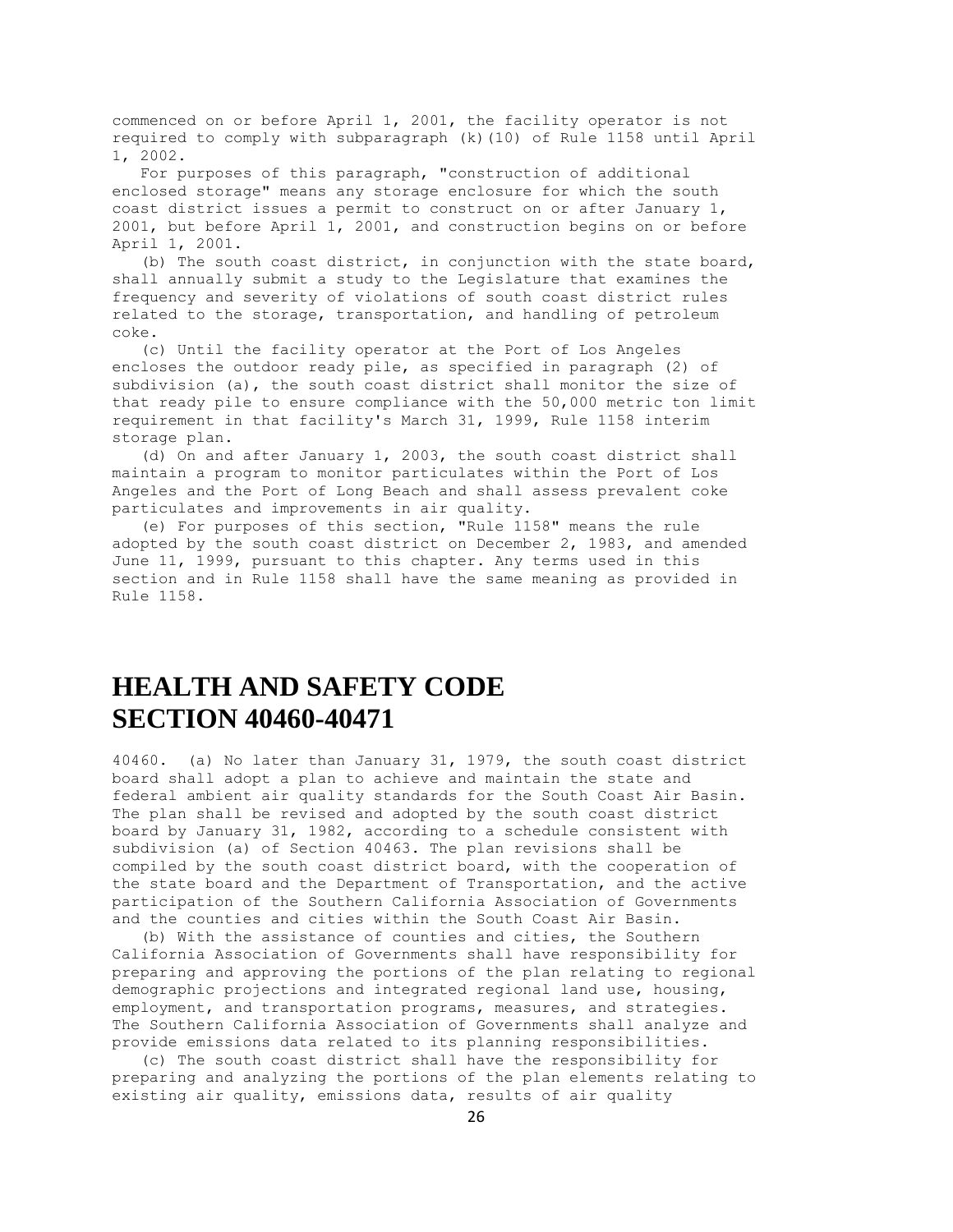modeling, and stationary source control measures. The south coast district shall combine its portion of the plan with those prepared by the Southern California Association of Governments.

 In consultation with the south coast district board, the Southern California Association of Governments, and other appropriate local agencies, the state board shall provide the emissions reductions attributed to technological vehicular source control strategies included in the plan.

 (d) Upon adoption by the state board, the plan and future revisions shall be the air quality management plan and, as submitted to the Environmental Protection Agency, the federally required state implementation plan for the South Coast Air Basin. Notwithstanding any other provision of this division, the state implementation plan for the air basin shall only include those provisions necessary to meet the requirements of the Clean Air Act (42 U.S.C. Sec. 7401 et seq.).

40461. The plan, as adopted and revised by the south coast district board, shall be in lieu of the basinwide air pollution control plan required pursuant to Chapter 2 (commencing with Section 41600) of Part 4.

40462. (a) The plan and subsequent revisions shall contain deadlines for compliance with the federally mandated attainment of primary ambient air quality standards. The plan and subsequent revisions shall contain deadlines and schedules to achieve the state ambient air quality standards by the earliest date achievable by the application of all reasonably available control measures and technologies, including, but not limited to, the best available control technology, indirect source controls, and transportation control measures, and the use of cleaner burning alternative fuels. The plan and subsequent revisions shall contain deadlines and schedules to achieve the federal secondary ambient air quality standards by the earliest date achievable by the application of all reasonably available control measures and technologies.

 (b) The plan and subsequent revisions shall ensure that future growth and development in the South Coast Air Basin and within the sensitive zone established pursuant to subdivision (a) of Section 40410.5 are, to the maximum extent feasible, consistent with the goal of achieving and maintaining those air quality standards. The revisions to the plan shall identify the resources necessary to carry out its provisions, including enforcement costs and the effect of its provisions on energy resources.

40463. (a) The plan shall be formally reviewed every two years beginning in 1982 by the agencies responsible for preparing plan revisions. In the event of revisions, the compliance schedules and emission limitations shall be amended to reflect advances in technology, control strategies, and administrative practices. The south coast district board may delay submittal of revisions up to two years if necessary to synchronize with the dates of submittal required under the Clean Air Act (42 U.S.C. Sec. 7401 et seq.).

 (b) With the active participation of the Southern California Association of Governments, a South Coast Air Basin emission carrying capacity for each state and federal ambient air quality standard shall be established by the south coast district board for each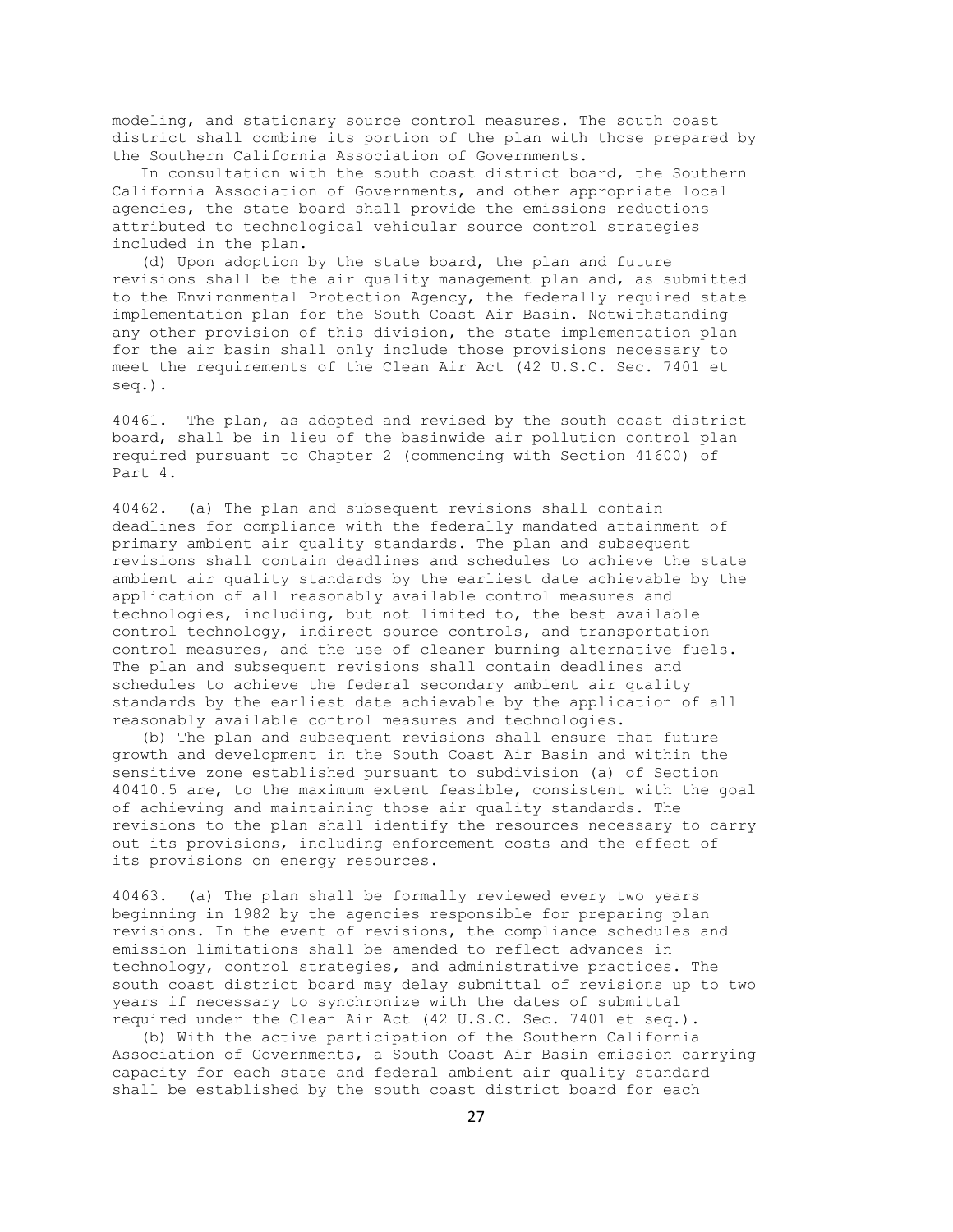formal review of the plan consistent with subdivision (a) and shall be updated to reflect new data and modeling results. A carrying capacity is the maximum level of emissions which would enable the attainment and maintenance of an ambient air quality standard for a pollutant. Emission carrying capacity for state standards shall not be a part of the state implementation plan requirements of the Clean Air Act for the South Coast Air Basin.

 (c) The state board shall review and comment, within 60 days of submittal by the south coast district, on the emission carrying capacity, air quality model selection, and all other data required by this section. The south coast district board and the Southern California Association of Governments Executive Committee shall consider the comments of the state board and shall either accept the state board's recommendations regarding carrying capacity or shall advise the state board that the recommendations are not accepted.

 (d) If the state board receives notification that its recommendations are not accepted, the state board shall convene a conflict resolution committee within 30 days to attempt to resolve the differences. The committee shall be composed of two members each of the state board, the Executive Committee of the Southern California Association of Governments, and the south coast district board appointed by the entity they represent. The committee shall make a recommendation to the three governing boards.

40464. The Southern California Association of Governments shall coordinate the efforts of the counties and cities in the process of developing and reviewing plan elements which meet the requirements of the plan, state and federal law, and local needs relating to transportation, land use, demographic projections, employment, housing, and other matters of local concern.

40465. The Southern California Association of Governments shall submit its plan elements to the south coast district board by June 1 of each odd-numbered year, except in the case of a delayed submittal as provided in subdivision (a) of Section 40463, for incorporation into the air quality management plan. The district shall combine the association's plan elements with the south coast district elements as specified in subdivision (a) of Section 40460. Each agency shall prepare and submit all necessary documentation, including that of public and intergovernmental involvement.

40466. (a) The south coast district board shall adopt plan revisions, pursuant to subdivision (a) of Section 40463, after holding public hearings throughout the south coast district. The south coast district board shall submit the adopted plan revisions to the state board and to the Legislature.

 (b) Notice of the times and places of the public hearings shall be given not less than 45 days prior to the first hearing and shall be published in each county in the south coast district in accordance with the requirements of Section 6061 of the Government Code. The period of notice shall commence on the first day of publication. Notice shall be mailed to every person who filed a written request for notice concerning the plan with the south coast district and any person the south coast district believes to be interested in the plan. The notice shall include a list of supporting information, documents, and other materials relevant to the plan revision prepared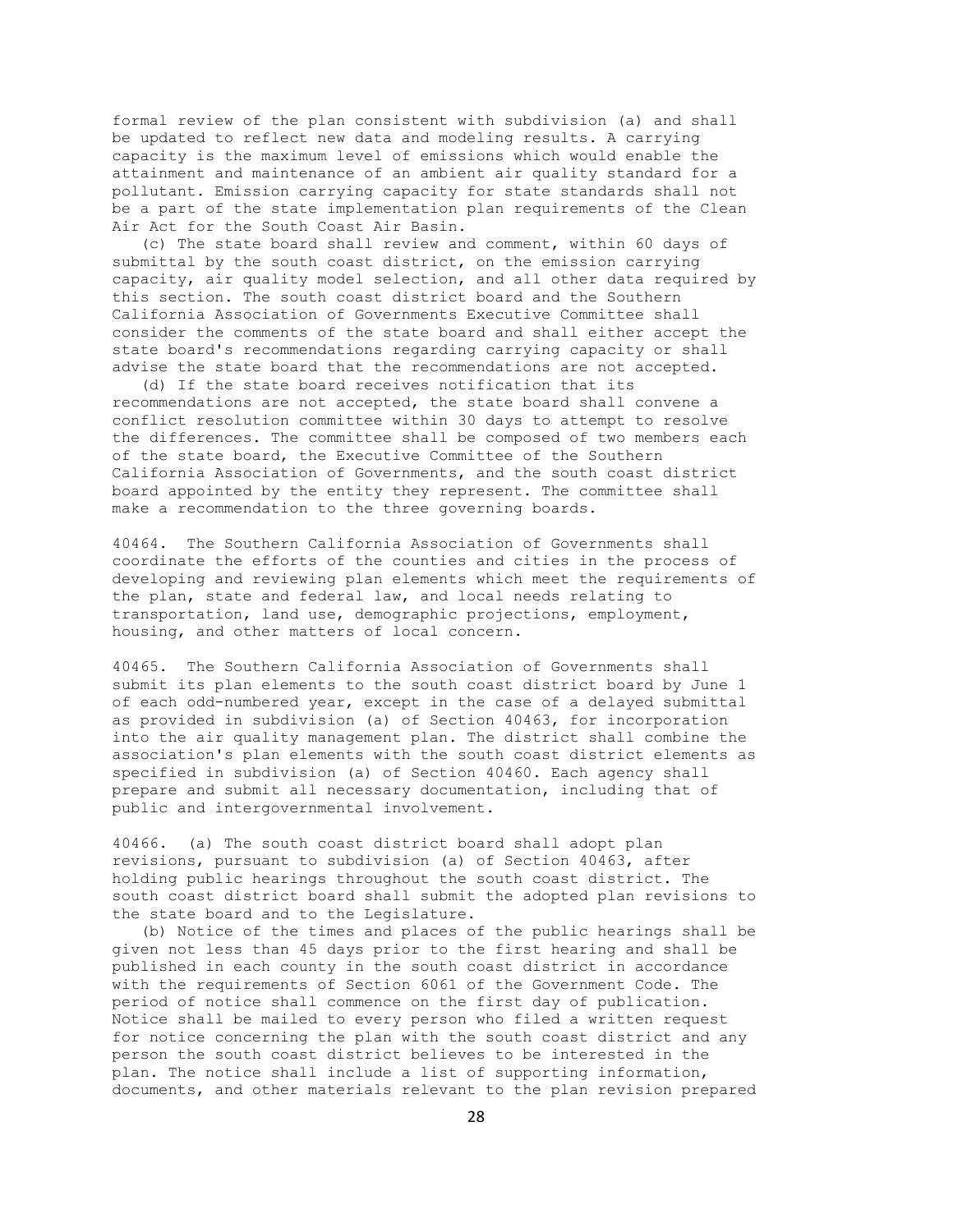by the south coast district or at its direction, any environmental assessment, and the name, address, and telephone number of the district officer and employee from whom these materials, and a copy of the draft plan, may be obtained.

40467. Prior to formal submittal of this plan to the state board by the south coast district board, and during the time period specified in subdivision (a) of Section 40463, the south coast district board and the state board shall meet to identify and agree on the portions of the plan which are of prime importance to subsequent state board approval of the plan. The south coast district board and the state board shall work together to resolve any differences concerning these key sections prior to formal submission of the plan to the state board. The south coast district board and the state board shall jointly adopt the procedures by which these plan differences shall be resolved.

40468. The state board shall not require as a condition of approval of the plan or subsequent revisions, any indirect source review program or other land use control measures.

40469. (a) Following submittal by the south coast district, the state board shall review the plan to determine its adequacy to meet federally mandated primary ambient air quality standards and all other requirements of the federal Clean Air Act (42 U.S.C. Sec. 7401 et seq.) and its adequacy to meet the requirements of the California Clean Air Act of 1988 (Chapter 1568, Statutes of 1988) and to attain state ambient air quality standards through application of the best available control technology, indirect source controls, transportation control measures, and the use of cleaner burning alternative fuels. If the state board determines that portions of the plan meet the requirements of the state and federal acts and are adequate to attain state ambient air quality standards, it shall adopt those portions and submit to the Environmental Protection Agency the portions of the plan required by the federal act within 120 days after receipt of the plan from the south coast district.

 (b) If the state board determines that the plan does not meet all the requirements of the state and federal acts, or does not include a deadline for the attainment of the state ambient air quality standards by application of the best available control technology, indirect source controls, transportation control measures, and the use of cleaner burning alternative fuels, the state board shall, prior to amending the plan, convene a committee comprised of two members each of the state board, the Executive Committee of the Southern California Association of Governments, and the south coast district board appointed by the entity they represent to attempt to resolve the differences. If it is necessary to amend the plan, the state board shall do so at a public hearing held pursuant to Section 41652 and shall submit to the Environmental Protection Agency the portions of the plan required by the federal act within 120 days after receipt of the plan from the south coast district. In submitting the plan to the Environmental Protection Agency, the state board shall indicate what changes have been made to the plan.

 (c) Within 30 days after the receipt of the plan from the south coast district, the state board shall determine if, with respect to any part of the plan concerning the control of a source of emissions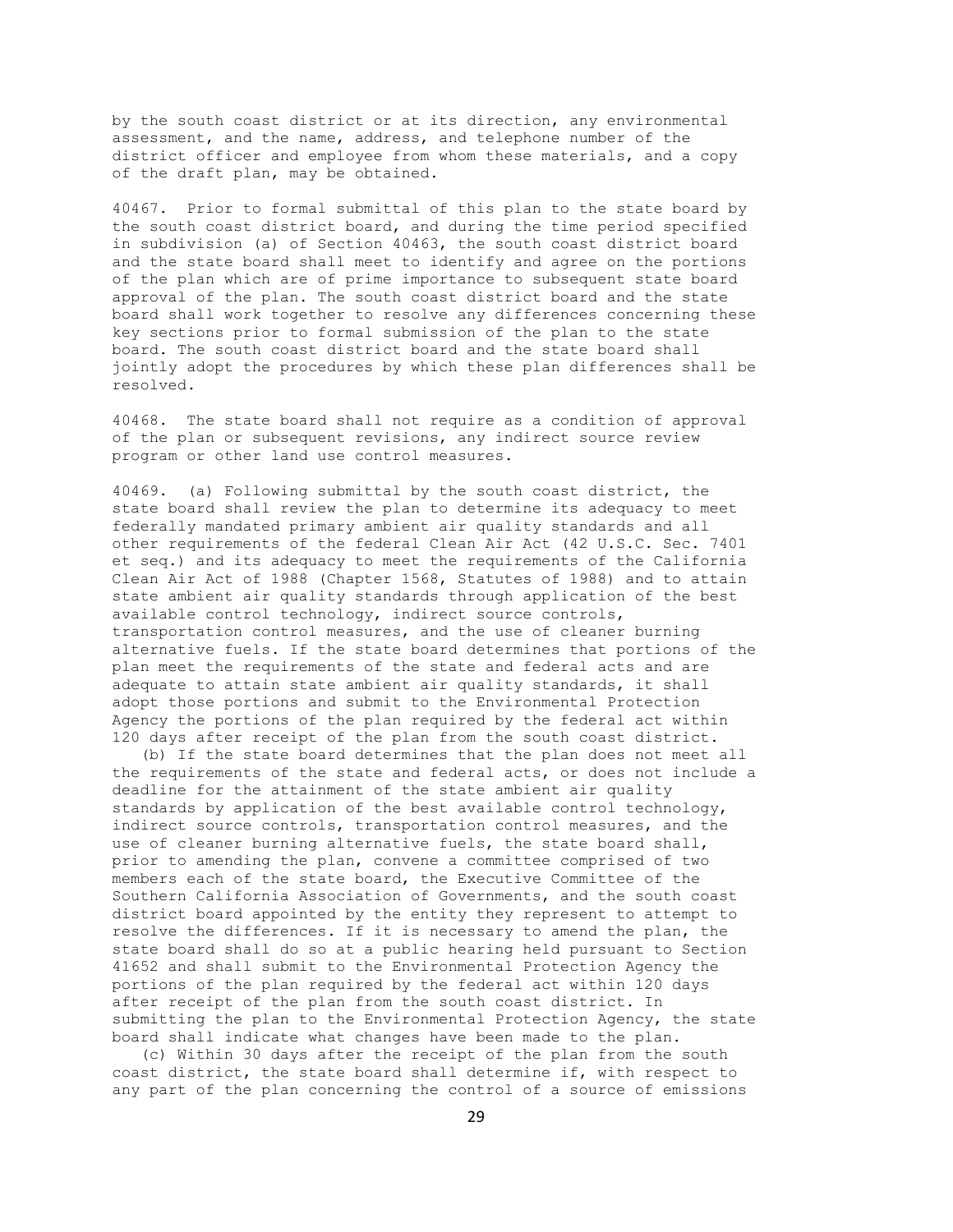that is within the state board's responsibility under law, it has sufficient information to determine whether the plan, or any part of the plan, meets the applicable requirements of the state and federal acts and is adequate to attain state ambient air quality standards. The state board shall thereupon notify the south coast district, in writing, of the additional information needed to make the determination, and the south coast district shall promptly furnish the information.

40469.5. Following the adoption of those portions of the plan that comply with the California Clean Air Act of 1988 (Chapter 1568, Statutes of 1988) and the federal Clean Air Act (42 U.S.C. Sec. 7401 et seq.) and are adequate to attain state ambient air quality standards, the state board shall make all reasonable efforts to assist the south coast district by providing any additional information required to achieve an approvable state implementation plan, including convening joint public workshops on air quality monitoring, modeling, control technologies, and other matters coming within the state board's responsibility under law, and assisting the south coast district in researching and testing transportation control measures.

40470. The Southern California Association of Governments shall participate in the joint agency review and conflict resolution processes established by Sections 40463, 40467, and 40469 insofar as the processes relate to plan elements for which the Southern California Association of Governments has plan development responsibility.

40471. (a) Within one year from the date that a new federal ambient air standard for PM2.5 is adopted, the south coast district shall make a preliminary assessment of the nature of PM2.5 in the South Coast Air Basin, and shall revise its air quality management plan to include a discussion of how the south coast district's current PM10 strategy and ozone plan will assist the South Coast Air Basin to make progress in achieving compliance with the 24-hour federal ambient air standard for PM2.5.

 (b) On or before December 31, 2001, and every three years thereafter, as part of the preparation of the air quality management plan revisions, the south coast district board, in conjunction with a public health organization or agency, shall prepare a report on the health impacts of particulate matter air pollution in the South Coast Air Basin. The south coast district board shall submit its report to the advisory council appointed pursuant to Section 40428 for review and comment. The advisory council shall undertake peer review concerning the report prior to its finalization and public release. The south coast district board shall hold public hearings concerning the report and the peer review, and shall append to the report any additional material or information that results from the peer review and public hearings.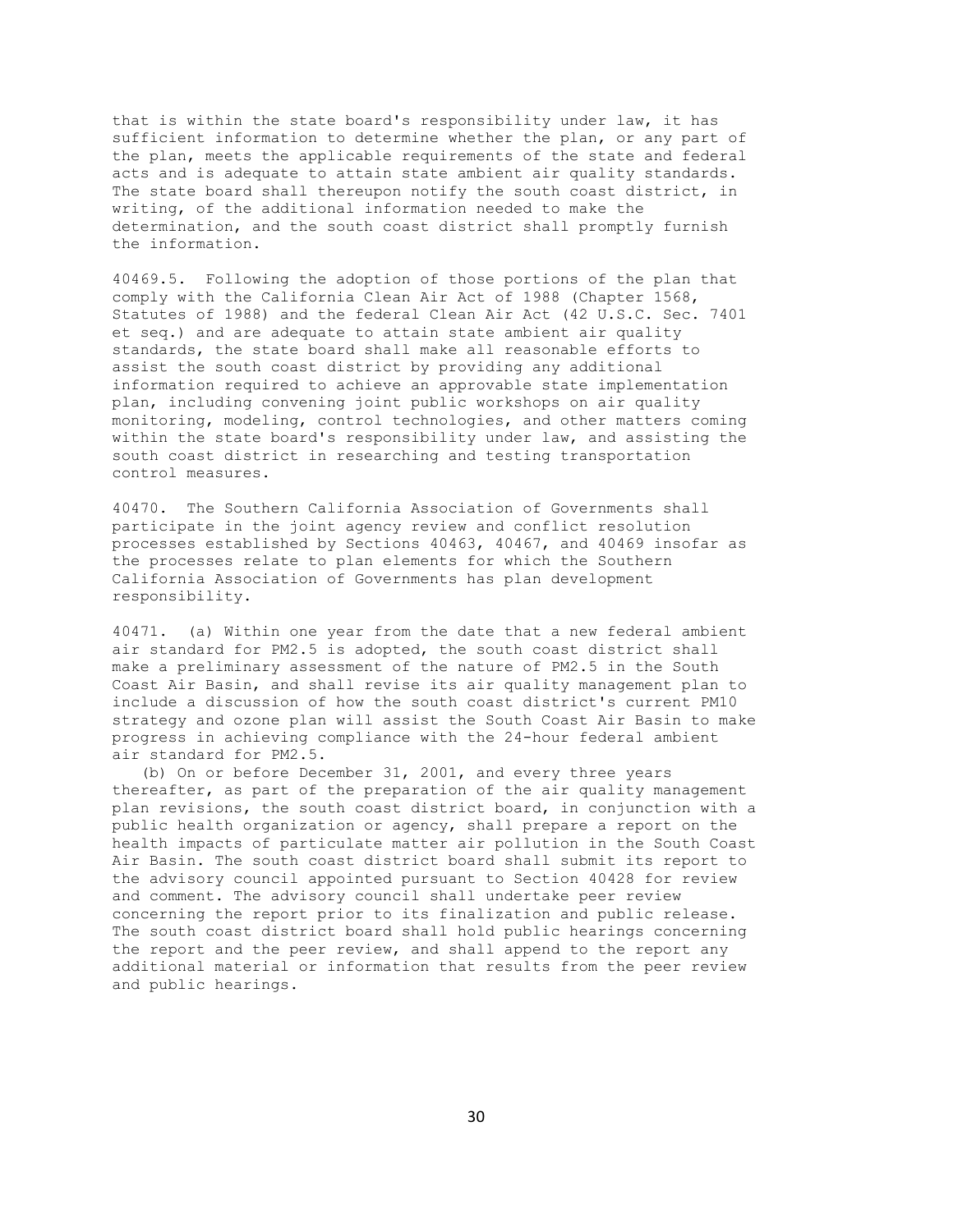### **HEALTH AND SAFETY CODE SECTION 40480-40489**

40480. (a) The south coast district board shall employ the necessary staff to carry out its program throughout the south coast district.

 (b) The south coast district board shall appoint an executive officer to direct the staff, subject to the direction and policy of the south coast district board.

 (c) The staff shall also be available to serve those portions of a county not included within the south coast district where the county is only partly included within the south coast district.

 (d) The south coast district may enter into a contract with any city or county included, in whole or in part, within the south coast district to perform air pollution control functions for the south coast district, and the city or county may perform such functions for the south coast district pursuant to the contract.

40481. The executive officer shall be appointed solely on the basis of his administrative and executive abilities and qualifications. The executive officer and designated deputies shall serve at the pleasure of the south coast district board, and shall receive such compensation as is determined by the south coast district board.

40482. The south coast district board may delegate duties to the executive officer as it deems appropriate. The executive officer shall perform and discharge, under the direction and control of the south coast district board, the powers, duties, purposes, functions, and jurisdiction vested in the south coast district board and delegated pursuant to this section.

 Any power, duty, purpose, function, or jurisdiction which the south coast district board may lawfully delegate is conclusively presumed to have been delegated to the executive officer unless it is shown that the south coast district board, by affirmative vote recorded in its minutes, specifically has reserved the particular power, duty, purpose, function, or jurisdiction for its own action.

40483. The south coast district shall appoint a legal counsel who is admitted to the practice of law in this state.

40485. All officers and employees of the south coast district, other than members of the south coast district board, are entitled to the benefits of the County Employees Retirement Law of 1937 (Chapter 3 (commencing with Section 31450), Part 3, Division 4, Title 3 of the Government Code).

40486. When any person is employed by the south coast district, whose immediate prior employer was the Southern California Air Pollution Control District, for the purpose of, but not limited to, retirement benefits, salary rates, seniority, and all fringe benefits, all his time of employment with that district, and his time of employment, if any, with the county, a county district, or both, whose authority, functions, and responsibilities have been assumed by that district if such employment was immediately prior to employment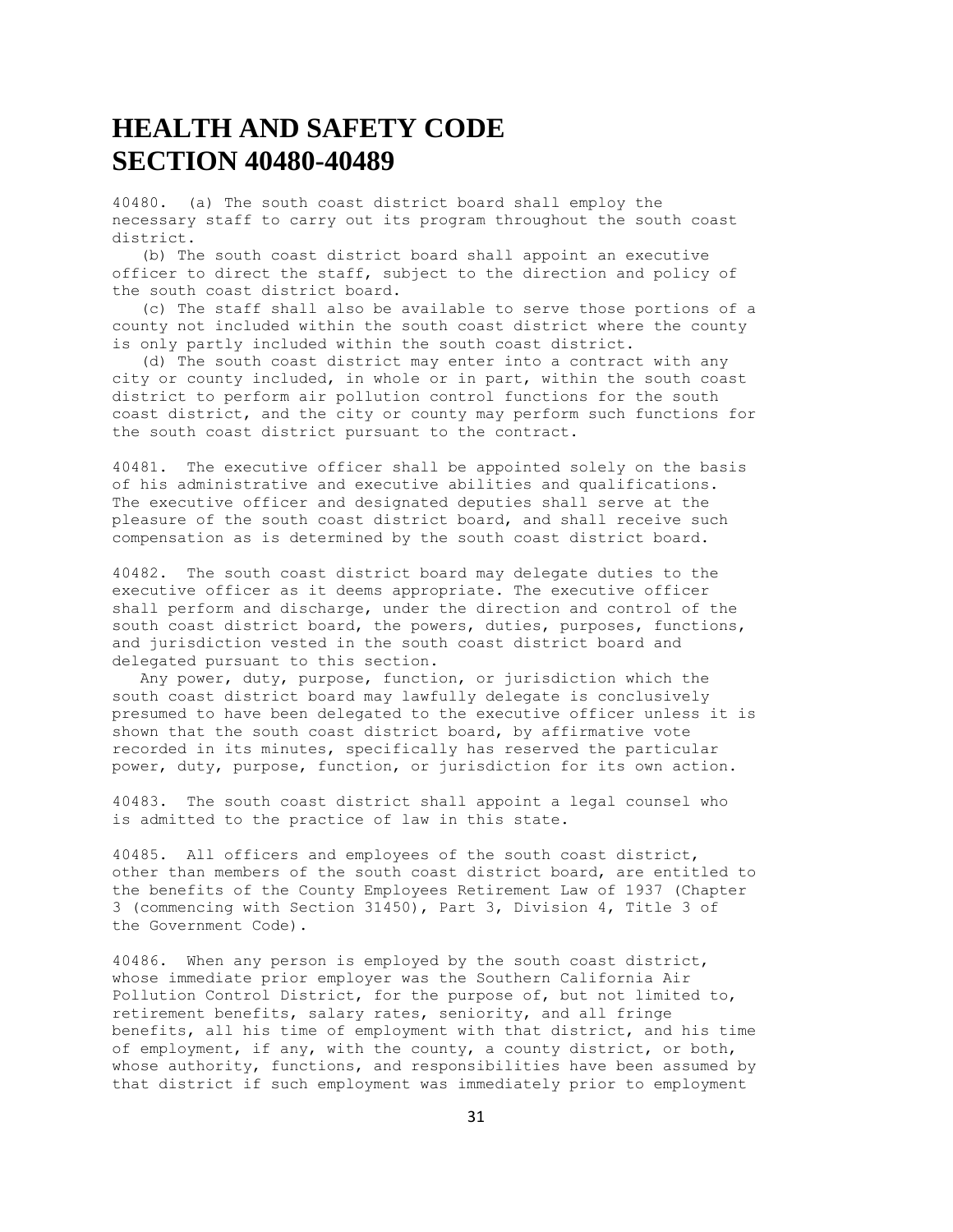with the Southern California Air Pollution Control District, shall be considered as time of employment with the south coast district.

 Upon transfer to the south coast district, employees shall retain all their accumulated sick leave, vacation, and retirement benefits.

40489. The south coast district may contract for such professional assistance as may be necessary or convenient for the exercise of duties imposed on the south coast district.

# **HEALTH AND SAFETY CODE SECTION 40500-40516**

40500. (a) In accordance with the purposes of this chapter as set forth in Section 40402, the south coast district board shall establish rules and regulations for the granting of variances by the hearing board from Section 41701 or from any standards for the discharge of air contaminants that the south coast district may adopt. The south coast district board shall not limit the opportunity for any person to petition for a variance or for the hearing board to hear and grant variances beyond the limitations expressly stated in Section 42350.

 (b) The rules and regulations shall include a schedule of fees, which shall be based upon the number of sources to which the variances apply and the extent that the amount of emissions from the sources exceeds the required standards, for the filing of applications for variances. All applicants shall pay the fees required by the rules and regulations, including, notwithstanding Section 6103 of the Government Code, an applicant that is a publicly owned public utility. A variance may be granted by the hearing board after a public hearing and upon filing, with appropriate fees, of a variance petition with the hearing board.

40500.1. (a) Except as required to comply with the Clean Air Act (42 U.S.C. Sec. 7401 et seq.), fees assessed on stationary sources in the south coast district pursuant to Sections 40500 and 40510 shall not exceed, for any fiscal year, the actual costs of district programs pursuant to this article for the immediately preceding fiscal year with an adjustment not greater than the change in the California Consumer Price Index, for the preceding calendar year, from January 1 of the prior year to January 1 of the current year, as determined by the Department of Industrial Relations.

 (b) Unless specifically authorized by statute, the total amount of all of the fees collected by the south coast district from stationary sources of emissions in the 1995-96 fiscal year, and in each subsequent fiscal year, shall not exceed the level of expenditure in the 1993-94 fiscal year, except that the total fee amount may be adjusted annually by not more than the percentage increase in the California Consumer Price Index, as specified in subdivision (a).

 (c) Any new state or federal mandate that is applicable to the south coast district on and after January 1, 1994, shall not be subject to this section.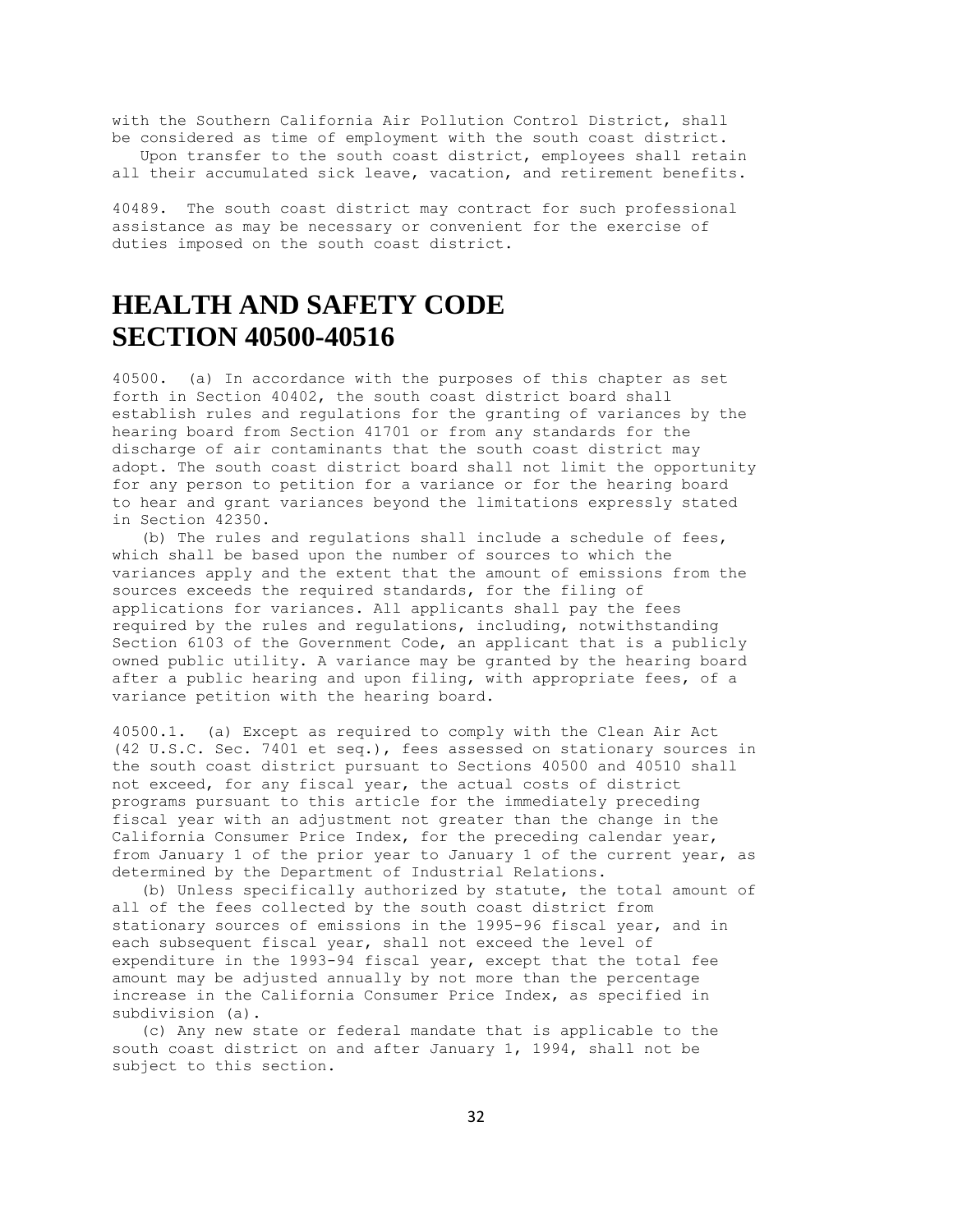40500.5. (a) Notwithstanding Section 40500, the south coast district board may prohibit the granting of variances by the hearing board from the provisions of a market-based incentive program adopted pursuant to Section 39616 that establish procedures for assessing emissions during periods when monitoring or reporting systems are not operating as required.

 (b) The south coast district board may prohibit the granting of variances by the hearing board from the minimum federal requirements for new source performance standards, or for national emissions standards for hazardous air pollutants, under Sections 7411 and 7412 of Title 42 of the United States Code, unless the district rule at issue is more stringent than the federal requirement. The south coast district board shall not prohibit the granting of a variance if the petitioner for the variance has obtained a waiver from the Environmental Protection Agency of the federal requirement at issue and the variance would be consistent with the waiver.

40501. (a) The south coast district board shall appoint a hearing board, or may authorize the board of supervisors of each county included, in whole or in part, within the south coast district to appoint a hearing board in accordance with Article 1 (commencing with Section 40800) of Chapter 8. The hearing board shall have the powers and duties vested in the hearing board of a county district, except as modified in this article. In addition, the hearing board has the same powers and duties with respect to plans for the control of emissions of air contaminants required by a district rule or regulation as it has for permits for authority to construct or operate any article, machine, equipment, or other contrivance required by the south coast district board.

 (b) The granting of variances shall be processed by the hearing board in the county in which the variance is applicable unless the applicant and the hearing board agree otherwise, and shall be granted in conformance with the rules and regulations of the south coast district, and, except as modified by this article, with Article 2 (commencing with Section 42350) of Chapter 4 of Part 4, with respect to the granting of variances or the appeal of decisions.

40501.1. (a) On or before July 1, 1992, the south coast district board shall retire the current hearing board and appoint in its place a new hearing board with the following membership and qualifications:

 (1) One member admitted to the practice of law in this state, with two or more years of practice, preferably with litigation experience.

 (2) One member who is an engineer with a bachelor's degree from an accredited college in chemical, mechanical, environmental, metallurgical, or petroleum engineering, with two or more years of practical experience, and preferably who is a professional engineer registered pursuant to the Professional Engineers Act (Chapter 7 (commencing with Section 6700) of Division 3 of the Business and Professions Code).

 (3) One member who is a licensed physician, with two or more years of practical experience, preferably in the fields of epidemiology, physiology, toxicology, or related fields.

(4) Two public members.

(b) In recruiting the hearing board members, the district board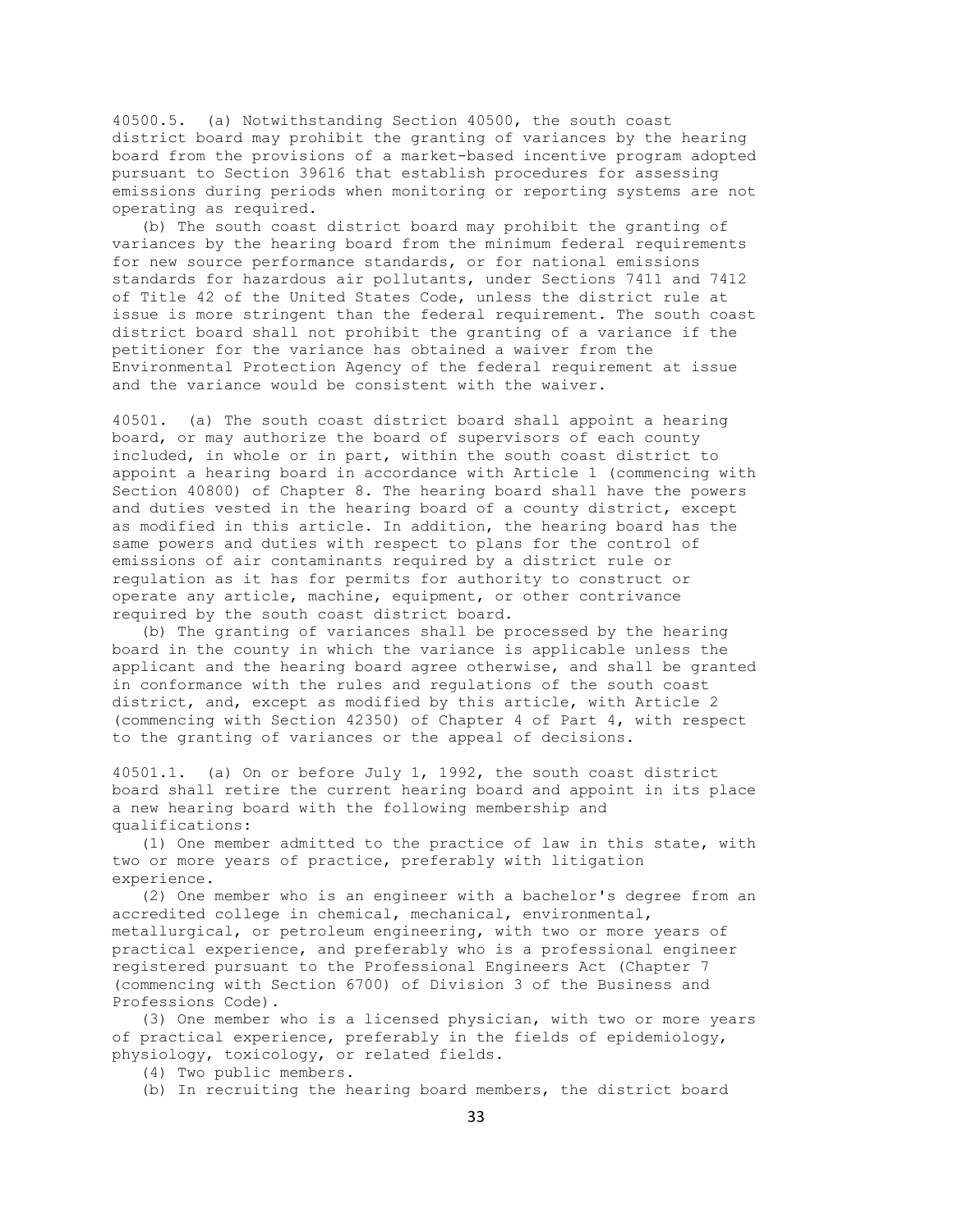shall engage in positive outreach throughout the south coast district. In making these appointments, the district board shall receive recommendations of an advisory committee whose responsibility shall be to review and make recommendations to the appropriate district board committee, which in turn shall finalize recommendations on which the district board shall act in making appointments to the hearing board. The advisory committee shall be composed of one representative appointed by each of the Counties of Los Angeles, Orange, Riverside, and San Bernardino, and the City of Los Angeles. Members of the advisory committee shall be appointed for one-year terms. Recommendations of the advisory committee shall not be binding on the district board.

 (c) When the south coast district board first appoints the new hearing board, the attorney and engineer members shall serve terms of two years each and the medical and public members shall serve terms of three years each. Thereafter, each member's term shall be three years.

 (d) In the temporary absence of a member and that person's alternate, the hearing board chair, or the chair's designee, may appoint a qualified alternate or any former hearing board member to serve for a period of up to three months plus that period of additional time required to conclude proceedings on which the temporary member deliberated.

 (e) The district budget shall have a line item to provide necessary staff and other support dedicated to the hearing board. The services provided by that staff shall include assistance to the public and small business as set forth in subdivision (b) of Section 40448.

40501.3. (a) Notwithstanding any other provision of this division, the south coast district board may authorize, by resolution, the holding of single-member hearings by the chairman of the hearing board and any other member or alternate designated by the hearing board, under the conditions specified in this section.

 (b) Single-member hearings shall be authorized, when stipulated to by the executive officer and the petitioner, only for the purpose of hearing petitions for emergency variances pursuant to Section 42359.5, interim variances pursuant to Section 42351, short variances and modifications of a schedule of increments of progress of a duration not to exceed 60 days pursuant to Section 40825, interim authorizations pursuant to Section 42351.5, and modifications of variances pursuant to Section 42356 which do not modify the final compliance date.

 (c) The procedure for conducting single-member hearings shall be the same as for hearings before the full board and all legal requirements, including notice requirements, findings, and conditions, shall apply, except that the single member may take action on any matter properly before the member.

 (d) A single-member hearing decision may be contested by (1) any person who, in person or through a representative, appeared at the single-member hearing, or (2) any person who informed the air pollution control officer of the nature of his concern prior to the hearing, or (3) any person who for good cause was unable to do either (1) or (2). If a decision is contested under this subdivision, the matter shall be reheard by the full board within 10 days of the decision. The clerk of the hearing board shall notify the petitioner,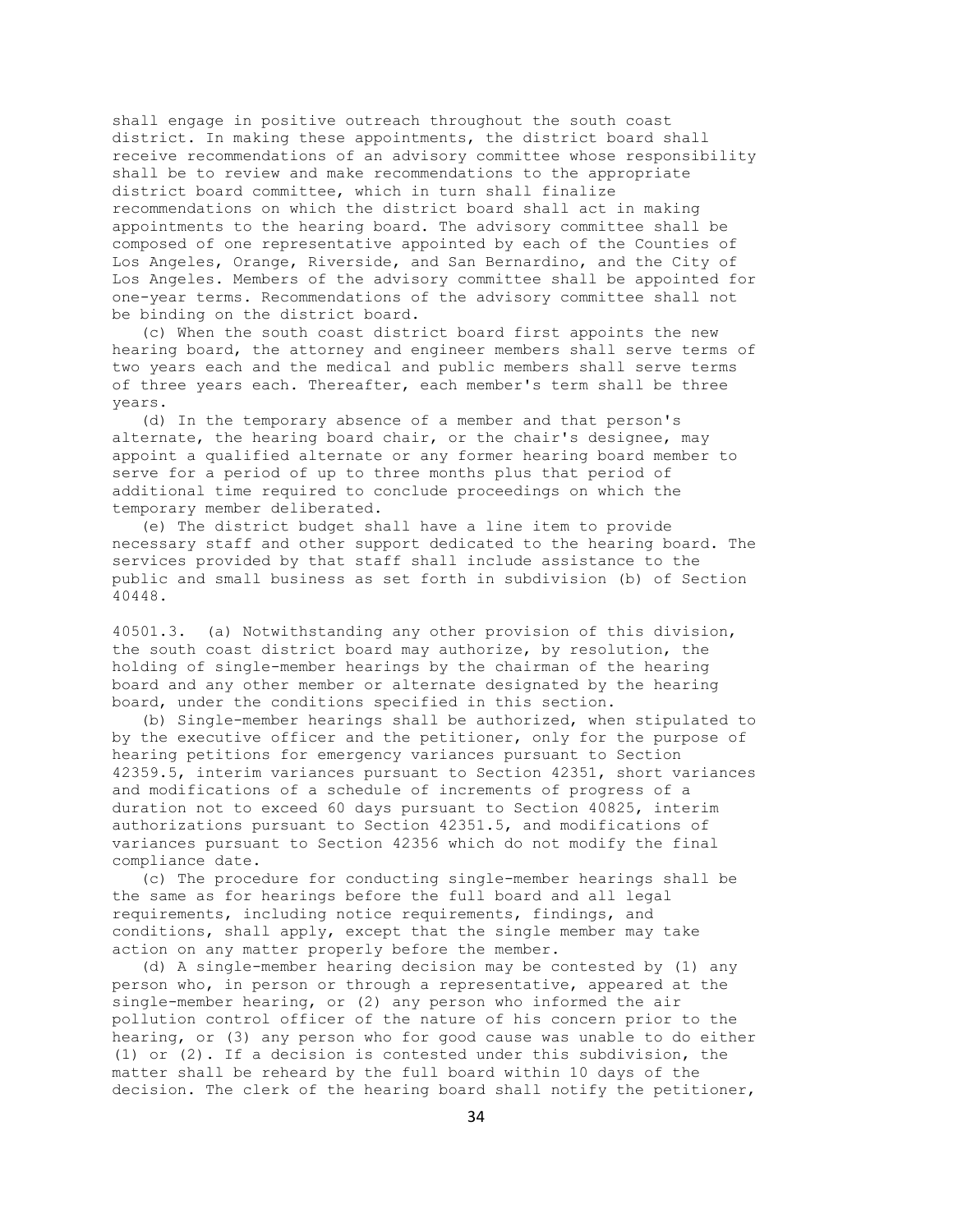the executive officer, and all members of the public who appeared at the hearing of any contest of a decision. The notice shall be in writing and sent by first-class mail, postage prepaid, to the address supplied by the person who appeared, unless the right to the notice is affirmatively waived on the record.

40502. The revenues from the schedule of fees adopted by the south coast district board for the filing of applications for variances shall be collected by the hearing board at the time that the application is filed. Each county hearing board appointed pursuant to subdivision (a) of Section 40501 shall be reimbursed from these fees for its cost in administering the rules and regulations for the issuance of variances established by the south coast district board. The revenues from these fees shall be transmitted by the hearing board to the south coast district board at such time as the south coast district board may prescribe.

40503. (a) The south coast district hearing board, in determining whether the petitioner has presented evidence sufficient to make the findings specified in subdivision (a) of Section 42352, shall consider, in addition to any other relevant factors, both of the following:

 (1) In determining whether conditions exist that are beyond the reasonable control of the petitioner, the hearing board shall consider whether the petitioner took actions to comply or seek a variance, that were timely and reasonable under the circumstances. In so doing, the hearing board shall consider actions taken by the petitioner since the adoption of the rule from which the variance is sought.

 (2) In determining whether requiring compliance would result in either an arbitrary or unreasonable taking of property or the practical closing and elimination of a lawful business, the hearing board shall consider whether an unreasonable burden would be imposed upon the petitioner if immediate compliance is required.

 (b) (1) As used in this subdivision, "small business" means a business that is independently owned and operated and meets all of the following criteria:

(A) The number of employees is 10 or less.

 (B) The total gross annual receipts are five hundred thousand dollars (\$500,000) or less.

 (C) Emits not more than four tons per year of any nonattainment air contaminant or its precursor.

 (2) If the petitioner is a small business, the hearing board shall consider the factors specified in subdivision (a) in the following manner:

 (A) In determining whether the petitioner took timely actions to comply or seek a variance, the hearing board shall make specific inquiries into the reasons for any claimed ignorance of the requirement from which a variance is sought.

 (B) In determining whether the petitioner took reasonable actions to comply, the hearing board shall make specific inquiries into the petitioner's financial and other capabilities to comply.

 (C) In determining whether the burden of requiring immediate compliance would be unreasonable, the hearing board shall make specific inquiries into, and shall balance, the impact to the petitioner's business and the benefit to the environment that would result if the petitioner is required to immediately comply.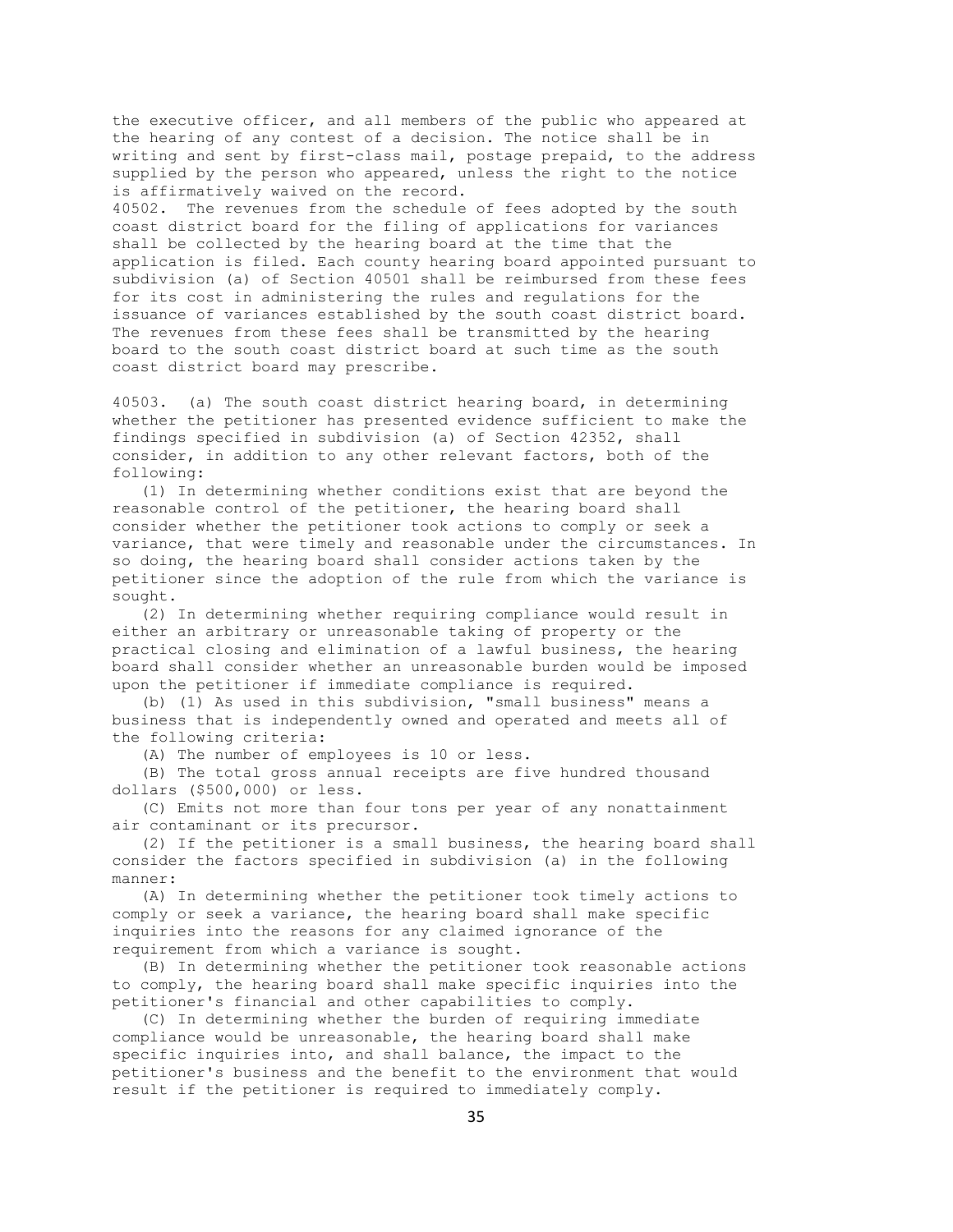(c) Where the petitioner is a governmental agency, public district, or any other governmental or public entity, in determining whether an unreasonable burden would be imposed, the hearing board shall consider any effects of requiring immediate compliance on the availability of essential public services. 40504. The south coast district shall work with those persons granted variances to reduce emissions of air contaminants from their

operations.

40505. Any form developed by the south coast district for use in filing an application for variance shall contain a notice to small businesses of the availability of assistance in filling out the form, developing compliance schedules, and obtaining low-cost financing for air pollution control equipment to meet its regulations.

40506. (a) In accordance with the purposes of this chapter as set forth in Section 40402, the south coast district board shall adopt rules and regulations for the issuance by the south coast district board of permits authorizing the construction, alteration, replacement, operation, or use of any article, machine, equipment, or other contrivance for which a permit may be required by the south coast district board.

 (b) The rules and regulations shall include a schedule of fees for the filing of applications for permits and for the modification, revocation, extension, or annual renewal of permits. All applicants, including, notwithstanding Section 6103 of the Government Code, an applicant that is a publicly owned public utility, shall pay the fees required by the rules and regulations.

40506.1. (a) The south coast district shall establish a consolidated permit which serves as (1) an authority to build, erect, alter, or replace an article, machine, equipment, or contrivance which may cause the issuance of air contaminants, and (2) an authority to operate or use that article, machine, equipment, or contrivance.

 (b) The district shall establish postconstruction enforcement procedures adequate to ensure that sources are built, erected, altered, replaced, operated, or used in the manner required by the consolidated permits.

40506.2. The south coast district may establish a program to certify private environmental professionals to prepare permit applications. The program shall provide for all of the following:

 (a) Certification by the district of private environmental professionals who meet minimum qualifications established by the district and who successfully complete a district training program in the methods of preparing permit applications. The training program shall include a description of permit requirements established by district rules as well as any additional requirements established by the district for applications submitted by certified private environmental professionals.

 (b) Expedited review by district personnel of permit applications that, at the option and expense of the permit applicant, are prepared by a certified private environmental professional.

 (c) Full district review of a sample of permit applications prepared by certified private environmental professionals to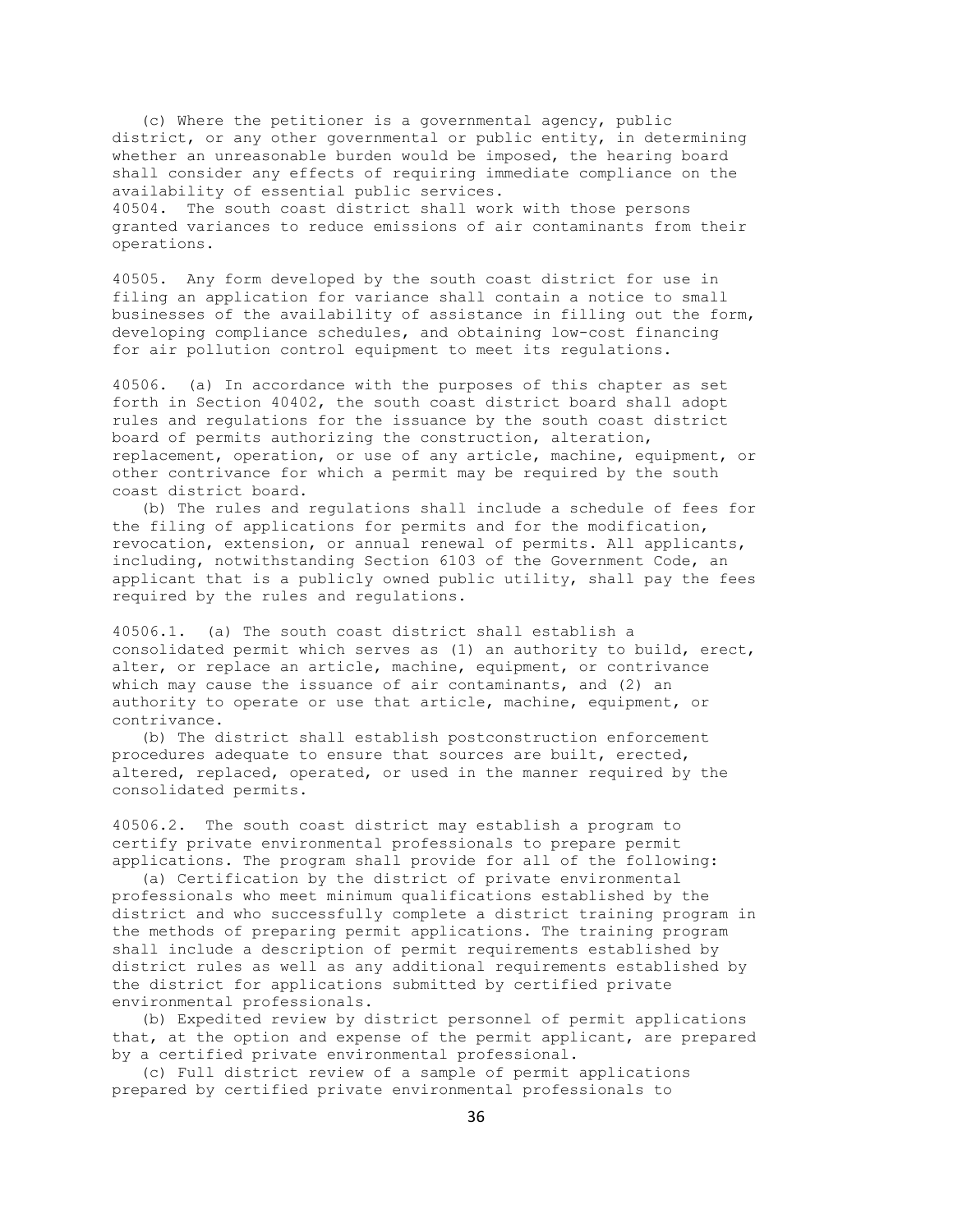determine whether or not district requirements for preparation of applications have been followed.

 (d) Decertification of any certified private environmental professional found by the district to have done any of the following:

 (1) Knowingly or negligently submitted false data as part of a permit application.

 (2) Prepared any permit application in a manner contrary to district requirements.

 (3) Prepared a permit application where the person has a financial conflict of interest as defined in guidelines to be adopted by the district.

40507. The south coast district board, in making any order granting a permit, may specify the time during which the order shall be effective and may require the payment of fees established by the south coast district board.

40508. The revenues from the schedule of fees for the filing of applications for permits shall be collected by the south coast district board at the time that the application is filed.

40509. Any person may petition the south coast district board to hold a public hearing on any application to issue or renew a permit.

40510. (a) The Legislature finds and declares as follows:

 (1) Total fees collected by the south coast district must continue to be capped in order to prevent the imposition of undue financial burdens upon regulated sources.

 (2) There is a need to provide for greater flexibility in establishing and amending fees within the total fee cap to ensure a fair apportionment of fee payment responsibilities.

 (3) Fees based solely on the quantity of emissions created by a source should not be indexed to the emission potential, or to a percentage of emissions trading units, as that term is used in Sections 39616 and 40440.1, held by that source so as to prevent payments of those fees from decreasing if emissions decline.

 (4) Before making any individual fee increase in excess of the percentage increase of the California Consumer Price Index for the preceding calendar year, findings of fact should be made, supported by relevant information in the public record, that the fee increase is necessary and will provide an equitable apportionment of fee payment responsibilities, and the increase should be phased in to avoid sudden adverse impacts on regulated sources.

 (b) The south coast district board may adopt a fee schedule for the issuance of variances and permits to cover the reasonable cost of permitting, planning, enforcement, and monitoring related thereto. Every person applying for a variance or a permit, notwithstanding Section 6103 of the Government Code, shall pay the fees required by the schedule.

 (c) (1) The fees may be varied in accordance with the quantity of emissions and the effect of those emissions on the ambient air quality within the south coast district.

 (2) The fees shall not be indexed to the potential emissions from, or to a percentage of the emissions trading units, as that term is used in Sections 39616 and 40440.1, held by, any source.

(d) Subject to the limits established by this section and Sections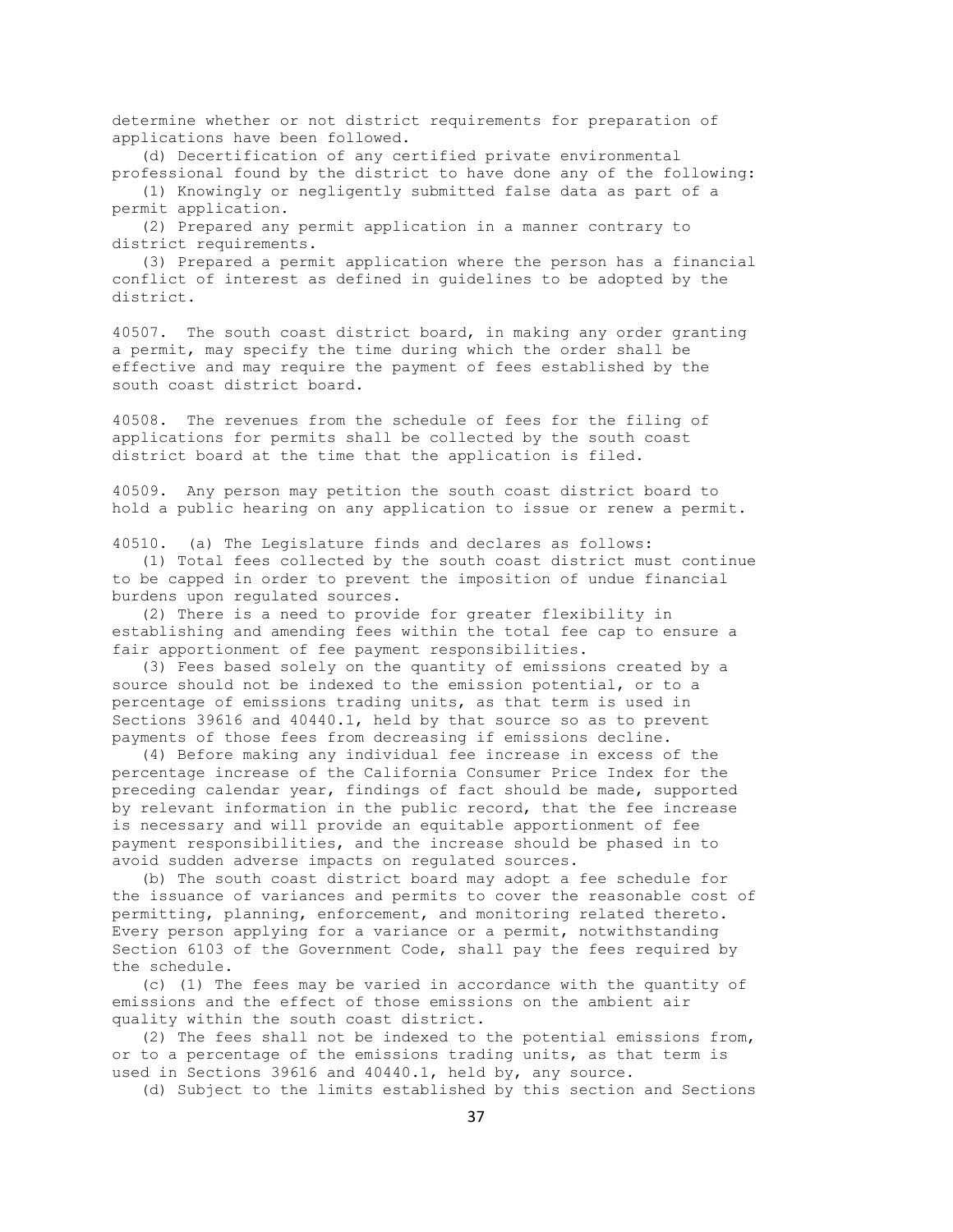40500.1 and 40523 and the requirements of Section 40510.5, this section shall not prevent the district from establishing or amending an individual permit renewal or operating permit fee applicable to a class of sources to recover the reasonable district costs of permitting, planning, enforcement, and monitoring which that class will cause to district programs. In establishing the fee applicable to a class of sources, the district may consider the impact on air quality of the emissions from that class.

40510.5. In addition to the limits on total fee collections established by Sections 40500.1 and 40523, the south coast district board shall not increase any existing permit fee by a percentage greater than any percentage increase in the California Consumer Price Index for the preceding calendar year, unless the board complies with both of the following requirements:

 (a) The district board shall make a finding, based upon relevant information in a rulemaking record, that the fee increase is necessary and will result in an apportionment of fees that is equitable. This finding shall include an explanation of why the fee increase meets the requirements of this section and Section 40510.

 (b) The fee increase shall be phased in over a period of at least two years.

40510.7. The south coast district board may establish an annual charge, in an amount not to exceed the annual estimated cost of sending notices required by this division, and individual charges, in amounts not to exceed the cost of sending notice on a one-time basis and the cost of duplicating and mailing any document furnished pursuant to this chapter.

40511. The south coast district board may increase its fee schedule to generate sufficient revenues to pay for any district costs associated with the implementation of Section 66796.53 of the Government Code or Section 41805.5.

40512. (a) The south coast district board may impose a fee surcharge based on a formula associated with quantity of emissions and the effect of these emissions on ambient air quality within the south coast district to generate sufficient revenues to pay for any of its costs associated with the development and implementation of Section 40448.5.

 (b) The total amount of funds collected from these surcharge fees shall not exceed five hundred thousand dollars (\$500,000) in each of the first two fiscal years of the development or implementation of Section 40448.5. All surcharge fees received by the south coast district pursuant to this section shall be deposited in a clean fuels and transportation control measures account that shall be established and maintained by the south coast district.

 (c) In subsequent fiscal years, the total amount of funds collected from these surcharge fees shall not exceed 25 percent of the amount of fees received the previous fiscal year from registered motor vehicle owners pursuant to Section 9250.11 of the Vehicle Code. The surcharge fees received by the south coast district pursuant to this section shall be used to pay for the initial costs incurred by the Department of Motor Vehicles to implement the motor vehicle fee program established by Section 9250.11 of the Vehicle Code.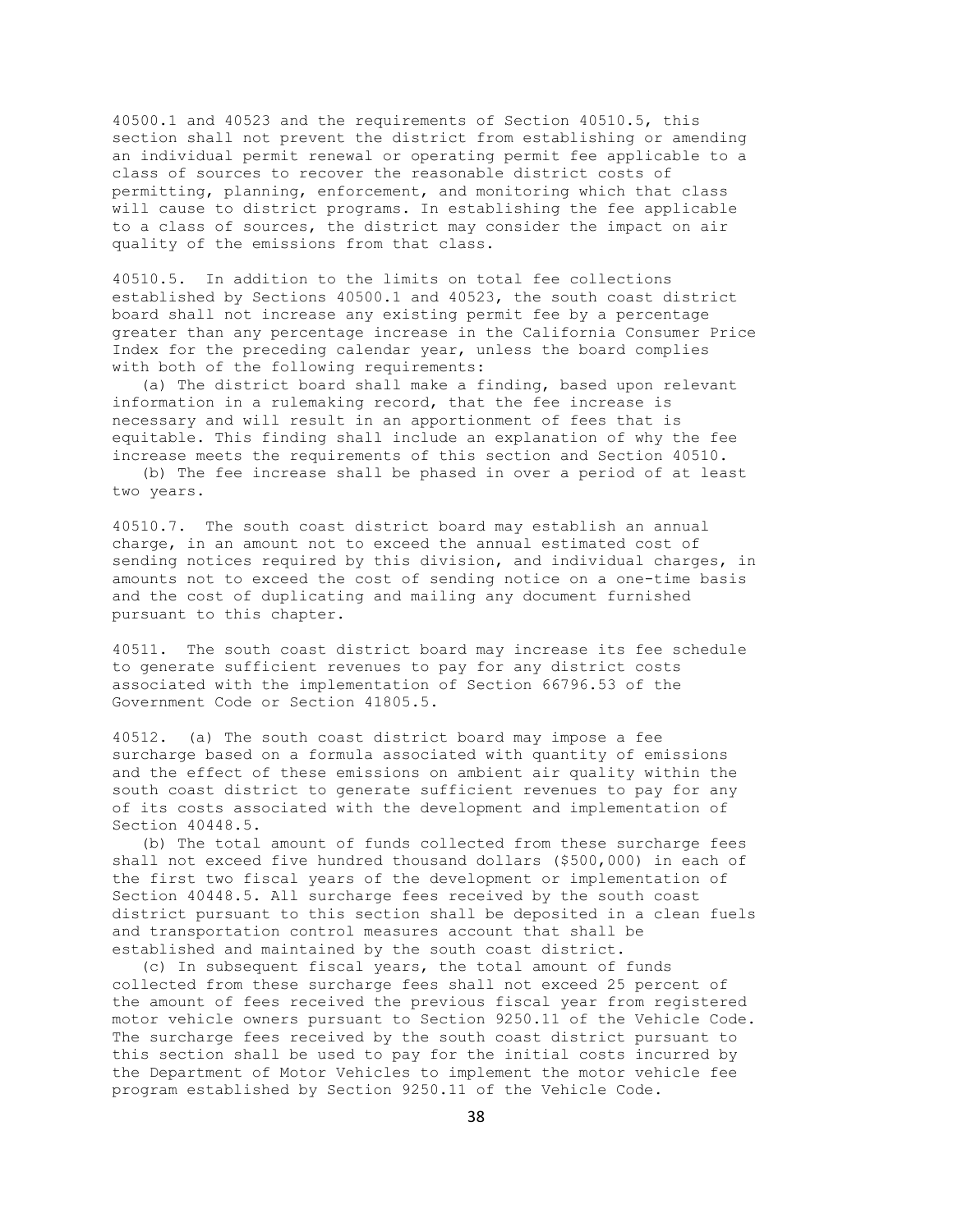(d) All fees received by the south coast district pursuant to Section 9250.11 of the Vehicle Code shall be deposited in the clean fuels and transportation control measures account and shall be used solely for transportation and vehicular-related program activities within the program established by this section. Not more than 5 percent of the funds in the account shall be used for the south coast district's administrative costs.

40515. (a) Any public utility owned by a municipal corporation within the south coast district shall provide public notice, pursuant to subdivision (b), before submitting to the board of the south coast district any application for a permit to construct or operate any facility, machine, or contrivance that would be used for water treatment and would emit toxic air contaminants.

 (b) A public utility specified in subdivision (a) shall mail, post, deliver, or use any other practical method to notify all residents and persons who own property within 330 feet of the property containing the proposed facility, machine, or contrivance. The notice shall include a description of the proposed facility, machine, or contrivance and an explanation of the right to petition the south coast district board to hold a hearing pursuant to Section 40509.

40516. (a) The south coast district shall establish expedited permit review and project assistance mechanisms for facilities or projects which are directly related to research and development, demonstration, or commercialization of electric and other clean fuel vehicle technologies.

(b) The mechanisms shall include all of the following:

 (1) The issuance of consolidated permits, serving the purpose of both the permit to construct and the permit to operate, to expedite the permitting process.

 (2) The review and processing of permits on a facility or project basis rather than on an equipment basis to ensure a single point of contact for the applicant and to allow entire projects to be reviewed and evaluated on a single, consolidated schedule.

 (3) The establishment of a "fast track" permitting procedure to approve permits in an average of 30 days from receipt of all information requested by the district, except for any of the following facilities:

 (A) Facilities that may emit significant amounts of toxic air contaminants.

(B) Facilities that require public notice.

 (C) Facilities that require additional review to meet the requirements of the federal Clean Air Act (42 U.S.C. Sec. 7401 et seq.) or the California Clean Air Act of 1988 (Chapter 1568 of the Statutes of 1988).

 (4) The development and implementation of postconstruction enforcement procedures to ensure that new and modified sources are constructed according to permit requirements.

 (5) The establishment of a liaison program in the office of public adviser to assist facilities participating in research and development, demonstration, or commercialization of electric and other clean fuel vehicle technologies with preparing permit applications, complying with other district administrative procedures, and identifying and applying for state, federal,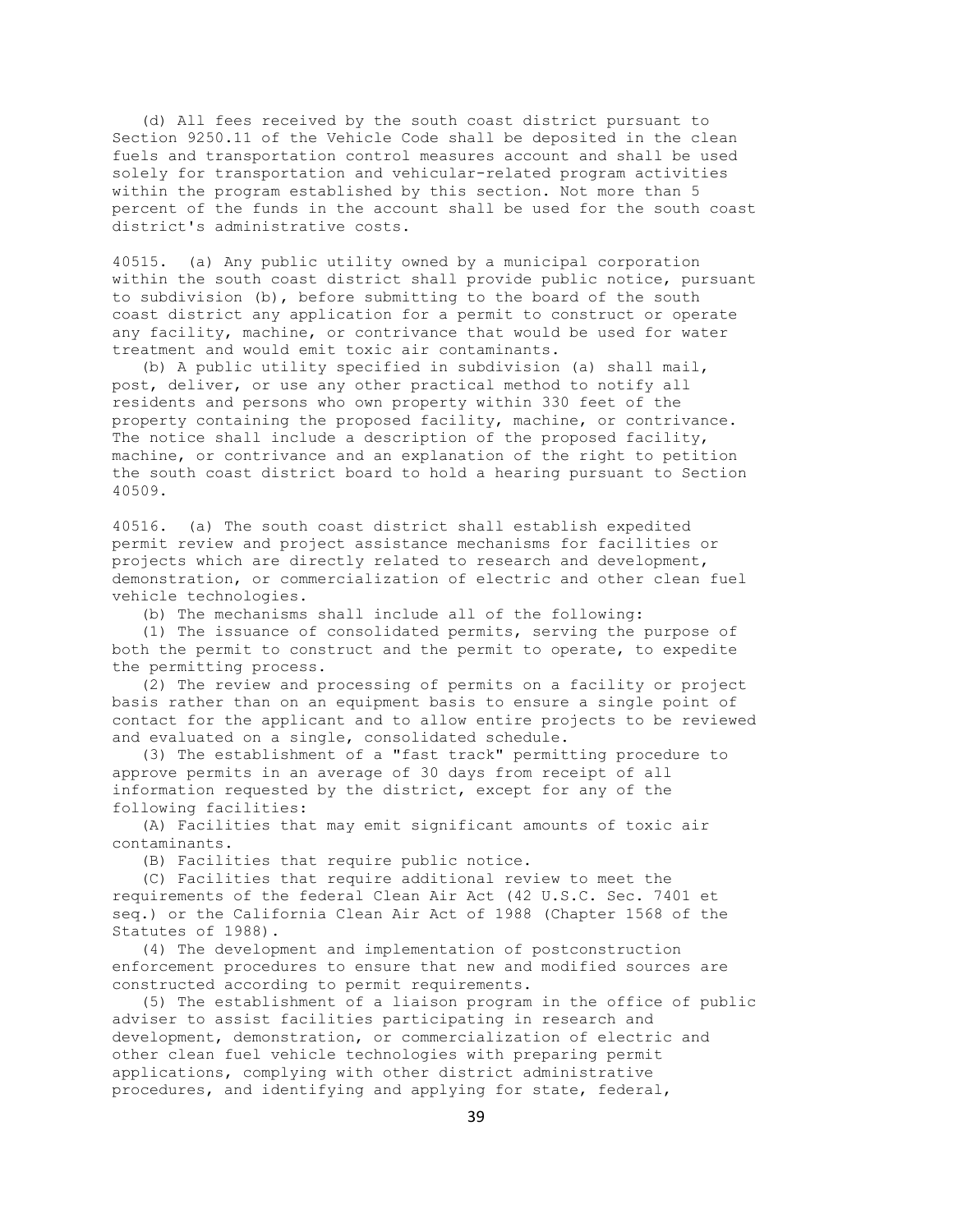district, or other available funds set aside for electric and other clean fuel vehicle-related projects.

 (c) For purposes of this section, clean fuels are fuels designated by the state board for use in low, ultralow, or zero emission vehicles and include, but are not limited to, electricity, ethanol, hydrogen, liquefied petroleum gas, methanol, natural gas, and reformulated gasoline.

# **HEALTH AND SAFETY CODE SECTION 40520-40540**

40520. Upon adoption of its budget for the next fiscal year, the south coast district board shall apportion the amount that each county included within the south coast district shall pay to finance the operation of the south coast district in that fiscal year.

 The apportionment to a county shall, as determined by the south coast district board, be that proportion of the amount that the population of the portion of the county included within the south coast district bears to the total population of the south coast district, either as determined from the latest federal decennial census or as determined from the latest annual population estimate by the Department of Finance made pursuant to subdivision (g) of Section 13073.5 of the Government Code.

40521. (a) For each fiscal year, the percentage increase in the county apportionments by the south coast district board may not exceed the percentage increase in the California Consumer Price Index as specified in Section 2212 of the Revenue and Taxation Code, or the percentage increase in the total county property tax revenues for the counties included, in whole or in part, within the south coast district, whichever is greater.

 (b) The limitations specified in subdivision (a) shall not apply to increases in apportionments resulting from the termination of federal or state allocations to the south coast district, if the south coast district board votes to continue the programs financed with those funds.

40522. The south coast district board may adopt a fee schedule for the approval of plans for the control of emissions of air contaminants, if the plans are required by a district rule or regulation, to cover the costs of review, planning, inspection, and monitoring related thereto. To the extent that provisions of the plans are enforceable against the person required to submit the plan, an annual fee may be charged to cover the costs of annual review, inspection, and monitoring related thereto. Every person required to submit a plan, including, notwithstanding Section 6103 of the Government Code, a person that is a publicly owned public utility, shall pay the fees required by the schedule. The fees may not exceed the estimated reasonable cost of planning, monitoring, and enforcing the plans for which the fee is charged. A noticed public workshop shall be held at least 30 days prior to any meeting of the south coast district board at which the levying or revision of the fees is scheduled for hearing. Supporting data on the actual or estimated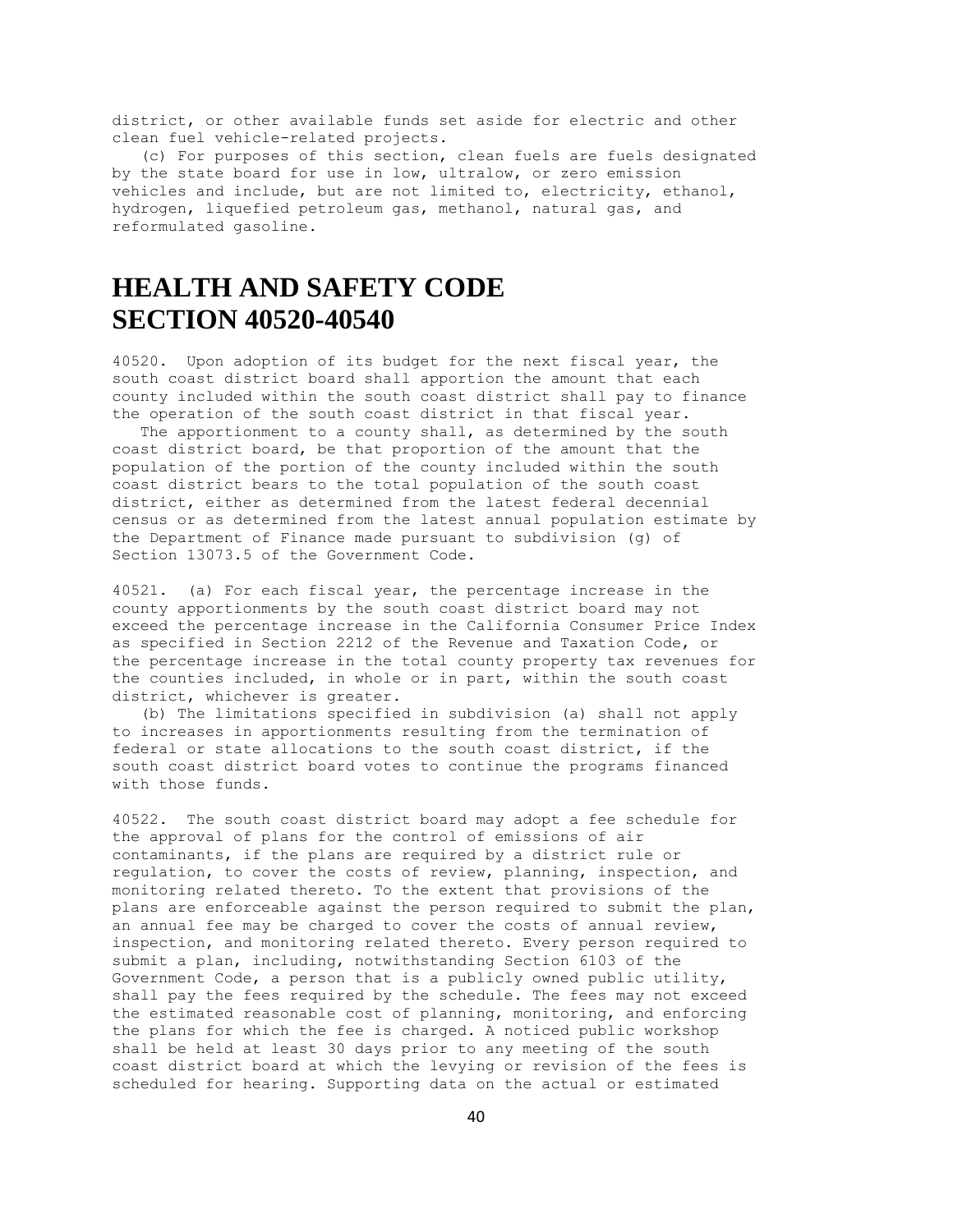costs required to provide the service for which the fee is charged shall be made available at the workshop.

40522.5. (a) In addition to any other fees authorized by this article, the south coast district may adopt, by regulation, a schedule of fees to be assessed on areawide or indirect sources of emissions which are regulated, but for which permits are not issued, by the south coast district to recover the costs of district programs related to these sources.

 (b) The south coast district shall not, however, impose any fee under this section for either of the following:

 (1) Wildland vegetative management burning, as described in subdivision (c) of Section 39011.

 (2) Emergency incident training necessary for the protection of the community and public safety personnel.

40523. The total amount of fees collected by the south coast district in any fiscal year shall not exceed the amount of fees collected by the district in the 1993-94 fiscal year, except that the amount may be adjusted annually in the 1994-95 fiscal year and subsequent fiscal years to reflect any increase in the California Consumer Price Index for the preceding calendar year, from January 1 of the prior year to January 1 of the current year, as determined by the Department of Industrial Relations. This limitation shall not affect or limit the fees which may be imposed and collected pursuant to a state or a federal mandate imposed on or after January 1, 1994.

40526. (a) The south coast district board may borrow money and incur indebtedness in anticipation of the revenue for the current year in which the indebtedness is incurred or for the ensuing year. Such indebtedness shall not exceed the total amount of the estimated revenue for either the current year or the ensuing year.

 (b) In addition to any other existing authority, the district may borrow money and incur indebtedness pursuant to Article 7.4 (commencing with Section 53835) of Chapter 4 of Part 1 of Division 2 of Title 5 of the Government Code.

40527. The south coast district board shall appoint a treasurer, who shall be the custodian of funds of the south coast district and who shall make payments only upon warrants duly and regularly signed by the person authorized by the south coast district board.

 The treasurer shall keep an account of all receipts and disbursements.

40528. The south coast district shall appoint a controller who shall be the accounting officer for the south coast district and who shall exercise general supervision over the accounting forms and methods of keeping the accounts of the south coast district.

40529. The south coast district board may, by resolution, cause to be drawn all warrants on the treasurer or checks on a bank against all funds, except funds for debt service, of the south coast district in the treasury or bank for the payment of salaries and expenses of the south coast district.

40530. The south coast district board may authorize, in writing,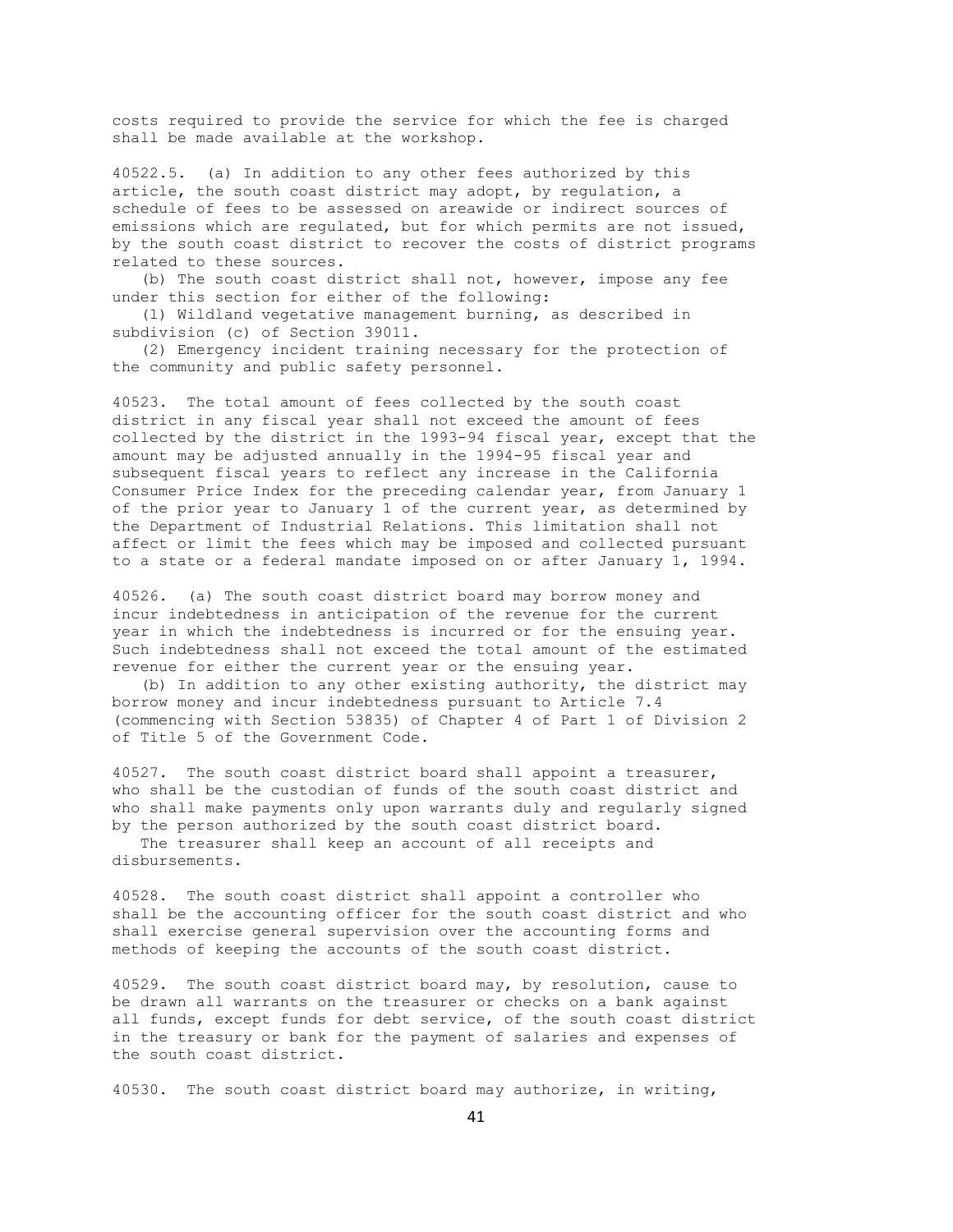the controller to draw separate payroll warrants or checks in the names of the individual south coast district employees for the respective amounts due each employee so each employee may be furnished with a statement of the amount earned and an itemization of the amounts withheld.

40531. (a) Each payroll warrant or check shall show the closing date of the pay period for which it is issued, the date of issue, and a statement that it is drawn by order of the south coast district board. The payroll warrants or checks shall bear the signature of the controller.

 (b) The payroll procedure authorized by the south coast district board shall specify the ending date of the pay period and the date of issue for payroll warrants or checks, except that the issue date shall be on or before the 10th calendar day following the end of the pay period. The payroll procedure may provide for salary payments, including salary advances, more frequently than once a month. The payroll procedure may provide for payroll orders authorizing salary payments to individual employees on a continuing basis until the time a notification of changes or adjustments is made.

40532. The south coast district board may authorize, in writing, the controller to issue warrants or checks in favor of the persons entitled to payment of all claims chargeable against the south coast district which have been legally examined, allowed, and ordered paid by the south coast district board. The controller shall issue warrants or checks for all those claims against the south coast district.

40533. The form of the warrants shall be prescribed by the south coast district board and approved by the treasurer.

40534. Except as specified in Section 40527, no county officer shall be responsible for producing reports, statements, and other data relating to or based upon payments of salaries or claims of the south coast district pursuant to the procedure authorized in this article.

40535. The south coast district shall provide the officials of the Los Angeles County Employees Retirement Association and the San Bernardino County Employees Retirement Association, in the form prescribed by them, the data necessary to make retirement reports and maintain records required by law.

40536. All warrants, checks, vouchers, and supporting documents shall be kept by the south coast district if the procedure authorized under this article is implemented.

40537. Notwithstanding Section 27005 of the Government Code, or any other section requiring warrants or orders for warrants to be signed by the county auditor, if the south coast district treasurer is a county treasurer, the county treasurer shall pay the warrant if money is available and a person authorized to sign the warrant has signed it. The county treasurer may charge the south coast district for the cost of fiscal services he or she renders.